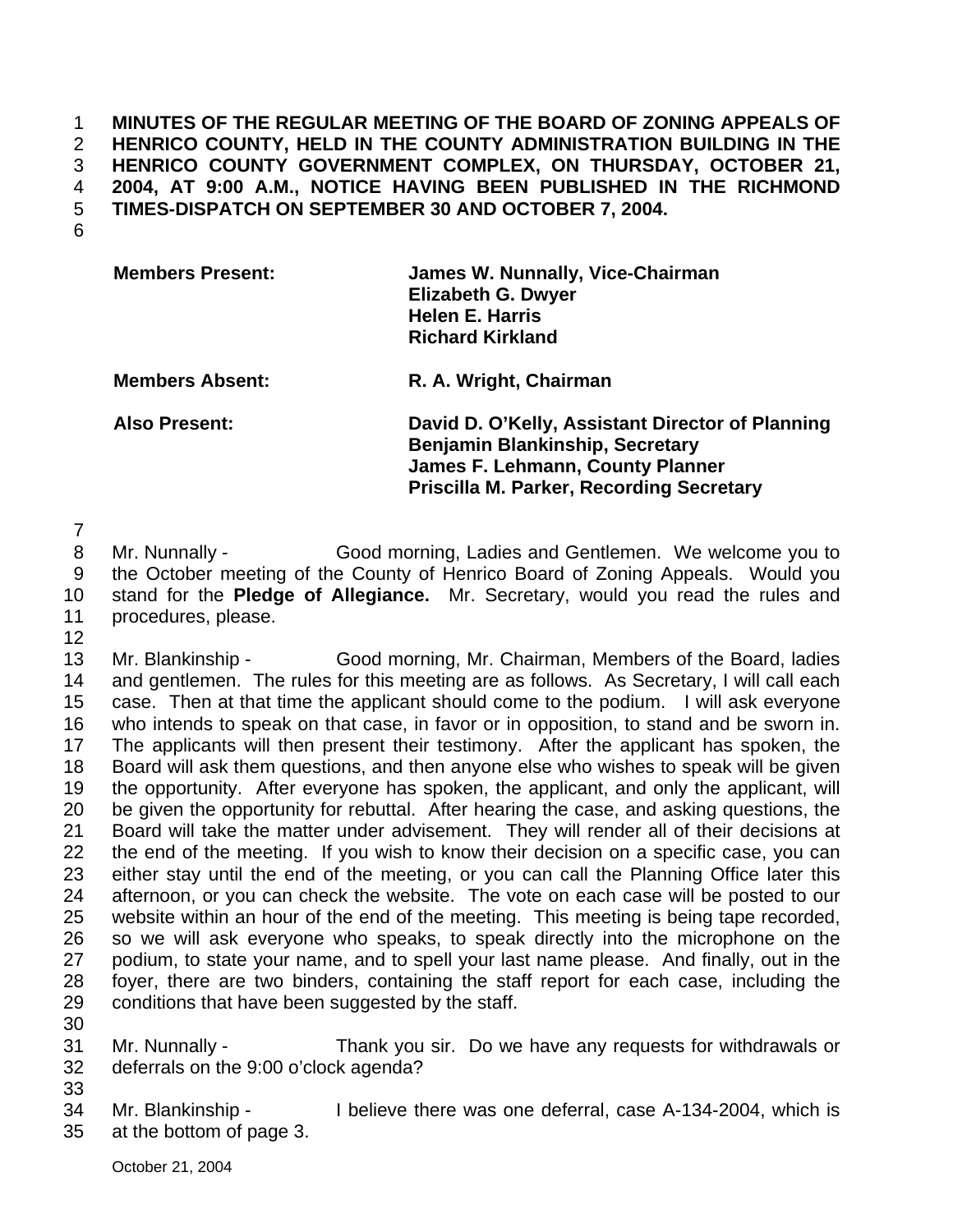| 36                                                                         |                          |                                                                                                                                                                                                                                                                                                                                                                                                                                                                                                                                                                                                                                                                                                                                                                                                                                                                                                                                                                                                                                                                                |
|----------------------------------------------------------------------------|--------------------------|--------------------------------------------------------------------------------------------------------------------------------------------------------------------------------------------------------------------------------------------------------------------------------------------------------------------------------------------------------------------------------------------------------------------------------------------------------------------------------------------------------------------------------------------------------------------------------------------------------------------------------------------------------------------------------------------------------------------------------------------------------------------------------------------------------------------------------------------------------------------------------------------------------------------------------------------------------------------------------------------------------------------------------------------------------------------------------|
| 37<br>38                                                                   | Mr. Kirkland -           | That's on the 10:00 o'clock agenda.                                                                                                                                                                                                                                                                                                                                                                                                                                                                                                                                                                                                                                                                                                                                                                                                                                                                                                                                                                                                                                            |
| 39<br>40                                                                   | Mr. Nunnally -           | All right sir, will you call the first case.                                                                                                                                                                                                                                                                                                                                                                                                                                                                                                                                                                                                                                                                                                                                                                                                                                                                                                                                                                                                                                   |
| 41<br>42                                                                   | <b>Beginning at 9:00</b> |                                                                                                                                                                                                                                                                                                                                                                                                                                                                                                                                                                                                                                                                                                                                                                                                                                                                                                                                                                                                                                                                                |
| 43<br>44<br>45<br>46<br>47<br>48<br>49<br>50<br>51<br>52                   | A-121-2004               | <b>WILLIAM AND ANDREA CASEY</b> request a variance from Section<br>24-94 to build a front covered stoop and rear screen porch at 11712<br>Lincolnshire Court (Hampshire South) (Parcel 743-773-5282),<br>zoned R-2AC, One-family Residence District (Conditional) (Three<br>Chopt). The front yard setback and rear yard setback are not met.<br>The applicants propose 42 feet front yard setback and 41 feet rear<br>yard setback, where the Code requires 45 feet front yard setback<br>and 45 feet rear yard setback. The applicants request a variance of<br>3 feet front yard setback and 4 feet rear yard setback.                                                                                                                                                                                                                                                                                                                                                                                                                                                      |
| 53<br>54<br>55                                                             | Mr. Nunnally -           | Does anyone else desire to speak with reference to this<br>case? Would you raise your right hand and be sworn please?                                                                                                                                                                                                                                                                                                                                                                                                                                                                                                                                                                                                                                                                                                                                                                                                                                                                                                                                                          |
| 56<br>57<br>58                                                             | Mr. Blankinship -        | Do you swear that the testimony you are about to give is the<br>truth, the whole truth, and nothing but the truth, so help you God?                                                                                                                                                                                                                                                                                                                                                                                                                                                                                                                                                                                                                                                                                                                                                                                                                                                                                                                                            |
| 59<br>60                                                                   | Mr. Casey -              | I do. William Casey.                                                                                                                                                                                                                                                                                                                                                                                                                                                                                                                                                                                                                                                                                                                                                                                                                                                                                                                                                                                                                                                           |
| 61<br>62                                                                   | Ms. Casey -              | I do. Andrea Casey.                                                                                                                                                                                                                                                                                                                                                                                                                                                                                                                                                                                                                                                                                                                                                                                                                                                                                                                                                                                                                                                            |
| 63<br>64<br>65<br>66<br>67<br>68<br>69<br>70<br>71<br>72<br>73<br>74<br>75 | Mr. Casey -<br>exposure. | Good morning. The first thing I'd like to note is on your case<br>report, page one of three, the property owner is listed as Austin Davidson, and we are<br>the current property owners. We took occupancy on August 27 of this year, so I just<br>wanted to note that for the record. Also, in some of the documents, it refers to it as a<br>porch; it's very small; it's really a stoop. It's about nine feet wide, and it sticks out from<br>the house about five feet. We're requesting to have that stoop covered. You also have<br>a picture, I noticed this morning, of what we're proposing and how it might look. That is<br>the front of the house; the stoop there is nine feet wide and sticks out five feet from the<br>house. It is a western exposure; it gets a lot of sun and a lot of rain and wind with that<br>It would add to the aesthetic beauty of the house, as well as to the<br>functionality of the house, if we were allowed to cover that stoop. If you flip through the<br>pictures there, you'll see the kind of cover that we are proposing. |
| 76<br>77<br>78<br>79                                                       | Ms. Casey -              | That's a house that's on our street, that's already been built.<br>It's not so much that stoop on our rendering, but there's an actual photo that you have<br>taken of a house in our neighborhood with the type of stoop that we propose.                                                                                                                                                                                                                                                                                                                                                                                                                                                                                                                                                                                                                                                                                                                                                                                                                                     |
| 80<br>81                                                                   | Mr. Blankinship -        | I think it's the last one, Jim. Cul-de-sac.                                                                                                                                                                                                                                                                                                                                                                                                                                                                                                                                                                                                                                                                                                                                                                                                                                                                                                                                                                                                                                    |
| 82<br>83                                                                   | Mr. Casey -              | There's a close-up of that house on the right. That gives you<br>an idea of what we would like to do and in doing that, the setback would become 42 feet                                                                                                                                                                                                                                                                                                                                                                                                                                                                                                                                                                                                                                                                                                                                                                                                                                                                                                                       |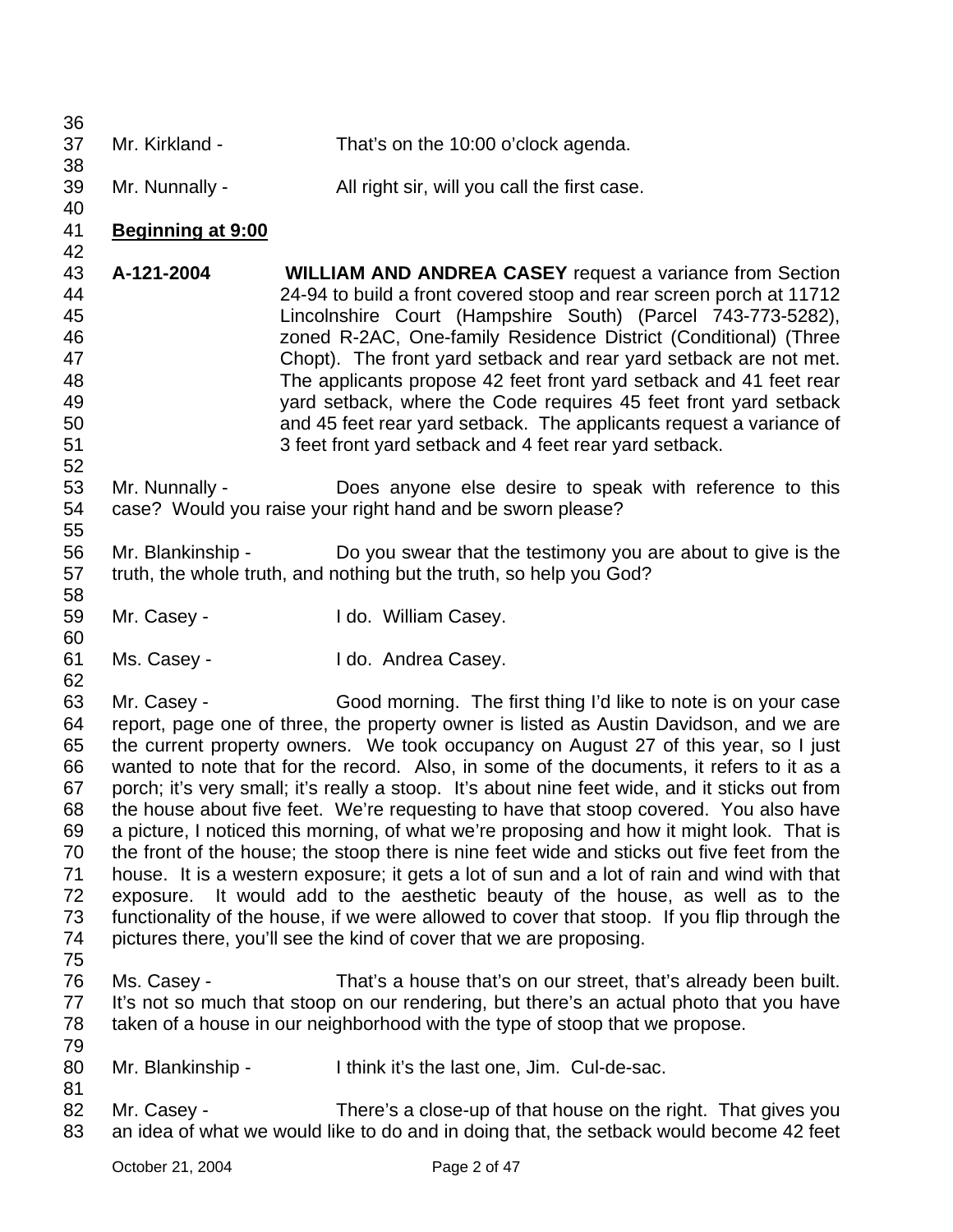84 85 86 87 88 89 90 91 92 93 94 95 96 97 98 99 100 101 102 103 104 105 106 107 108 109 110 111 112 113 114 115 116 117 118 119 120 121 122 123 124 125 126 127 128 129 130 131 instead of 45 feet. We're also requesting a 41-foot setback in the back yard; our deck sticks out twelve feet from the house, and in the next year, we would like to put a screened-in porch on that deck. In doing so, the setback would become 41 feet instead of 45 feet. Mr. Nunnally - Mr. Blankinship, didn't we deny this request for the builder when he built this house? Mr. Blankinship - Yes sir, exactly the same application, I believe. Mr. Nunnally - Were you told this, that it was denied then? Ms. Casey - We attended the hearing. Mr. Kirkland - What new information, or what hardship is this causing you now that it didn't cause you before you started? Mr. Casey - I think now that we've lived in the house for a couple of months, there's a lot of glass around the front door; there's a lot of sun, wind, and rain when you open the front door with that western exposure. I don't know if I'd classify that as a hardship per se, but it's certainly not as functional as if it were a covered stoop. It is only extending three feet into the setback. Mr. Nunnally - The Are there any other questions from the Board or staff? Anyone here in opposition to this request? Hearing none, that concludes the case. Thank you for appearing. After an advertised public hearing and on a motion by Ms. Harris, seconded by Ms. Dwyer, the Board **granted** application **A-121-2004** for a variance to build a front covered stoop and denied the variance to build a rear screen porch at 11712 Lincolnshire Court (Hampshire South) (Parcel 743-773-5282). The Board granted the variance from the front yard setback, subject to the following conditions: 1. Only the improvements shown on the plan filed with the application may be constructed pursuant to this approval. No substantial changes or additions to the layout may be made without the approval of the Board of Zoning Appeals. Any additional improvements shall comply with the applicable regulations of the County Code. 2. The new construction shall match the existing dwelling as nearly as practical. Affirmative: Dwyer, Harris, Kirkland, Nunnally, Wright 5 Negative: 0 Absent: 0 The Board granted this request for a variance from the front yard setback, as it found from the evidence presented that, due to the unique circumstances of the subject property, strict application of the County Code would produce undue hardship not generally shared by other properties in the area, and authorizing this variance will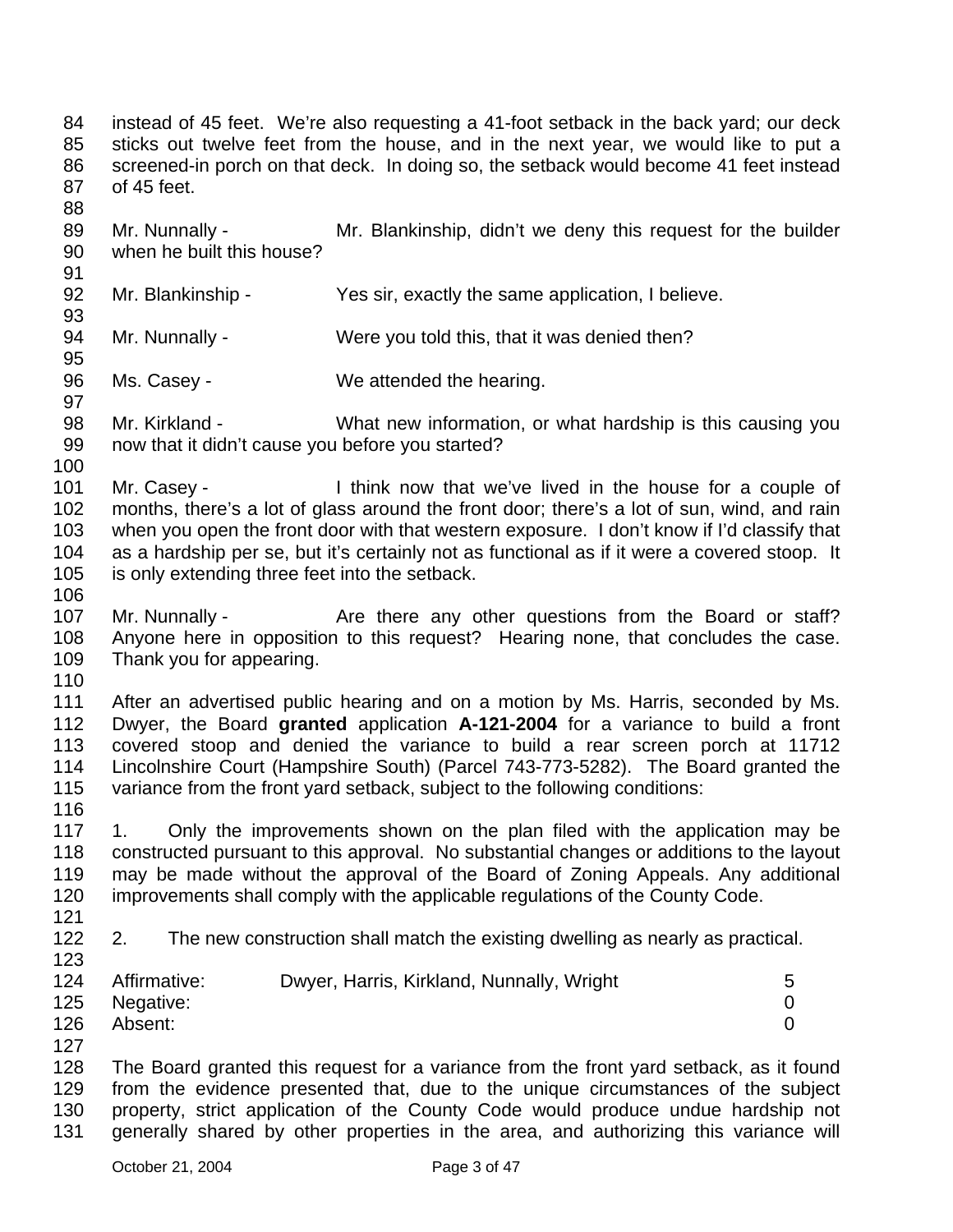132 133 neither cause a substantial detriment to adjacent property nor materially impair the purpose of the zoning regulations.

134

138

154

135 136 137 After an advertised public hearing and on a motion by Ms. Harris, seconded by Ms. Dwyer, the Board **denied** application **A-121-2004** for a for a variance from the rear yard setback.

139 140 141 142 Affirmative: Dwyer, Harris, Kirkland, Nunnally, Affirmative: 4 Negative: 0 Absent: Wright 1

143 144 145 146 The Board denied the request for a variance from the rear yard setback, as it found from the evidence presented that there was no "hardship approaching confiscation," as required by the Code of Virginia to justify a variance.

- 147 148 149 150 151 **A-122-2004 RANDOLPH JOHNSON** appeals a decision of the Director of Planning pursuant to Section 24-116(a) regarding the property at 8909 Midway Road (Westhampton Settlement) (Parcel 750-739- 5987), zoned R-3, One-family Residence District (Tuckahoe).
- 152 153 Mr. Nunnally - **Does** anyone else desire to speak with reference to this case? Would you all raise your right hands and be sworn please?
- 155 156 157 Mr. Blankinship - Do you swear that the testimony you are about to give is the truth, the whole truth, and nothing but the truth, so help you God?

158 159 160 161 162 163 164 165 166 167 168 169 170 171 172 173 174 175 176 177 178 179 Mr. Johnson - I do. My name's Randolph Johnson. First of all, I want to say, I want to clear this record up. That property is my dad's property. My daddy's been there since 1935. I have always parked my trucks there. I have one truck. They have harassed me, up and down the road, the policemen. I'm going to tell it like it is. We've been to court on the issue, and the judge threw it out of court. We've been to court twice on this issue, and I hate to say it, why the issue is, why they keep harassing me when other people have trucks all around. I had to talk to a different officer. They're sitting around at my house, waiting for me to come in, to harass me like that. To come to my daddy's house on a Sunday, laugh about that issue, bringing a little piece of paper and a warrant. They're not saying anything about back when they had barbed wire fence all through my daddy's property. The County' boss hasn't said anything about that, and it hurts me to see them dragging me back and forth to this court for this stupidness. All my life, my daddy's been there. I don't have anywhere to park my truck. I'm trying to run my business. I'm not running any business out of my daddy's property, but the lies they're putting on him. I just park my truck there. There's eleven of us own that property, and I wish they'd stop attacking my sisters and brothers, coming up there and scaring them. Those policemen do not scare me. They come up to my house, sitting three different policemen in three different cars. It doesn't make any sense. Just to inform me not to park my truck, all because one officer lives beside us. Some people have lived there for 40-some years, and they didn't complain to me. I always kept the truck clean and didn't disturb anybody. I asked the people around the neighborhood if I disturbed them, and they said no. They don't even know I'm up there. I even took the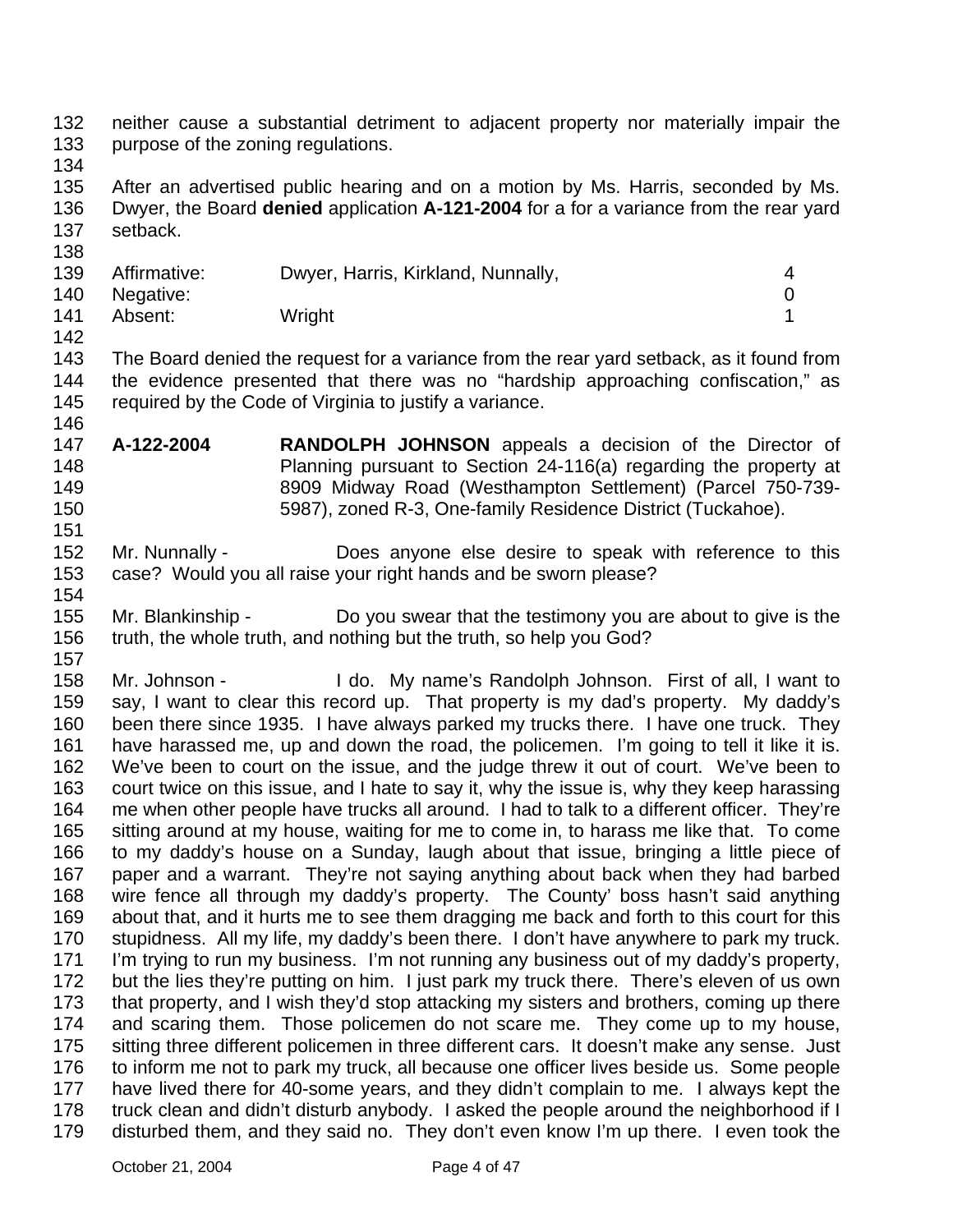180 181 182 183 184 185 186 187 188 189 190 191 192 193 beeper off the truck so it wouldn't make any noise and disturb anybody. I don't leave there sometimes till 9:00 or 10:00 o'clock. I'm not disturbing anybody. They've tried to put a bad name on the Johnsons. We haven't done anything to anybody. We haven't got any record. They haven't got anything on me, not even a parking ticket. They're going to keep dragging me up and try to get me all scared. I'm not scared of those policemen; they don't scare me, just wasting their time. I just want to say, all the stuff where they've been trying to pump charges up to my running a business out of our home. My family doesn't have anything to do with that. I've got the trash truck. I've been parking there all the time. My daddy's had trucks there since back in the '50's. As far as the County, he didn't have a business license back in the '60's or '50's, and my daddy always had trucks back in there. I got former policemen had been there, who came and talked to us about different things; they didn't have to come to us about any disturbance or anything. There were thirteen officers, and we have never been inside of a jail.

- 194
- 195 196 Ms. Dwyer - The Mr. Johnson, who lives in the house now? Our staff report says that you don't live there.

197 198 199 200 201 202 203 204 205 206 207 208 209 210 211 212 213 214 Mr. Johnson - It's my brothers who live there. All of us own the property. My truck has always been there since my daddy's been living there. I had trucks; my daddy had trucks; my cousin had trucks there. So all of us own the property, and I wish the County, when they sent them letters out, would stop attacking my family. They've got my address; they know me. They're doing it only because of Miller. He's the one caused me to be here, losing time from work. I'm not going to hush it up. I'm not going to sweep anything under the rug for him. If he doesn't like me, this is all the issue. We didn't have that problem when blacks lived down the road, we couldn't even get the County to come in and tar the road. Now we've got a few whites there, coming in the neighborhood. Now they want to change things around. Now they want to say this and that, this and that, this Code and that Code. Should have had the Code way back then, only they built around it. I don't have anywhere to carry my truck, one little truck, and they're making all this fuss about it. I'm tired of going to the judge and the court, and they threw it out twice; we keep going back and forth to the court harassing me. Sending the police, sitting around my house, watching me. I'm not a criminal. Just for one little truck, stopping me all up and down the road, and laughing about it, because they think they've got that little gun and all that old stupidness.

- 215 216 217 Ms. Harris - Thave several questions, Mr. Johnson. The hours that you move your truck, that you operate, basically what hours, how early in the morning?
- 218 219 220 221 222 Mr. Johnson - I don't leave out of there till maybe 9:00 o'clock or 10:00 o'clock. I did that because I didn't want to disturb anybody. I always did that, and I've never had any complaints. Only time I had a complaint was when that guy built that house beside me. We haven't had any complaints.

| 223 |               |                                                    |
|-----|---------------|----------------------------------------------------|
| 224 | Ms. Harris -  | What time do you get back in the evening?          |
| 225 |               |                                                    |
| 226 | Mr. Johnson - | I get back in the evening sometime around about 5. |
| 227 |               |                                                    |
|     |               |                                                    |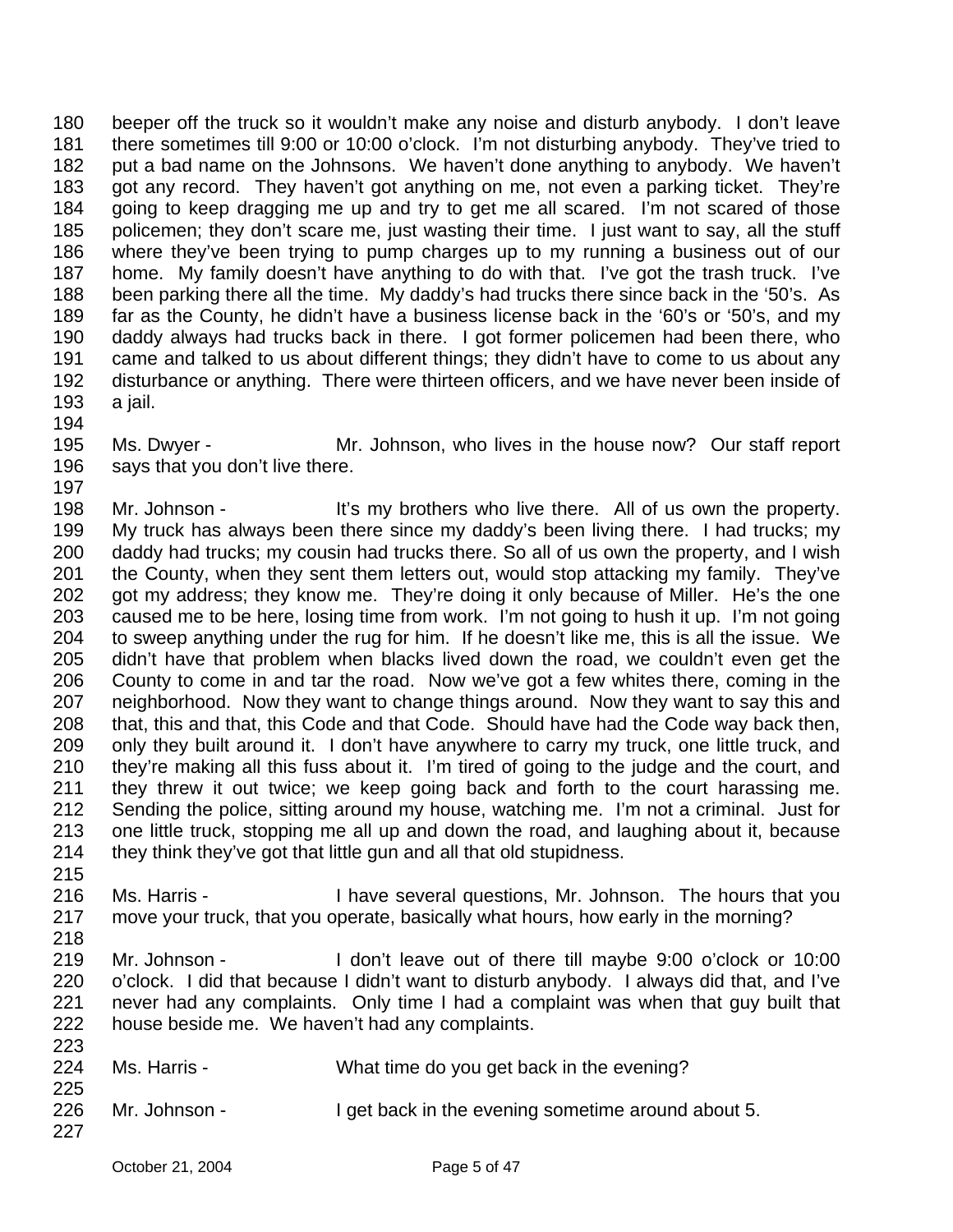228 229 230 Ms. Harris - And on the truck itself, I know you pick up refuse, right. Do you unload it there?

231 232 233 234 235 236 237 238 239 240 241 Mr. Johnson - I carry the truck to the landfill three times a week. On weekends there's no trash in the truck. I spray the truck. The County guys have been up there and talked to me and told me that as long as I kept no trash on the truck over the weekend, it wouldn't be any problem. I built a nice pretty fence all around the truck. You can't see the truck. You have to come up in the yard to look for the truck. The people who live right beside me, two or three of my neighbors, live right beside me, they said the truck never bothered them. They didn't smell anything. I made sure of that because I didn't want anyone complain about the truck smelling. I've been there all my life, and that's where the truck has always been parked. I'm not running any business out of there. The truck leaves every morning, 9 or 10 o'clock, and it comes back sometimes at 5 o'clock.

- 243 244 Ms. Harris - What we see around one of those pictures that showed us a picture of the truck – can you show us a picture of the truck?
- 246 247 248 Mr. Blankinship - I don't think that's the truck that we're concerned with. The refuse truck was not on the site when we went to take the photographs.
- 249 Mr. Johnson - They've been jumping the fence and stuff, taking pictures.
- 251 Ms. Harris - What is this truck right here?
- 253 Mr. Johnson - That's my pick-up.
- 255 Ms. Harris - What we see around here is that your property?
- 257 Mr. Johnson That's my pickup.
- 259 260 Ms. Harris - What we see around here, is that your property or your father's property?
- 262 263 264 265 Mr. Johnson - Yes, and we've cleaned all that up. I've got pictures that we've cleaned all that up. When they came out there and asked us to clean that stuff up, we've cleaned up that stuff.
- 266 Ms. Harris - Could we see the pictures, please?
- 268 Mr. Johnson - I don't know if I have them with me.
- 270 Ms. Harris - Go back to the barbed wire; I wasn't following you then.
- 272 273 274 275 Mr. Johnson - Back when it was my daddy's property, and I say that it's unlawful to even have done that, and the County knew about it, and nobody said anything about it. My daddy probably, all the way down, he's got people down that road, I could bring a hundred people in this court. They don't want to waste their time

242

245

250

252

254

256

258

261

267

269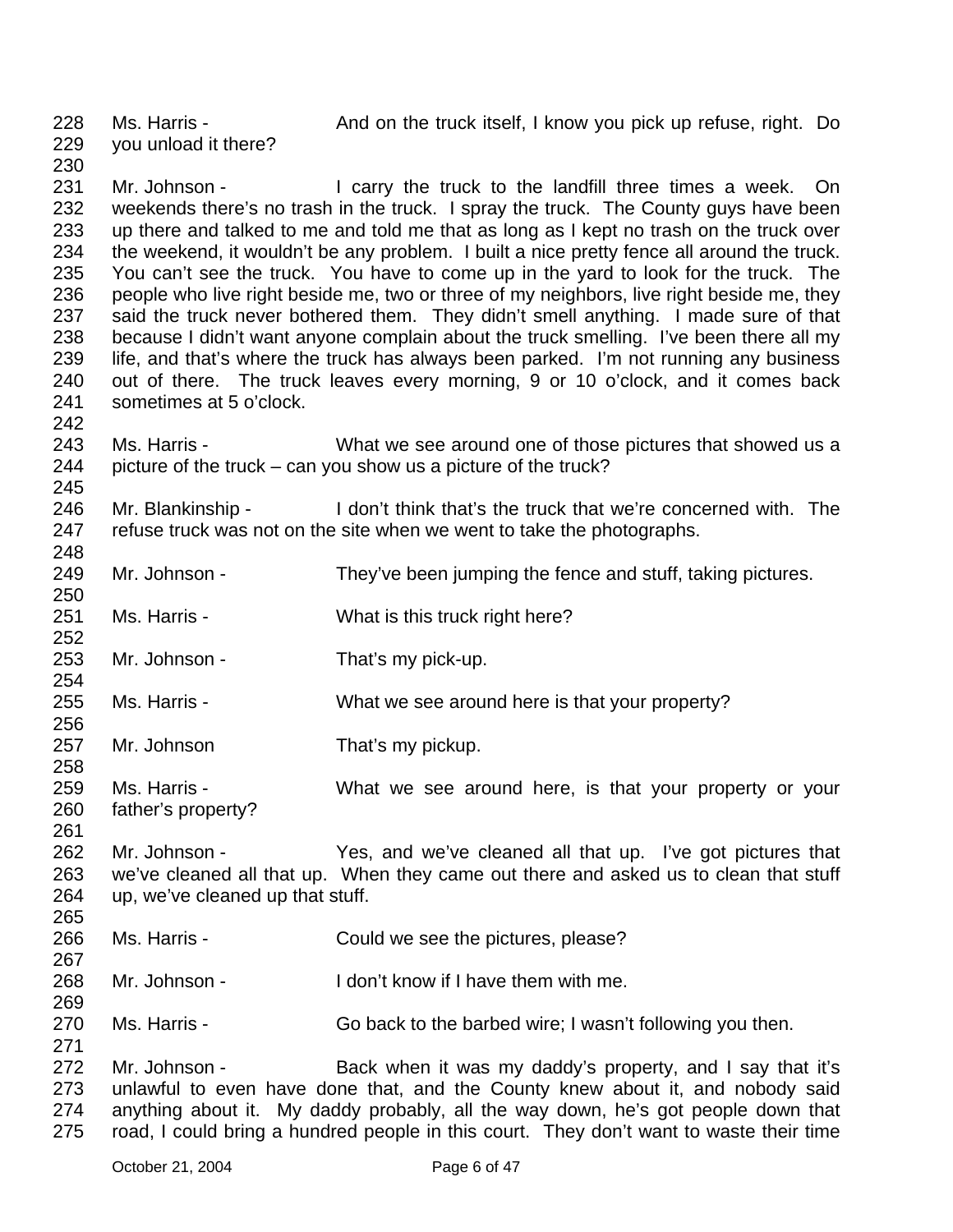October 21, 2004 **Page 7 of 47** 276 277 278 279 280 281 282 283 284 285 286 287 288 289 290 291 292 293 294 295 296 297 298 299 300 301 302 303 304 305 306 307 308 309 310 311 312 313 314 315 316 317 318 319 320 321 322 323 coming here. Back there on Midway Road, that's an old road back there, they built all the houses on that side, white folks only. And down through where the black people's homes, they took barbed wire fence and ran it all the way down the line. My brother ran and cut himself all up in that wire. Ms. Harris - That was on your father's property? Mr. Johnson - That was down the side of my daddy's property, divided from the white people's private side to the black, and the County knew about it, and they won't believe me. I'll get Channel 12 to come out there and show everybody. Mr. Blankinship - Excuse me, just a second, could you get closer to the microphone please, because we're not getting you on the record; want to make sure we record what you're saying, sir. Ms. Harris - Che last question – did you finish the question about the barbed wire? I just wanted to know where it was. Mr. Johnson - They knew about that barbed wire fences back then, when they built those homes back there, they run that fence all the way down, with telephone poles they put that barbed wire fence. And that's how bad the situation is. Ms. Harris - The And it's not there now? Mr. Johnson - I hope my truck has torn half of it down, and some of it's still back there on the property. I can bring anybody from that row and show them. The County knew about that stuff, and we've got people that told me when I put up that fence, told me I couldn't put a fence up that was, but yet they allowed certain people to put the fence up and do what they want to do. Ms. Harris - Che last question – do you live on the property? Mr. Johnson - I don't live on the property; that's my dad's property, and that's where I always kept my truck. Mr. Kirkland - Where is your place of business where you run your records or your phones or whatever? Mr. Johnson - I run it right off of my kitchen table. Mr. Kirkland - Is it in Henrico County? Mr. Johnson - Yeah. Mr. Kirkland - Where? Do you have a big enough place to park this truck on it? Mr. Johnson - No, if I had a big enough, that is my daddy's place.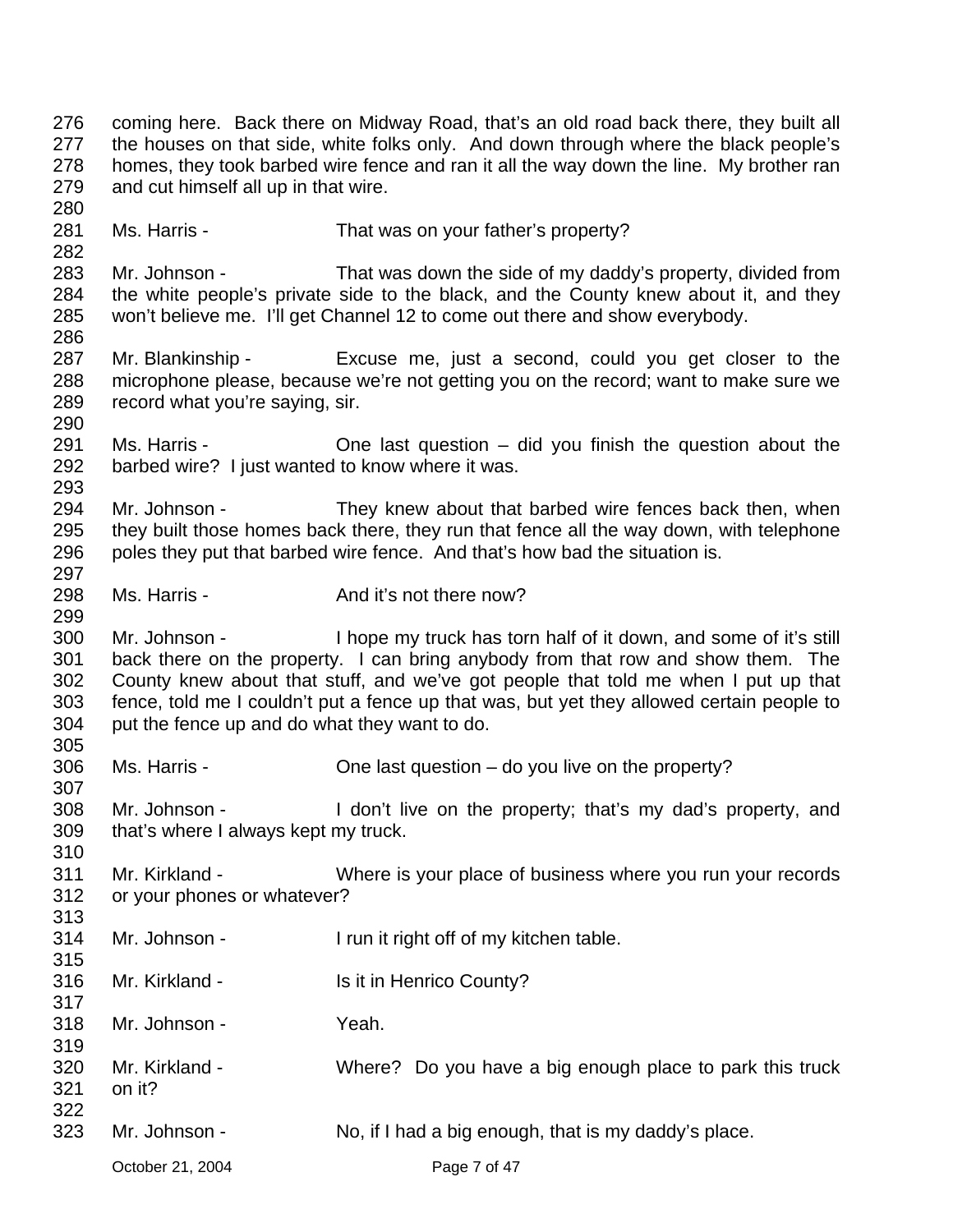| 324 |                                                          |                                                                                              |
|-----|----------------------------------------------------------|----------------------------------------------------------------------------------------------|
| 325 | Mr. Kirkland -                                           | But I'm saying, do you have                                                                  |
| 326 |                                                          |                                                                                              |
| 327 | Mr. Johnson -                                            | I live off of Laburnum $-$ do you want me to park it on the                                  |
| 328 | streets?                                                 |                                                                                              |
| 329 |                                                          |                                                                                              |
| 330 | Mr. Kirkland -                                           | I just wondered.                                                                             |
| 331 |                                                          |                                                                                              |
| 332 | Mr. Johnson -                                            | If I could park it on the streets, but I don't have nowhere, but                             |
| 333 |                                                          | my dad has always had trucks there on the place, and I haven't had nowhere else to           |
| 334 | carry my truck at all. Ain't but one little trash truck. |                                                                                              |
| 335 |                                                          |                                                                                              |
| 336 |                                                          | Mr. Nunnally - What about this pick-up truck that you have? You say that's                   |
| 337 |                                                          | your pick-up truck. Where are the rest of your trucks? Where is the truck that you haul      |
| 338 |                                                          | all your trash with? Do you park it here when you pick up your pick-up truck?                |
| 339 |                                                          |                                                                                              |
| 340 | Mr. Johnson -                                            | I park it at my dad's.                                                                       |
| 341 |                                                          |                                                                                              |
| 342 | Mr. Nunnally -                                           | I said do you park it in the same space that this pick-up truck                              |
| 343 | is in? And you can't see it from the road?               |                                                                                              |
| 344 |                                                          |                                                                                              |
| 345 | Mr. Johnson -                                            | No.                                                                                          |
| 346 |                                                          |                                                                                              |
| 347 | Ms. Dwyer -                                              | Is this the back of the house, the rear of the house, this                                   |
| 348 | picture that we're looking at?                           |                                                                                              |
| 349 |                                                          |                                                                                              |
| 350 | Mr. Johnson -                                            | Yeah, that's the back of the house. If you're on the road                                    |
| 351 |                                                          | going that way, you probably can see the top part of the truck of whatever, but I've         |
| 352 |                                                          | always got fences and stuff on both sides all around the truck.                              |
| 353 |                                                          |                                                                                              |
| 354 | Ms. Dwyer -                                              | Could you describe the truck that we're talking about, the                                   |
| 355 |                                                          | refuse truck? What's its gross vehicle weight, do you know?                                  |
| 356 |                                                          |                                                                                              |
| 357 | Mr. Johnson -                                            | You've got it on the paper; I don't know if the weight's right                               |
| 358 | or not, what you've got on the paper.                    |                                                                                              |
| 359 |                                                          |                                                                                              |
| 360 | Mr. Kirkland -                                           | Mr. Blankinship, do we have any photos of the trash truck?                                   |
| 361 |                                                          |                                                                                              |
| 362 | Mr. Blankinship -                                        | I do not. Mr. Johnson, I think, does. Mr. Paul Johnson,                                      |
| 363 |                                                          | excuse me, does. Mr. Johnson, I just want to make sure that I'm clear on which case is       |
| 364 |                                                          | which, because I know there are a couple of these same businesses on Midway. Was             |
|     |                                                          |                                                                                              |
| 365 |                                                          | there a time in the last year or so when you had a large amount of refuse stored on this     |
| 366 |                                                          | property, with the truck broken down for a time and left on the property, with refuse in it? |
| 367 |                                                          |                                                                                              |
| 368 | Mr. Johnson -                                            | No, I've never had nothing like that. People tell lies.                                      |
| 369 |                                                          |                                                                                              |
| 370 | Mr. Blankinship -                                        | I'm just remembering another case then. I know there's                                       |
| 371 |                                                          | more than one on that road. I just wanted to make sure.                                      |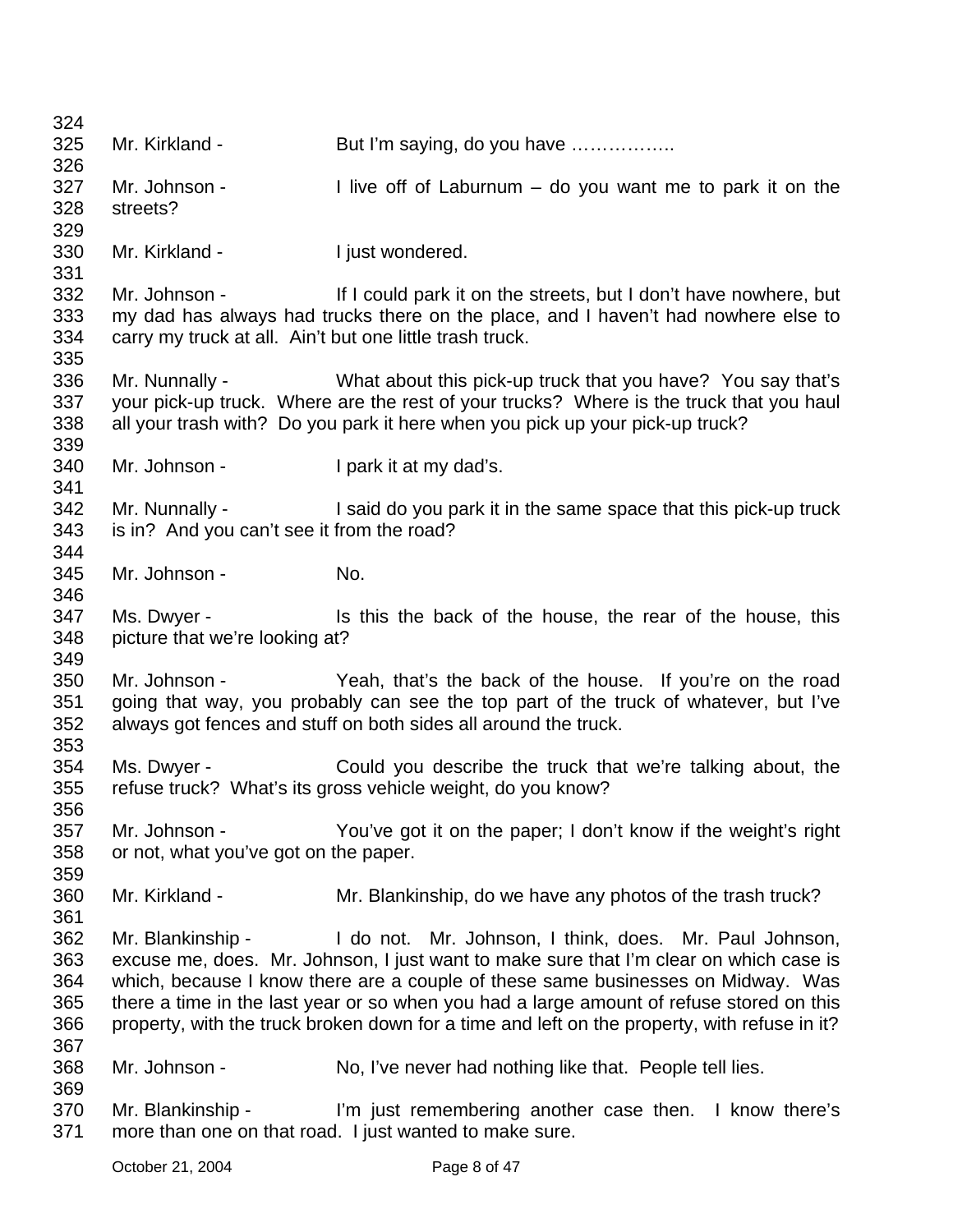373 374 375 376 377 378 Mr. Johnson - We've got more than one people on that road. We always had people on that road. We've got people on there with horses, ducks, cows, everything, with trucks; we've got everything on that road. I'm not the only one who's got trucks on that road. There isn't any need to hassle me. I'm just tired of going to court and spending money, paying for lawyers.

379 380 381 382 383 Mr. Nunnally - Any further questions for Mr. Johnson at this time, from Board or staff. All right, Mr. Johnson, you have a seat, and we're going to call on the opposition, and then you'll have a short time to rebut after they're through, okay. Anyone in opposition now, who wants to speak?

384 385 386 387 388 389 390 391 392 393 394 395 396 397 398 399 400 401 402 403 404 405 Mr. Marlles - Good morning, Mr. Chairman, members of the Board. My name is John Marlles, and I am Director of Community Revitalization for the County. The appeal before you involves the parking of a commercial garbage truck and operation of a commercial business at 8909 Midway Road. As pointed out in Mr. Tokarz' letter to you, written on my behalf, the issue before the Board is whether Mr. Johnson may continue to park a commercial garbage truck and operate his refuse business from a residential lot in violation of the zoning ordinance. Staff's research indicates that the zoning ordinance has never permitted operation of a commercial business or the parking of commercial vehicles with a gross weight of 33,000 pounds. Nor has staff been able to find any record that the Board of Supervisors, the Board of Zoning Appeals, the Planning Office, has ever given permission for the operation of a commercial business or for the parking of commercial garbage trucks on this property. It's also clear from the record that Mr. Johnson's father purchased the property and constructed a home after the property had been zoned for residential development. We do have a picture that I provided to Mr. Blankinship, that does show the commercial garbage truck on Mr. Johnson's property. I'm here with Paul Johnson, who is the Manager of the Community Maintenance Division, which is part of the new Department of Community Revitalization, and Sherry Gemmill, the inspector for the property, to answer any questions that you have. There was a question about the weight of the vehicle. The empty weight of the vehicle, according to DMV records, is 8,895 pounds. The gross weight, according to DMV records, is 33,200 pounds. Again, I'd be glad to answer any questions that you have.

406

372

407 408 409 Ms. Dwyer - So the picture that you've shown us shows the refuse truck, it looks like it's behind some laundry, it's kind of hard to tell, but this is not the pick-up truck that we looked at earlier.

410

412

417

411 Mr. Marlles - Yes ma'am.

413 414 415 Ms. Harris - Inoticed that you included the parking of a truck and the operation of a business, so which are we dealing with?

- 416 Mr. Marlles - Both ma'am.
- 418 419 Ms. Harris - So you're saying that he operates the business here, and he's saying that he does not.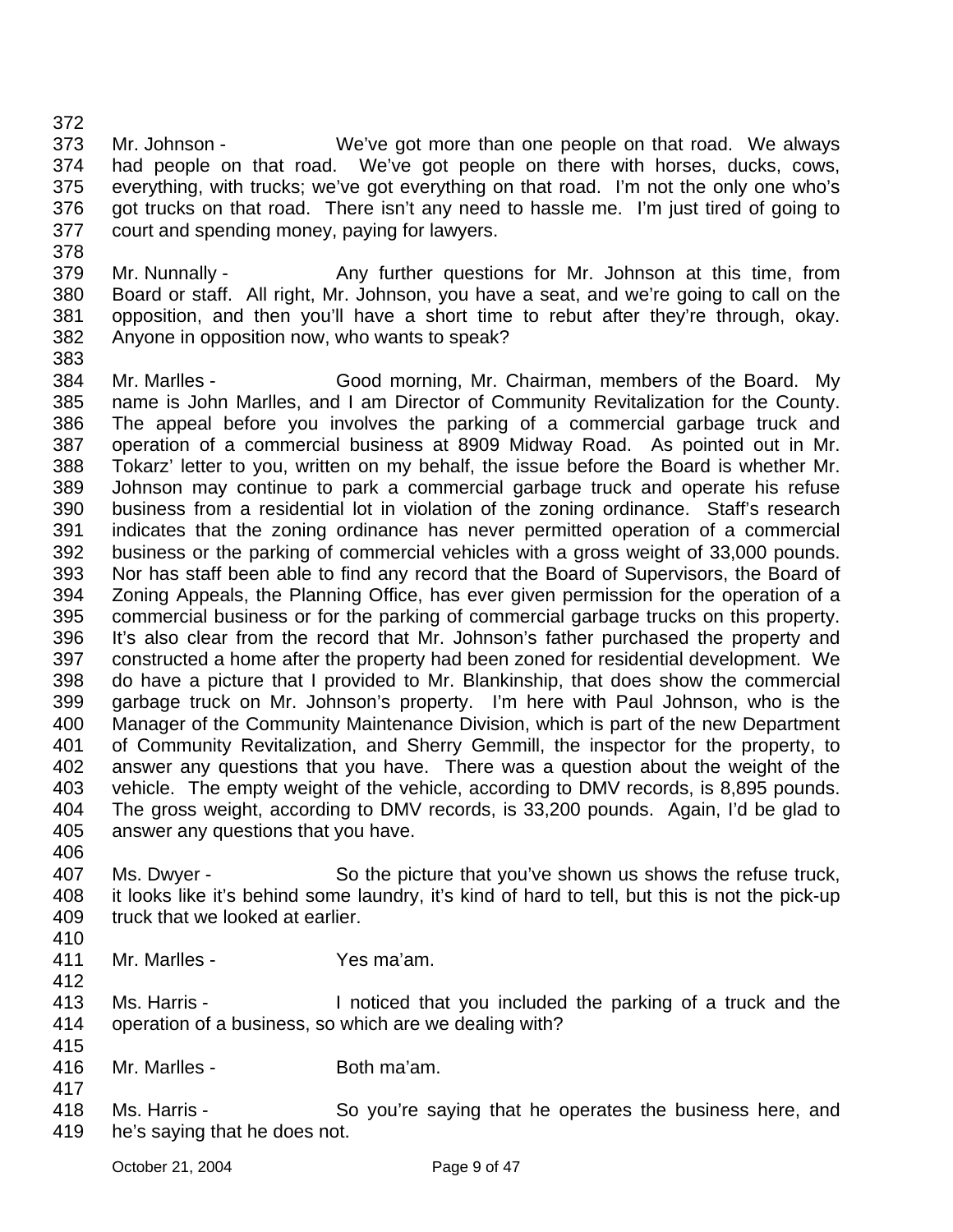420 421 422 423 424 425 426 427 428 429 430 431 432 433 434 435 436 437 438 439 440 441 442 443 444 445 446 447 448 449 450 451 452 453 454 455 456 457 458 459 460 461 462 463 464 465 466 467 Mr. Marlles - The truck is the business in this case. That's his only truck, and he's parking it on this lot, which again is in a residential area. It's always been zoned residential. Ms. Harris -  $\blacksquare$  Are you familiar with other  $\blacksquare$  I heard some other things that are going on in this area – are you familiar with those things, the horses and all of that? Mr. Marlles - Yes ma'am, we have other enforcement actions that are pending against some of the other operations on that same street. Ms. Harris - The State you familiar with the grandfather clause? Mr. Marlles - Very much so. Ms. Harris - Are you familiar with County records prior to the change of the Code? Mr. Marlles - Change of the Code? I can tell you that our staff has researched all of the County Zoning Ordinances, dating back to the first one, which was September 5, 1933, and in none of those ordinances is the parking of a commercial vehicle at this weight, or a commercial business, permitted in a residential district. Ms. Dwyer - So what you're saying is that the parking of this truck in this residential area has never been permitted by the Zoning Ordinance? So there's been no change in the law; it's just that it's not been enforced until now. Mr. Marlles - The Until we received a complaint, that is correct. Ms. Dwyer - So it's been unlawful since this business has been conducted, but the Planning Office operates on a complaint basis, so normally when you receive a complaint, then you investigate and take action, and that's what has happened here. That's why we're here, even though this business has been going on since the '50's. Mr. Marlles - The Yes ma'am. Correct. Ms. Dwyer - What Code Section is it that prohibits or specifies what is permitted in this district? Mr. Blankinship - 24-11. Ms. Dwyer - Are the letters from the County Attorney and the correspondence between, the notice of a violation, that we received in our package yesterday, by fax yesterday, and the letter to Mr. Johnson from Mr. Blankinship dated May 14 – are all those in the record for this case? Mr. Blankinship - Yes ma'am.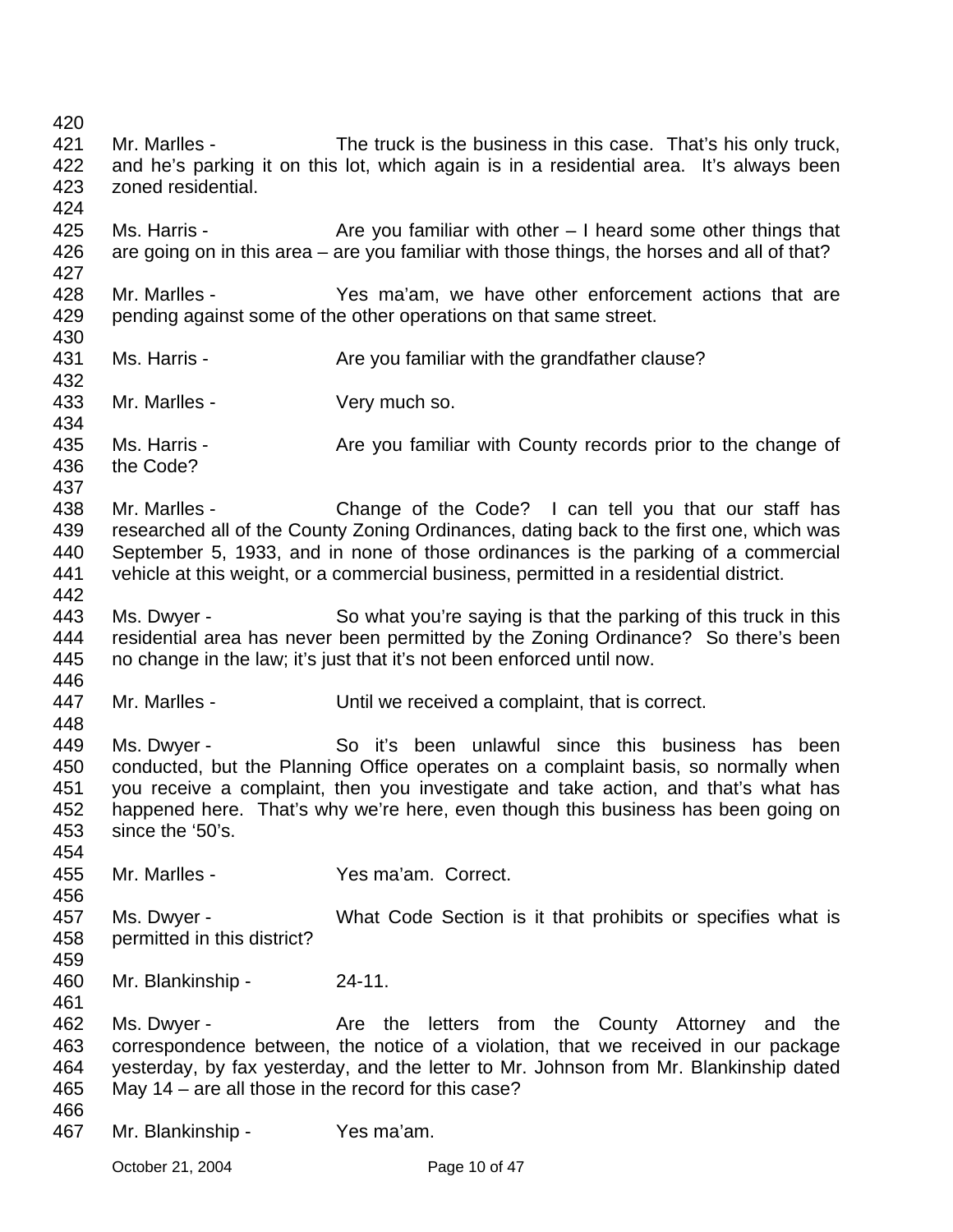468 469 470 471 472 473 474 475 476 477 478 479 480 481 482 483 484 485 486 487 488 489 490 491 492 493 494 495 496 497 498 499 500 501 502 503 504 505 506 507 508 509 510 511 512 513 514 515 Ms. Dwyer - In your position, it is the vehicle on site that is the problem, because commercial vehicles of this size are not allowed in residential districts, and the very fact that the vehicle is parked in this lot on a daily basis constitutes operating a business in your view. Mr. Marlles - Yes ma'am. Ms. Dwyer - This there anything else in this case, in these facts, that leads you to believe a business is being conducted here? Mr. Marlles - Ithink you summed it up. Ms. Dwyer - You mentioned earlier the storage of some refuge that you've noticed in the past, that you've received complaints about in the past, so that would be another incident of ……………… Mr. Marlles - And I believe those violations were corrected in the past. There has been a problem with storage. Ms. Dwyer - That's no longer an issue, the storage? Mr. Marlles - The Music Contract of I don't believe so, no. Ms. Dwyer - So it's all summed up in the parking of the vehicle on this lot? Mr. Nunnally - Any other questions of Mr. Marlles? Is anyone else in opposition who wishes to make a statement? Mr. Marlles, I believe you have some people behind you. Mr. Marlles - They're staff, here to answer any questions that the Board may have. Ms. Harris - **How many complaints did you get from the neighbors?** Mr. Marlles - One that I'm aware of. Mr. Nunnally - All right, Mr. Johnson, you can come back up and say a few words if you'd like. Mr. Johnson - I want to ask one question. Are you Mr. Blankinship right up here? Mr. Blankinship - Yes sir. Mr. Johnson - Why would they keep telling me that you weren't even on the case when I tried to speak to you? They said that you were no longer, that somebody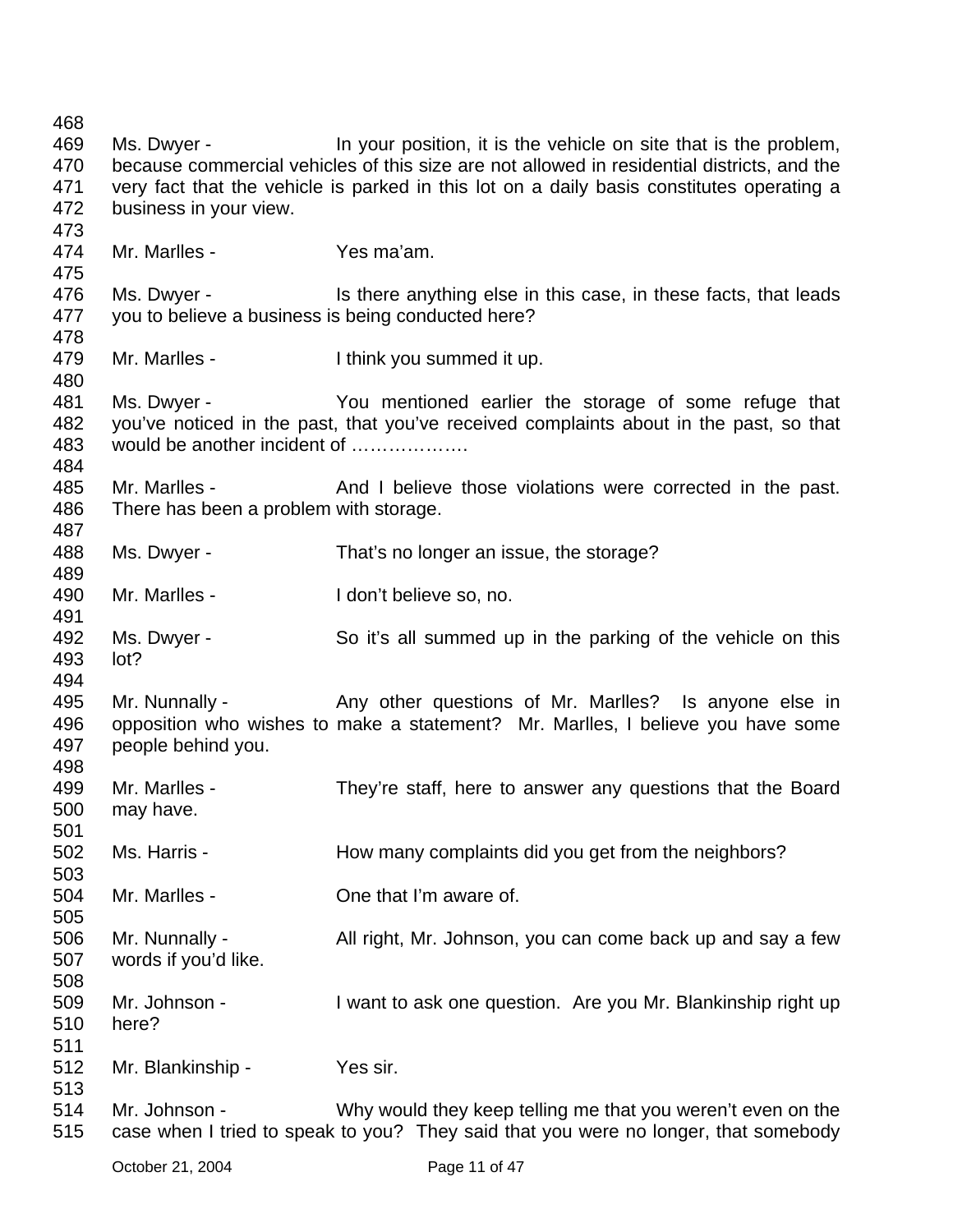516 named Kelly or somebody would handle it.

517

529

538

546

550

553

518 519 520 521 522 523 524 525 Mr. Blankinship - The Planning Office was reorganized earlier this year. It used to be that Zoning Enforcement was handled out of the Planning Office, and my division oversaw that. In the beginning of July of this year we divided into two departments, the Planning Department and the Department of Community Revitalization, and this enforcement responsibility went to Revitalization, which is the three people behind you, they're not the whole department of course, but they represent that department.

- 526 527 528 Mr. Johnson - I've been trying to speak to you, and every time I try to speak to you, they say you're no longer handling that case. And now, all of a sudden, you're back on the case.
- 530 531 Mr. Blankinship - I don't handle he enforcement of that kind of violation at all.

532 533 534 535 Mr. Johnson - It just kind of looked like they were lying to me when I tried to get in touch with you, even been to your office, and they keep sending me back for some reason. I never knew you.

536 537 Mr. Blankinship - I do still work with the Board of Zoning Appeals, but I no longer handle that sort of enforcement; I used to do both.

539 540 541 542 543 Mr. Johnson - My other question. He keeps saying "a business operation." That's not a business operation, driving a truck off the property. A business operation means that you're bringing business here to the property. That is not a business operation. I just use my dad's property.

- 544 545 Mr. Blankinship - You testified earlier that you operate the business off Laburnum Avenue. That's where you do the bookkeeping and use of the phones.
- 547 548 549 Mr. Johnson - Where I do my bookkeeping is on my kitchen table, and little piece of paper, that's my bookwork, but I don't need any bookwork for that. I've got it up here.
- 551 552 Mr. Blankinship - That's not at this site; that's at another address in the County. I think that's important.
- 554 555 556 557 558 559 560 561 562 563 Mr. Nunnally - **Do you have insurance on that refuse truck?** Mr. Johnson - Sure, I've got insurance. Mr. Nunnally - Do you pay commercial rates on it? Mr. Johnson - No, I don't pay no commercial rates. With the insurance, yeah. Mr. Nunnally - That's a business you run.

October 21, 2004 **Page 12 of 47**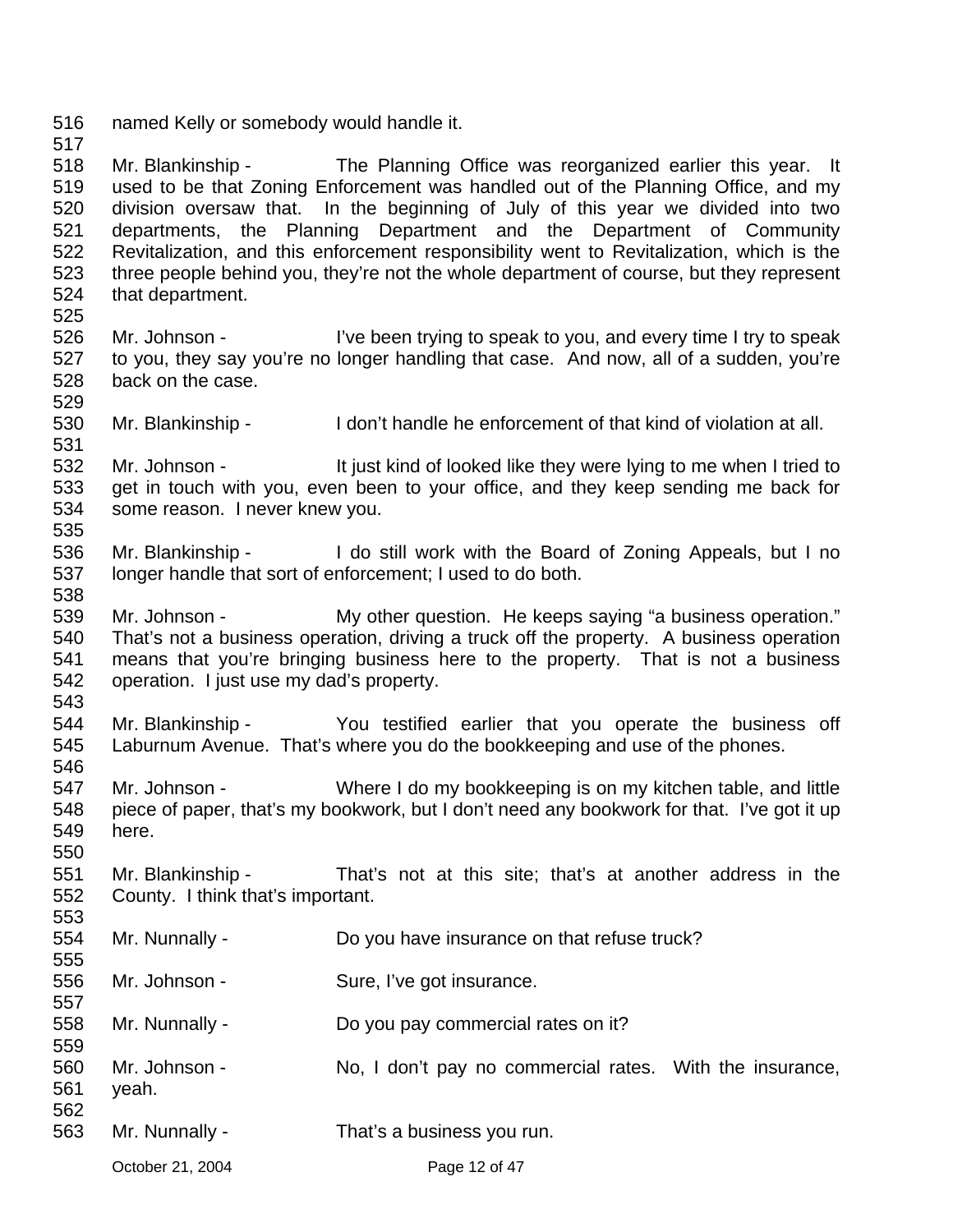565 566 Mr. Johnson - The Yeah, it's a business, but that don't mean my family is running a business out of the property; I want to make that clear.

568 569 Mr. Nunnally - Yes, but your truck is the business truck, and you're parking it on that property.

571 572 573 574 575 576 577 578 579 580 581 582 583 584 585 586 587 588 589 Mr. Johnson - You all are twisting it around, and I can't figure it out, driving a truck off the property. There's a lot of people got dump trucks, is that business? A lot of people got cars and pick-up trucks parked on their property. Is that a business they're driving to work to here? You've got me confused when you're saying a "business." I'm not operating a business out there. I'm parking a truck there. My truck has always been parked there. It's not like I'm bringing the business to the house, nothing like that. I think what my cousin, Senator Lambert, he could come testify how long that truck's been there, how long because he has property. I asked him; he said he would write a letter. If you want him to write a letter or something like that. My attorney's not here, and I know a lot of attorneys, and I know the Senator, and all of them know me, and I don't have to lie. I come here to tell it like it is. I'm not going to sweeten it up for nobody. We need to focus on the kids and stuff in school and this drugs stuff. I'm for that. I ain't worried about nobody's trucks, but I have always been there. I understand, all of a sudden, I mean I just didn't like the way it all suddenly come up with these Codes because I felt like, fine, I'm a black man. We're going along digging up a Code and try to force me out of business. That's my issue. That's what I think they're trying to put me out of business some kind of way, because I don't have no where to park my truck. I've been around looking for a place. I don't have a place to park my truck at all; it's always been there at the family place.

590

564

567

570

591 592

Mr. Nunnally - Ms. Dwyer, do you have another question?

593 594 595 596 597 598 Ms. Dwyer - I just wanted to make a statement. I know there might be some confusion about this issue of what constitutes doing business where, but the bottom line is, the County Code doesn't allow the truck to be in a residential area, and never has, even though you've been parking it there for a long time. The County Code has never allowed that. The difference is, the County is now enforcing that Ordinance.

599 600 601 602 603 604 605 606 607 608 609 610 611 Mr. Johnson - They didn't allow it, why did they let it went on all this time? Now all of a sudden, because you've got one complaint, I could have told you that you had one complaint and saved you time. I could have told you one person complained. What about all those people who've been living there forty and fifty years back there, and they never come up and complained? Why all of a sudden, as soon as this guy comes here and built that house, when he built that house, the truck was there then. I'm certainly not going to build my house if a man has a bunch of pigs that are smelling; I'm not going to put no house there. So he knew the truck was there. I even went over and talked to him; I said that was the only place I had for my truck, I said I would keep it clean, I said I wouldn't disturb him. I even gave him an instance, we have cookouts on the road all the time for the neighbors and stuff; he complained about that, that we were making noise. So he's one of these peoples that nothing is going to satisfy him. I told him they've got plenty of houses on Windsor on the James; I'd like to have me one of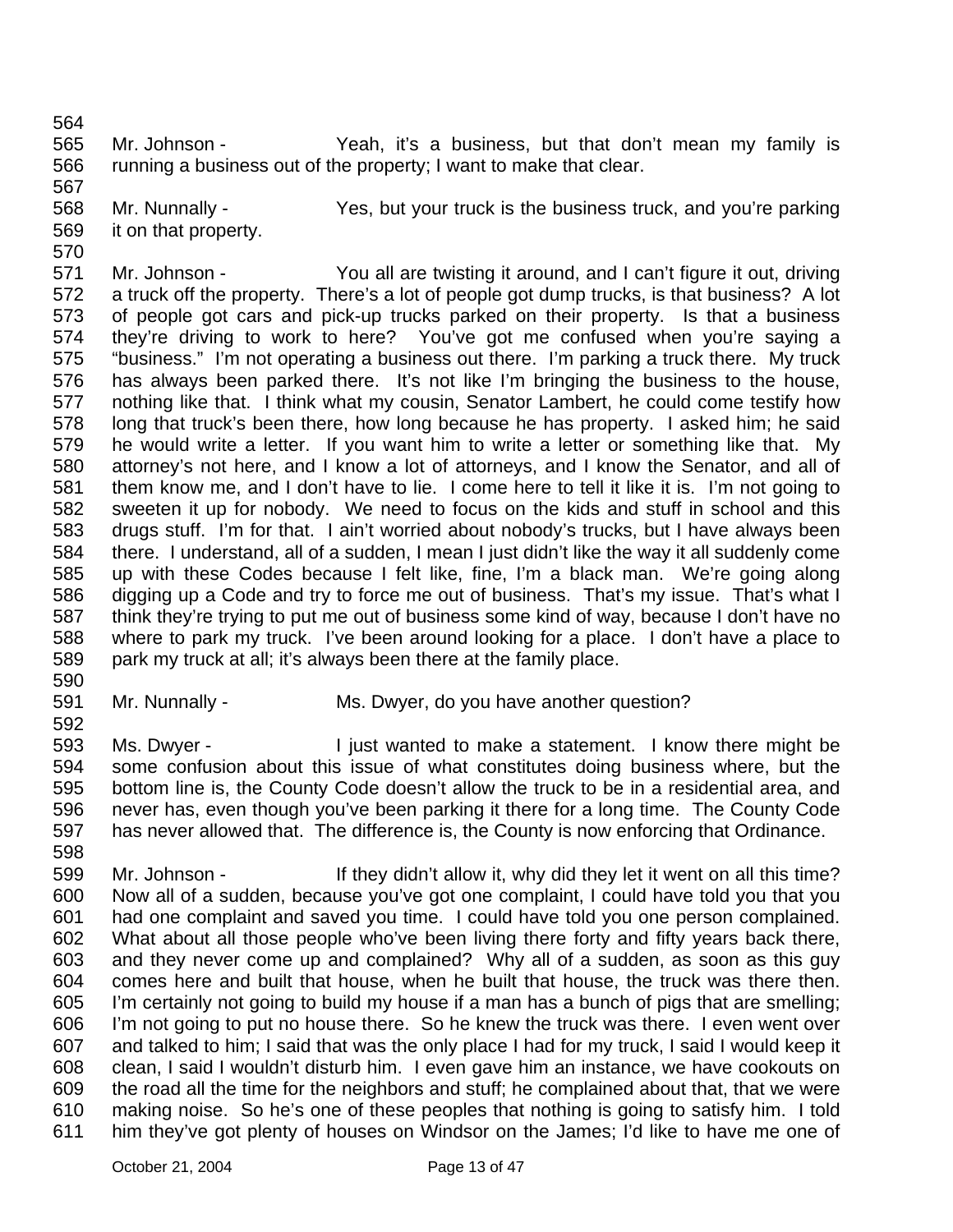612 613 614 615 616 617 618 619 620 621 622 623 624 625 626 627 628 629 630 631 632 633 634 635 636 637 638 639 640 641 642 643 644 645 646 647 648 649 650 651 652 653 654 655 656 657 658 659 them. I know a few judges and stuff who live all around there, and I go over there sometimes and take dinner. My attorney David Boone, I go over his house sometimes, sit down and eat dinner with him. All them folks know me. I tell it like it is. I'm not going to be dragging my foot in the mud for nobody. Mr. Nunnally - Thank you, Mr. Johnson. We'll make a decision on this sometime today, so you can call back later this afternoon if you like. After an advertised public hearing and on a motion by Ms. Dwyer, seconded by Mr. Kirkland, the Board **denied** application **A-122-2004,** for the above-referenced appeal, sustaining the decision of the Director of Planning. Affirmative: Dwyer, Kirkland, Nunnally, metallic and the state of 3 Negative: Harris, 1 Absent: Wright 1 The Board denied the request as it found from the evidence presented that neither the use of the property for a refuse business, nor the parking of a commercial vehicle over 5,000 pounds, was ever a lawful use. **UP-26-2004 RYAN HOMES** requests a temporary conditional use permit pursuant to Section 24-116(c)(1) to operate a temporary sales trailer at 501 Dabbs House Road (Kingsridge) (Parcels 809-725- 8954 and 809-726-1917), zoned R-5, General Residence District (Varina). Mr. Nunnally - Does anyone else desire to speak with reference to this case? Would you raise your right hand and be sworn please? Mr. Blankinship - Do you swear that the testimony you are about to give is the truth, the whole truth, and nothing but the truth, so help you God? Mr. Lanphear - Good morning, Mr. Chairman, members of the Board. My name is Rob Lanphear. I'm here representing Ryan Homes. I request to locate a temporary sales trailer in the approved Kingsridge Subdivision off of Laburnum Avenue. This will be a 40 by 12 trailer; it will be landscaped with eight hollies and three 2 ½-inch *(unintelligible)* shade trees. It will have five parking spaces. It will have a ramp for handicapped access. It will have two double spotlights on the front of the trailer. This will be a temporary trailer that will be relocated as soon as the model building is completed on the site. There will be a portable toilet that is screened by a six-foot privacy fence. Mr. Nunnally - How long do you think it will be before you get the model home? I know you're asking for a year's permit here, but do you think you'll get it before then? Mr. Lanphear - I would suspect so. It typically takes around three or four months to construct a model home building. We're also waiting for development, so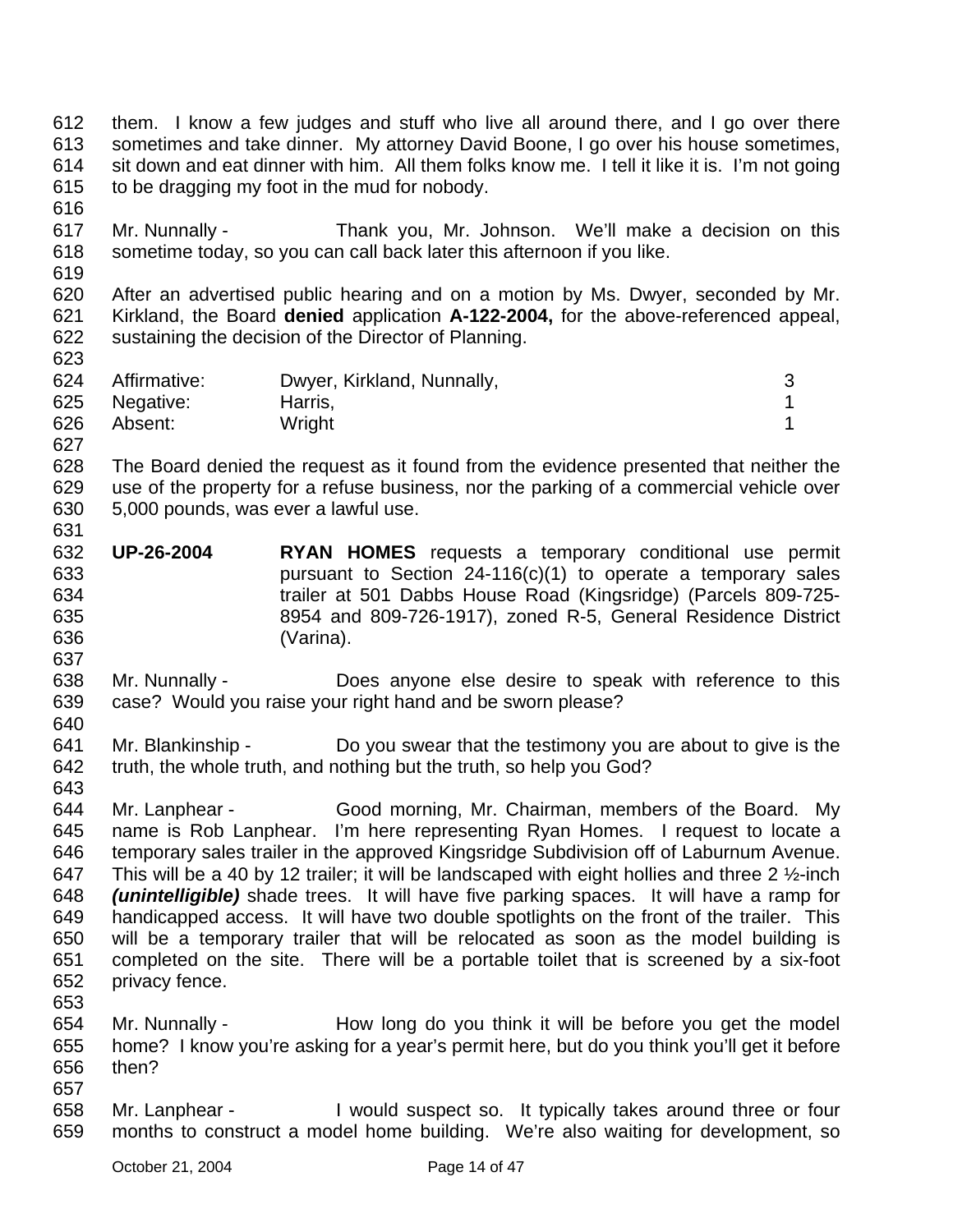660 661 662 663 664 665 666 667 668 669 670 671 672 673 674 675 676 677 678 679 680 681 682 683 684 685 686 687 688 689 690 691 692 693 694 695 696 697 698 699 700 701 702 703 704 705 706 707 that would be a factor as well. It would be no longer than a year. Mr. Nunnally - Would you object to if we put a clause in there saying you would take this portable toilet down when the model home is through, in three months or four months or five months? Mr. Lanphear - Yes, as soon as it's completed, we'd be happy to take it away, immediately, no problem. We've read the five other recommendations and are in agreement with those, so we request your approval in this case. Mr. Nunnally - Any other questions from the Board? Mr. Kirkland - Is the parking lot for the trailer going to be paved or just gravel? Mr. Lanphear - My understanding is that it is graveled. Ms. Harris - Why is it that you don't landscape the parking lot? I've seen some of the other trailers around the city, and there's a lot of mud. I just wondered why you don't just go ahead and landscape it, just put some grass seed down or something. Mr. Lanphear - Around the trailer, there's quite a bit of construction typically in this area; they have to construct building pads, which involves moving a lot of dirt, and that's typically the reason we don't landscape around it during the construction process, and again, as soon as that process is done, we'll have our model home up, and we'll be able to take the trailer away. This is just temporary. Mr. Nunnally - Any other questions of the Board? Staff? That concludes the case. Thank you. After an advertised public hearing and on a motion by Mr. Kirkland, seconded by Ms. Dwyer, the Board **granted** application **UP-26-2004** for a temporary conditional use permit to operate a temporary sales trailer at 501 Dabbs House Road (Kingsridge) (Parcels 809-725-8954 and 809-726-1917). The Board granted the use permit subject to the following conditions: 1. Only the improvements shown on the plan filed with the application may be constructed pursuant to this approval. No substantial changes or additions to the layout may be made without the approval of the Board of Zoning Appeals. Any additional improvements shall comply with the applicable regulations of the County Code. 2. The trailer shall be removed from the property on or before December 2, 2005, at which time this permit shall expire. 3. All landscaping shall be maintained in a healthy condition at all times. Dead plant materials shall be removed within a reasonable time and replaced during the normal planting season.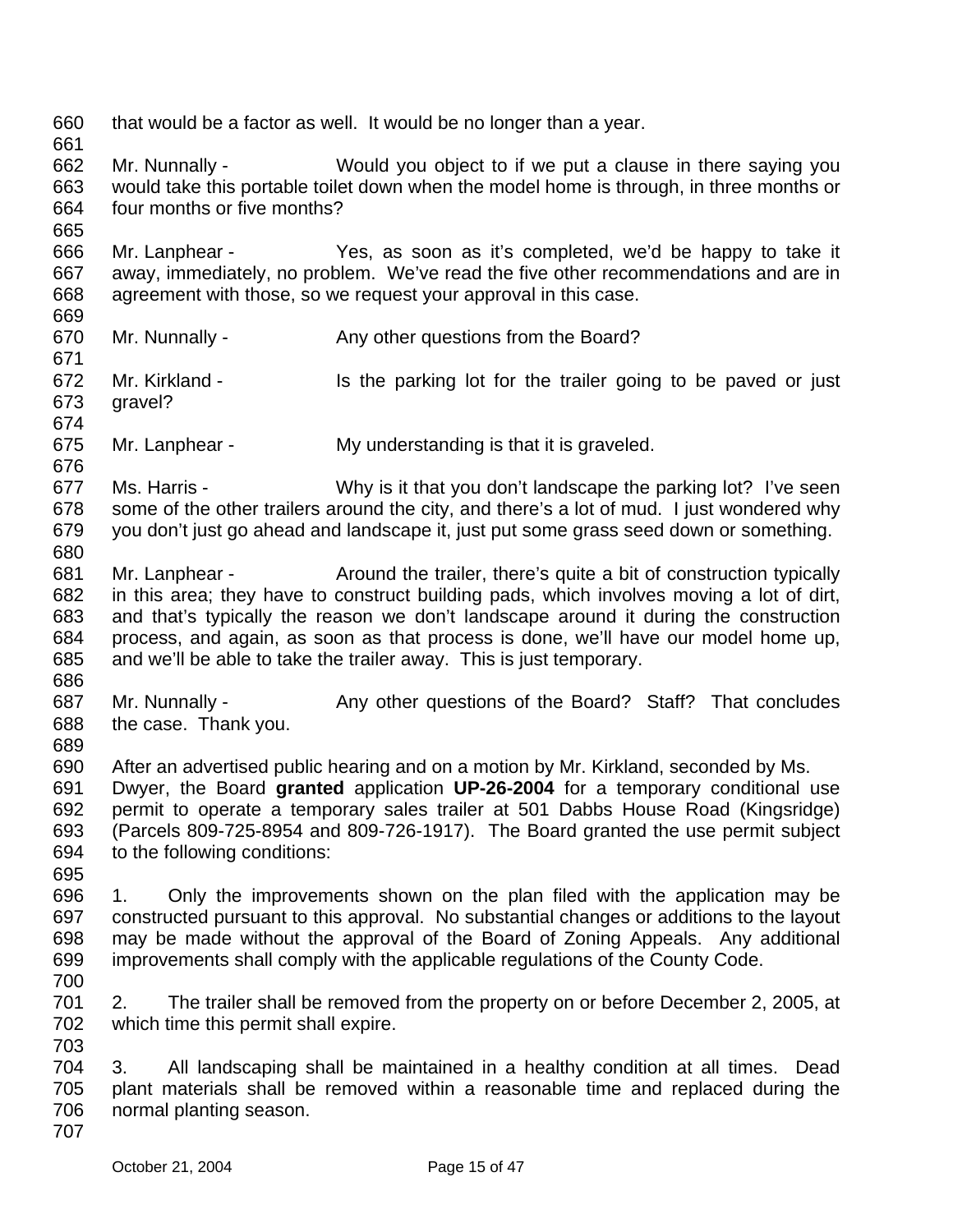- 708 4. Skirting must be provided for the trailer.
- 709

720

728

731

738

740

748

750

710 711 712 713 5. Sanitary facilities may be provided by a portable toilet, screened from view by a 6' privacy fence. The toilet shall be removed when the certificate of occupancy is issued for the model home.

|     | 714 Affirmative: | Dwyer, Harris, Kirkland, Nunnally | 4 |
|-----|------------------|-----------------------------------|---|
|     | 715 Negative:    |                                   |   |
| 716 | Absent:          | Wright                            |   |
| 717 |                  |                                   |   |

718 719 The Board granted the request because it found the proposed use will be in substantial accordance with the general purpose and objectives of Chapter 24 of the County Code.

- 721 722 723 724 725 726 727 **A-123-2004 TANYA HENRIQUES** requests a variance from Section 24-9 to build a one-family dwelling at 8413 Strath Road (Parcel 817-684- 5605 (part)), zoned A-1, Agricultural District (Varina). The public street frontage requirement is not met. The applicant has 0 feet public street frontage, where the Code requires 50 feet public street frontage. The applicant requests a variance of 50 feet public street frontage.
- 729 730 Mr. Nunnally - **Does** anyone else desire to speak with reference to this case? Would you raise your right hand and be sworn please?
- 732 733 734 Mr. Blankinship - Do you swear that the testimony you are about to give is the truth, the whole truth, and nothing but the truth, so help you God?
- 735 736 737 Ms. Jennings - Yes I do. Good morning. My name is Cheryl Jennings. I'm standing in behalf of my sister Tanya Henriques, requesting a variance because there is no right-of-way from the front street.
- 739 Mr. Nunnally - How do you plan on getting into this property?

741 742 743 744 745 Ms. Jennings - Currently I own the property which I deeded to my sister, the other half of it. About a year ago I came before you for a variance for my property, and I'm requesting the same thing coming from Strath Road onto the easement into the property.

- 746 747 Ms. Dwyer - It looks like the road where the little hand was on, that's how you access your property?
- 749 Ms. Jennings - No, it's Strath Road coming down from where the hand is.
- 751 Ms. Dwyer - How will you …………….
- 752 753 754 755 Ms. Jennings - It's coming from the right, keep on going straight, and go straight across, where the yellow line is.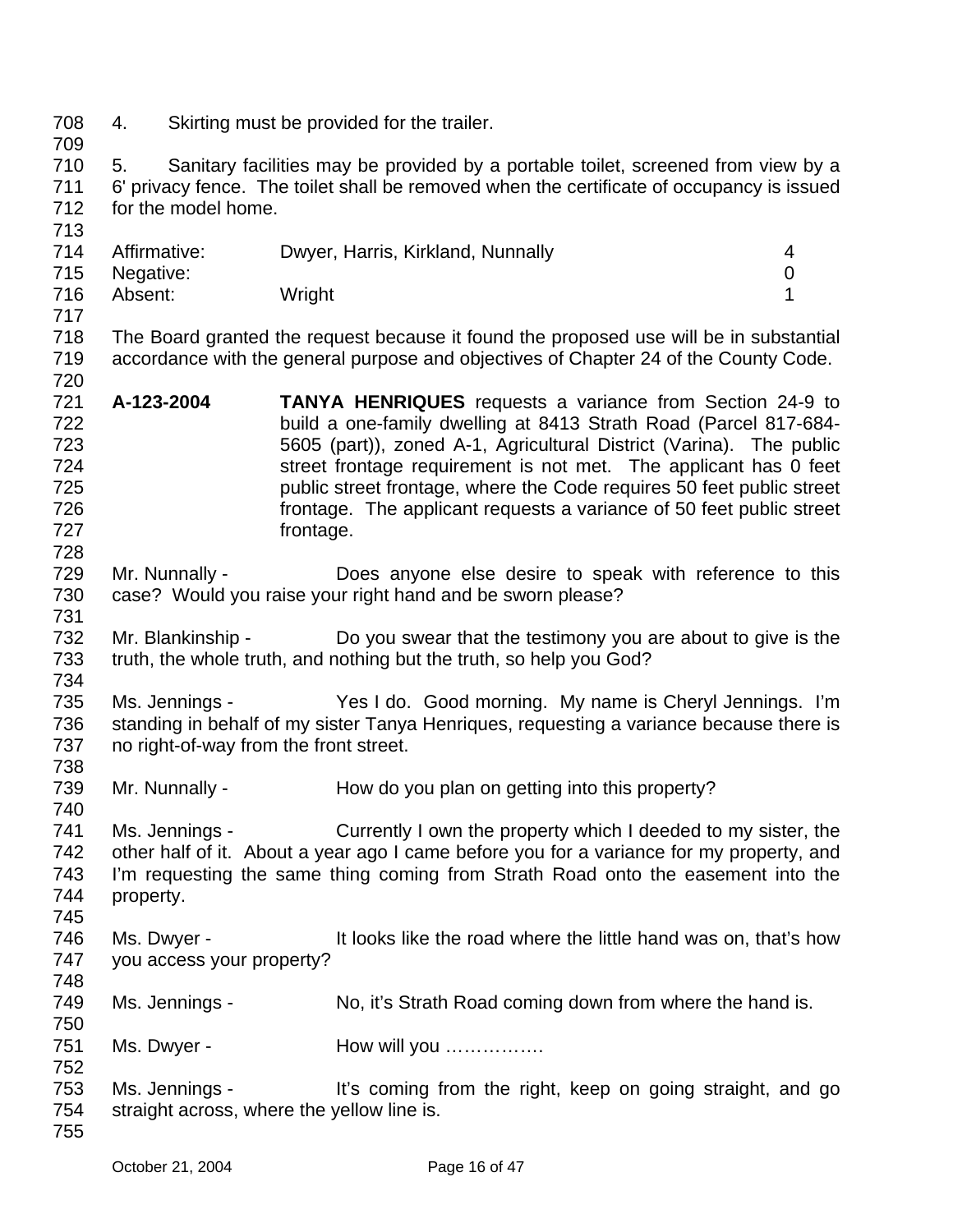| 756<br>757 | Ms. Dwyer -                                                                                                                                      | Is it an existing drive, or will you put one in there?                                  |  |
|------------|--------------------------------------------------------------------------------------------------------------------------------------------------|-----------------------------------------------------------------------------------------|--|
| 758        | Ms. Jennings -                                                                                                                                   | It is an existing roadway                                                               |  |
| 759        |                                                                                                                                                  |                                                                                         |  |
| 760        | Ms. Dwyer -                                                                                                                                      | to the property we're looking at today. Will the house                                  |  |
| 761        |                                                                                                                                                  | be facing – do you see where the red line is that says "concept road"?                  |  |
| 762        |                                                                                                                                                  |                                                                                         |  |
| 763        | Ms. Jennings -                                                                                                                                   | Yes.                                                                                    |  |
| 764        |                                                                                                                                                  |                                                                                         |  |
| 765        | Ms. Dwyer -                                                                                                                                      | Will the new house be facing that road, or will it be                                   |  |
| 766        |                                                                                                                                                  |                                                                                         |  |
| 767        | Ms. Jennings -                                                                                                                                   | No, it will be the same direction that my house is currently                            |  |
| 768        | facing, so it will be going west.                                                                                                                |                                                                                         |  |
| 769        |                                                                                                                                                  |                                                                                         |  |
| 770        | Mr. Blankinship -                                                                                                                                | Facing back towards Strath Road.                                                        |  |
| 771        |                                                                                                                                                  |                                                                                         |  |
| 772        | Ms. Jennings -                                                                                                                                   | No, not facing towards Strath Road. My property is now                                  |  |
| 773        | facing toward that lot to the right.                                                                                                             |                                                                                         |  |
| 774        |                                                                                                                                                  |                                                                                         |  |
| 775        | Mr. Kirkland -                                                                                                                                   | Your house is not facing Strath Road?                                                   |  |
| 776<br>777 | Ms. Jennings -                                                                                                                                   | No, it's not facing towards Strath, no.                                                 |  |
| 778        |                                                                                                                                                  |                                                                                         |  |
| 779        | Mr. Blankinship -                                                                                                                                | Does it face to the south, toward that other house there?                               |  |
| 780        |                                                                                                                                                  |                                                                                         |  |
| 781        | Ms. Jennings -                                                                                                                                   | Yes.                                                                                    |  |
| 782        |                                                                                                                                                  |                                                                                         |  |
| 783        | Mr. Blankinship -                                                                                                                                | So this one will be also oriented south, so that the back of it                         |  |
| 784        | will be to the concept road?                                                                                                                     |                                                                                         |  |
| 785        |                                                                                                                                                  |                                                                                         |  |
| 786        | Ms. Jennings -                                                                                                                                   | Right.                                                                                  |  |
| 787        |                                                                                                                                                  |                                                                                         |  |
| 788        | Ms. Harris -                                                                                                                                     | So will they be facing each other, the two houses?                                      |  |
| 789        |                                                                                                                                                  |                                                                                         |  |
| 790        | Ms. Jennings -                                                                                                                                   | No.                                                                                     |  |
| 791        |                                                                                                                                                  |                                                                                         |  |
| 792        | (Unintelligible)                                                                                                                                 |                                                                                         |  |
| 793        |                                                                                                                                                  |                                                                                         |  |
| 794        | Ms. Dwyer -                                                                                                                                      | I would like to ask staff what they think about the concept                             |  |
| 795        |                                                                                                                                                  | road and whether we should try to plan for the orientation of the house toward a future |  |
| 796<br>797 |                                                                                                                                                  | road – is that something that would be appropriate at this point?                       |  |
| 798        | Mr. Blankinship -                                                                                                                                | I don't know how concerned we are about the orientation of                              |  |
| 799        |                                                                                                                                                  | the house toward the road. I did meet with Mike Jennings, of the Department of Public   |  |
| 800        |                                                                                                                                                  | Works, to discuss the concept road, and let me interrupt myself and ask her, are you    |  |
| 801        |                                                                                                                                                  |                                                                                         |  |
| 802        | familiar with this drawing that was submitted with the application? Is this accurate and<br>something we can really rely on, as far as you know? |                                                                                         |  |
| 803        |                                                                                                                                                  |                                                                                         |  |
|            |                                                                                                                                                  |                                                                                         |  |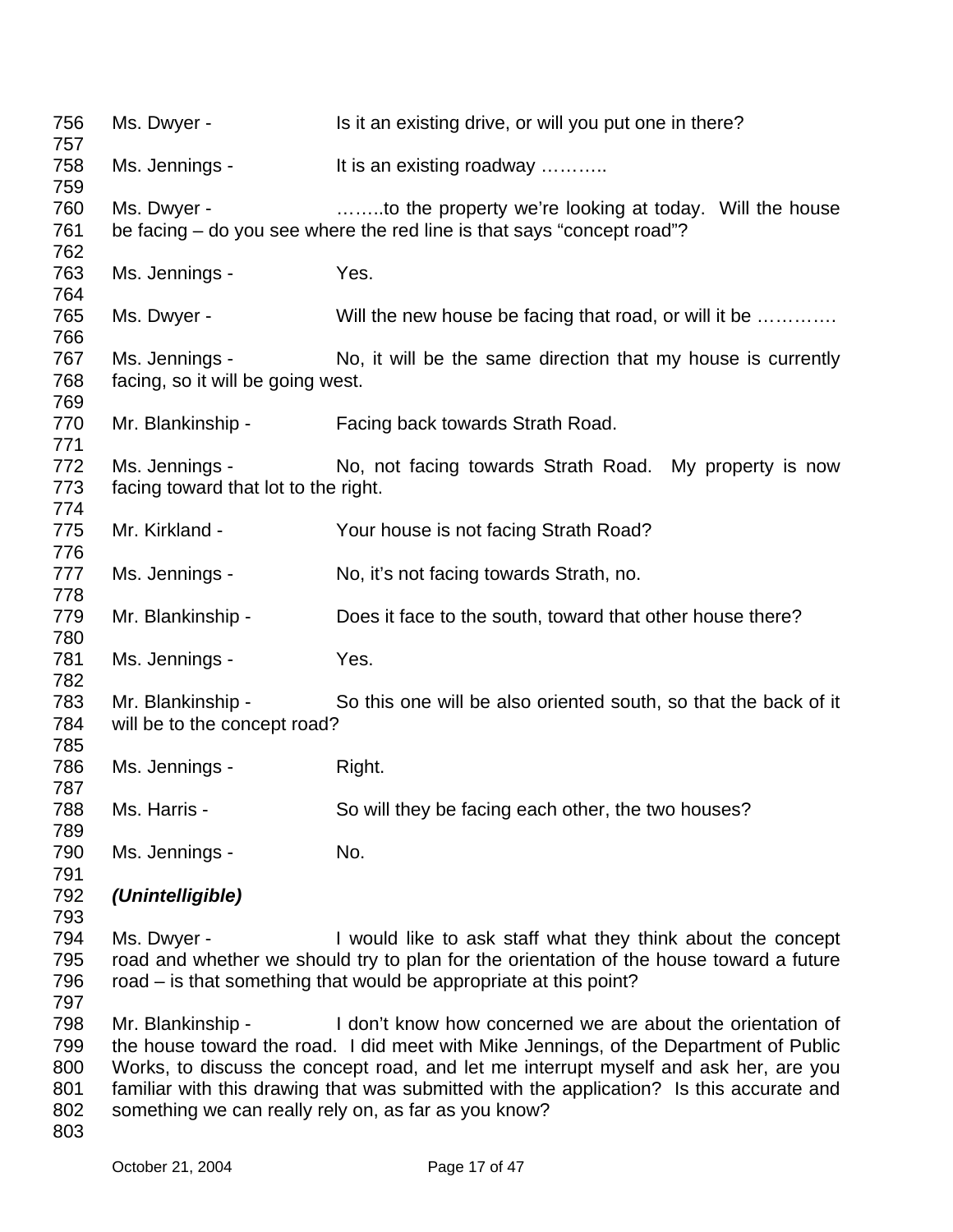804 Ms. Jennings - Yes. Yes.

805

815

828

830

834

806 807 808 809 810 811 812 813 814 Mr. Blankinship - Mr. Jennings told me that the concept road right-of-way would probably be fifty-five feet wide, and in this zoning district, the front setback would be fifty feet, so assuming the concept road aligns along the north of this property, we would need a setback of 105 feet from that property line, if the concept road went through, 55 for the road and then 50 more for the front setback. This plat that was submitted here shows it scales at about 110 feet, so if they are actually building according to this plat, we could put the concept road in there and still meet the front yard setback. We have suggested as a condition that they maintain that setback when they actually build the house.

- 816 817 818 Ms. Harris - The report says that the access to the property may have a detrimental impact on adjacent properties.
- 819 820 821 822 823 824 Mr. Blankinship - Until the concept road does get built, which no one knows the time frame on that, I think there is a concern about how many houses we're getting on extended private drives back in this area. I think staff just wants the Board to have that in mind as you consider this case. The more houses you build that don't have public street frontage, the more opportunity you have for detrimental impact.
- 825 826 827 Ms. Dwyer - Ms. Jennings, are you and Ms. Henriques familiar with the concept road that's showing? Do you realize that at some point a road may come through?
- 829 Ms. Jennings - Yes, I am. Eventually, yes.
- 831 832 833 Ms. Dwyer - Mr. Blankinship, for these lots that are not on the road, how do you handle addresses, I'm thinking especially for emergency vehicles. How do they know how to get to these homes?
- 835 836 837 838 839 Mr. Blankinship - My understanding, and I'm going to keep my eye on Mr. Uzel as I say this, is that they are addressed according to where they meet Strath Road, where the access to this house meets Strath Road, so that if you were in an emergency vehicle, you're going to turn at the correct point, even though you may have to follow a meandering driveway going back into the property.
- 840 841 842 843 844 845 846 847 848 849 850 851 Ms. Harris - Is this the road that leads to your property? Ms. Jennings - The Music of looks like it. Mr. Nunnally - Any other questions? Ms. Dwyer - So you understand that the house would have to be built 105 feet from the property line to allow for that concept road? Ms. Jennings - Yes.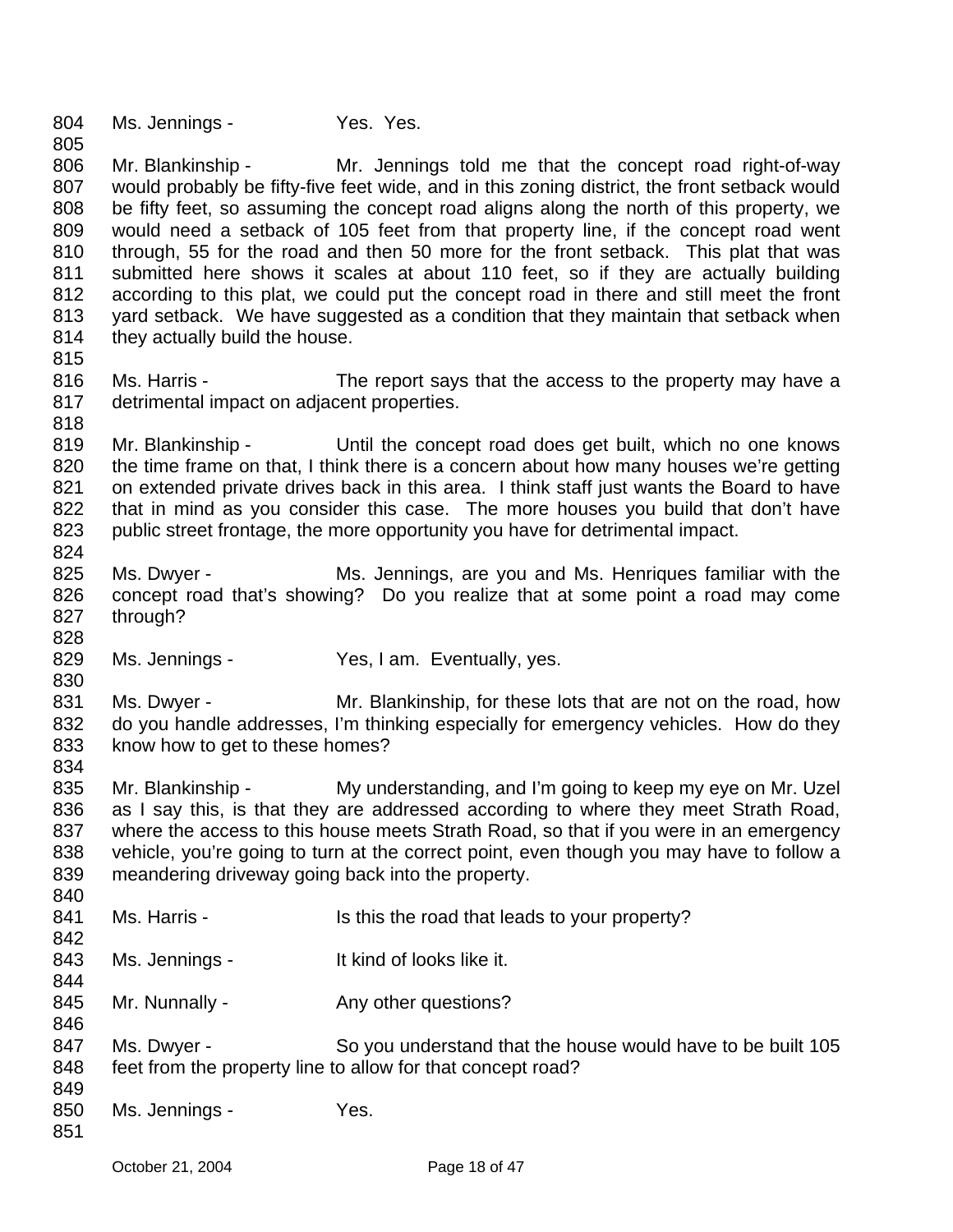852 853 854 Mr. Nunnally - Thank you ma'am; you can have a seat. I think we have a little opposition, so if you'd come forward sir.

855 856 857 858 859 860 861 862 863 Mr. Lindsey - Good morning. My name is Walter Lindsey, and I'm the owner of the property at 8409 Strath Road, and I'm not in opposition. My only concern was that all parties involved sign a road maintenance agreement, or maintenance agreement for the easement, so that any of the homeowners would share equally in the maintenance of the road. I was not aware of any study concerning detriment concerning the number of homes. My main concern, as I said, is just that the access be maintained, and that was my major concern this morning. Just a great glimpse into the operation of County government; it's very refreshing to see county government in action, and I appreciate that glimpse, but I do not oppose.

865 866 867 868 Mr. Blankinship - Is there a road maintenance agreement currently? Mr. Lindsey - With the other homeowners, yes.

869 870 871 Ms. Dwyer - Is your home the one where the little hand is showing on the map right now? How many other homes are served by that road?

872 873 Mr. Lindsey - Yes. Ms. Jennings' home, my home, Mr. Hewlett's home, Mr. Tyler's home is nearer Strath Road, and Mrs. Hughes' home.

875 876 877 878 Ms. Dwyer - So they use that road also. All the people you've named are part of the maintenance agreement? That sounds like a private contract. Mr. Blankinship, does the County have any control or authority over that?

879 880 Mr. Blankinship - Not control, but you could certainly make it a condition of the variance, that the occupant of this house join that agreement.

881 882 883 884 Mr. Nunnally - Thank you Mr. Lindsey. Ms. Jennings, do you want to rebut?

885 Ms. Jennings - The I totally agree.

887 888 889 Mr. Nunnally - Thank you. That concludes the case. Thank you for coming.

- 890 891 892 893 After an advertised public hearing and on a motion by Mr. Kirkland, seconded by Ms. Dwyer, the Board **granted** application **A-123-2004** for a variance to build a one-family dwelling at 8413 Strath Road (Parcel 817-684-5605 (part)). The Board granted the variance subject to the following conditions:
- 895 896 897 1. This variance applies only to the public street frontage requirement. All other applicable regulations of the County Code shall remain in force.
- 898 899 2. At the time of building permit application, the applicant shall submit the necessary information to the Department of Public Works to ensure compliance with the

864

874

886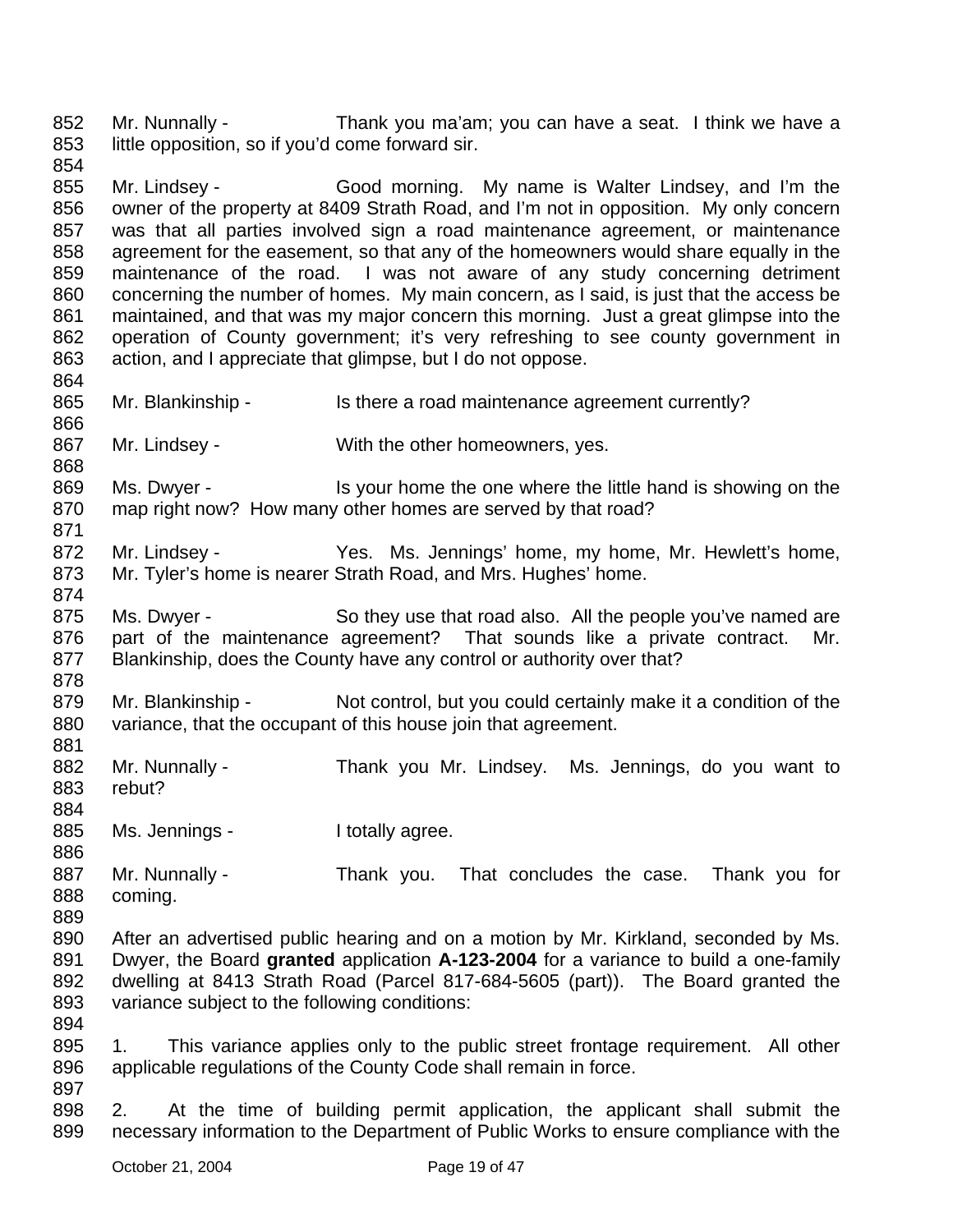900 901 requirements of the Chesapeake Bay Preservation Act and the code requirements for water quality standards.

902

903 904 905 906 3. Approval of this request does not imply that a building permit will be issued. Building permit approval is contingent on Health Department requirements, including, but not limited to, soil evaluation for a septic drainfield and reserve area, and approval of a well location.

908 909 4. The applicant shall present proof with the building permit application that a legal access to the property has been obtained.

910

918

920

907

911 912 913 914 5. The owners of the property, and their heirs or assigns, shall accept responsibility for maintaining access to the property until such a time as the access is improved to County standards and accepted into the County road system for maintenance.

915 916 917 6. At the time of building permit application the owner shall demonstrate that the parcel created by this division has been conveyed to members of the immediate family, and the subdivision ordinance has not been circumvented.

919 7. The house shall be set back at least 105 feet from the north property line.

921 922 923 924 8. [Added] At the time of building permit application, the owner of the property shall demonstrate that the property has been made subject to the existing private road maintenance agreement.

|     | 925 Affirmative: | Dwyer, Harris, Kirkland, Nunnally | 4 |
|-----|------------------|-----------------------------------|---|
|     | 926 Negative:    |                                   |   |
| 927 | Absent:          | Wright                            |   |
| 928 |                  |                                   |   |

929 930 931 932 933 934 The Board granted this request, as it found from the evidence presented that, due to the unique circumstances of the subject property, strict application of the County Code would produce undue hardship not generally shared by other properties in the area, and authorizing this variance will neither cause a substantial detriment to adjacent property nor materially impair the purpose of the zoning regulations.

- 935 936 937 938 939 940 941 **A-124-2004 CADMUS GROUP** requests a variance from Section 24-94 to build a containment basin for fuel tank at 2905 Byrd Hill Road (Parcel 777-743-3330), zoned M-1, Light Industrial District (Brookland). The front yard setback is not met. The applicant proposes 19 feet front yard setback, where the Code requires 25 feet front yard setback. The applicant requests a variance of 6 feet front yard setback.
- 943 Mr. Nunnally - Is anyone here to represent this case?
- 945 Mr. Kirkland - Let's pass it by.
- 946

942

944

947 *(Recalled at end of 9:00 o'clock agenda)*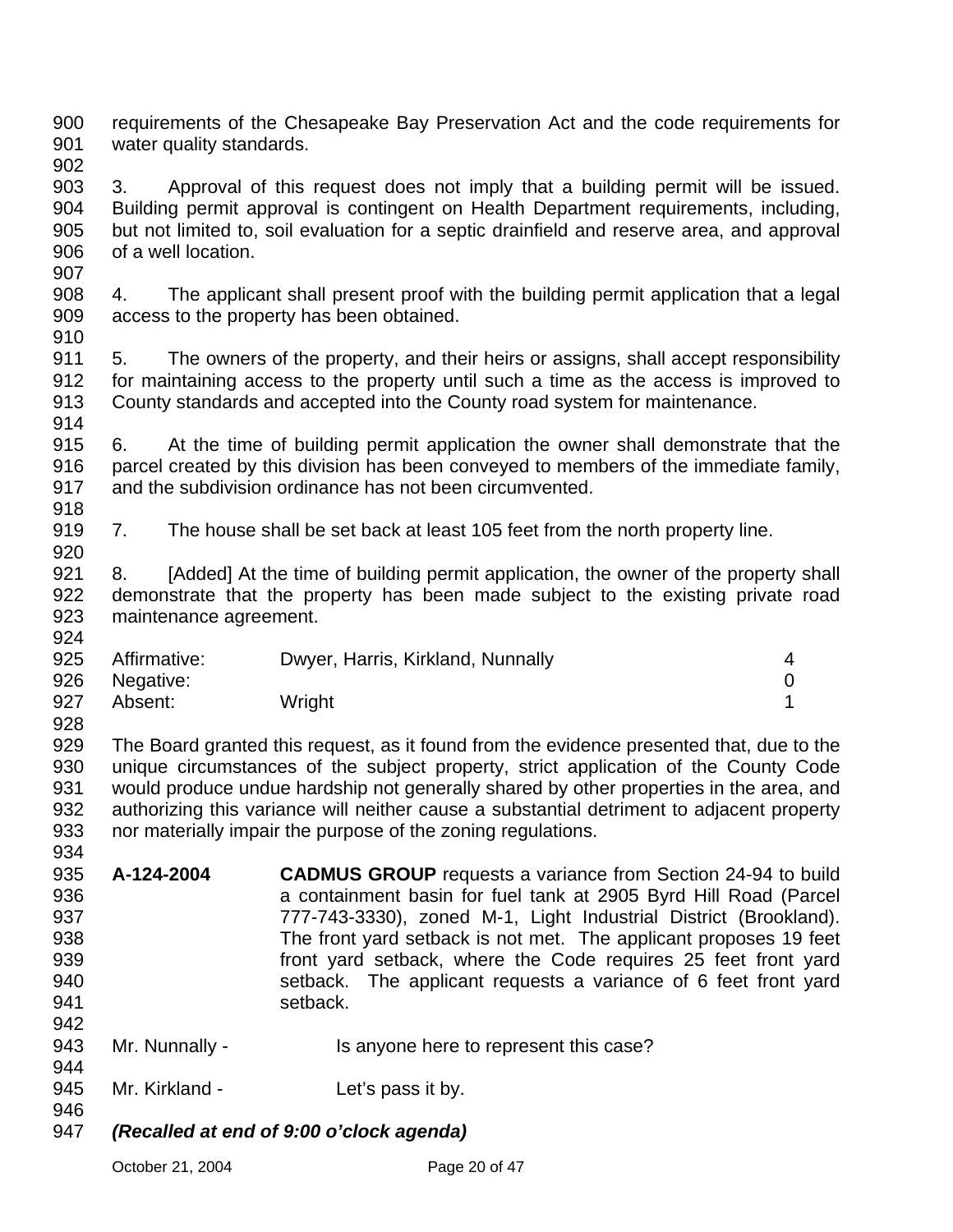| 948        |                  |                                                                                                                                    |
|------------|------------------|------------------------------------------------------------------------------------------------------------------------------------|
| 949        | Mr. Nunnally -   | Anyone here for that case?                                                                                                         |
| 950        |                  |                                                                                                                                    |
| 951        | Mr. Kirkland -   | Move it to the end.                                                                                                                |
| 952        |                  |                                                                                                                                    |
| 953        |                  | (Recalled at end of 10:00 o'clock agenda)                                                                                          |
| 954        |                  |                                                                                                                                    |
| 955        | Mr. Nunnally -   | Is anyone here representing this case?                                                                                             |
| 956        |                  |                                                                                                                                    |
| 957        |                  | Upon a motion by Mr. Kirkland, seconded by Ms. Harris the Board deferred application                                               |
| 958        |                  | A-124-2004 for a variance to build a containment basin for fuel tank at 2905 Byrd Hill                                             |
| 959        |                  | Road (Parcel 777-743-3330). The case was deferred at the applicant's request, from                                                 |
| 960        |                  | the October 21, 2004, until the November 18, 2004, meeting.                                                                        |
| 961        |                  |                                                                                                                                    |
| 962        | Affirmative:     | Dwyer, Harris, Kirkland, Nunnally<br>4                                                                                             |
| 963        | Negative:        | $\mathbf 0$                                                                                                                        |
| 964        | Absent:          | 1<br>Wright                                                                                                                        |
| 965<br>966 | A-125-2004 N.    |                                                                                                                                    |
| 967        |                  | <b>JOSEPH COSBY, JR.</b> requests a variance from Section 24-<br>95(g)(5) to build an addition at 11200 Churchwood Court (Church   |
| 968        |                  |                                                                                                                                    |
| 969        |                  | Run) (Parcel 745-757-5236), zoned R-3C, One-family Residence<br>District (Conditional) (Three Chopt). The rear yard setback is not |
| 970        |                  | met. The applicant proposes 25 feet rear yard setback, where the                                                                   |
| 971        |                  | Code requires 35 feet rear yard setback. The applicant requests a                                                                  |
| 972        |                  | variance of 10 feet rear yard setback.                                                                                             |
| 973        |                  |                                                                                                                                    |
| 974        | Mr. Nunnally -   | Does anyone else desire to speak with reference to this                                                                            |
| 975        |                  | case? Would you raise your right hand and be sworn please?                                                                         |
| 976        |                  |                                                                                                                                    |
| 977        |                  | Mr. Blankinship - Do you swear that the testimony you are about to give is the                                                     |
| 978        |                  | truth, the whole truth, and nothing but the truth, so help you God?                                                                |
| 979        |                  |                                                                                                                                    |
| 980        |                  | Mr. Cosby - I do. My name is Joe Cosby; I am the owner of the property.                                                            |
| 981        |                  | This case is virtually identical to a case that was presented to this Board early in 2003                                          |
| 982        |                  | and approved. The one difference is this case is requesting a variance of ten feet,                                                |
| 983        |                  | where the original case requested a variance of nine feet. That approval expired                                                   |
| 984        |                  | several months ago, and in order to apply for a building permit, I needed to reapply, and                                          |
| 985        |                  | after consulting with a builder, I determined that the plans as presented to the Board last                                        |
| 986        |                  | year, needed to be amended by one foot. Other than that, there are no other changes                                                |
| 987        |                  | to this application, vs. the one that was approved last year.                                                                      |
| 988        |                  |                                                                                                                                    |
| 989        | Mr. Nunnally -   | If this is approved, are you ready to start on this now?                                                                           |
| 990        |                  |                                                                                                                                    |
| 991        | Mr. Cosby -      | Yes I am.                                                                                                                          |
| 992        |                  |                                                                                                                                    |
| 993        | Mr. Nunnally -   | Any other questions from the Board?                                                                                                |
| 994        |                  |                                                                                                                                    |
| 995        | Mr. Cosby -      | I would like to make a point. I think this was made in the                                                                         |
|            | October 21, 2004 | Page 21 of 47                                                                                                                      |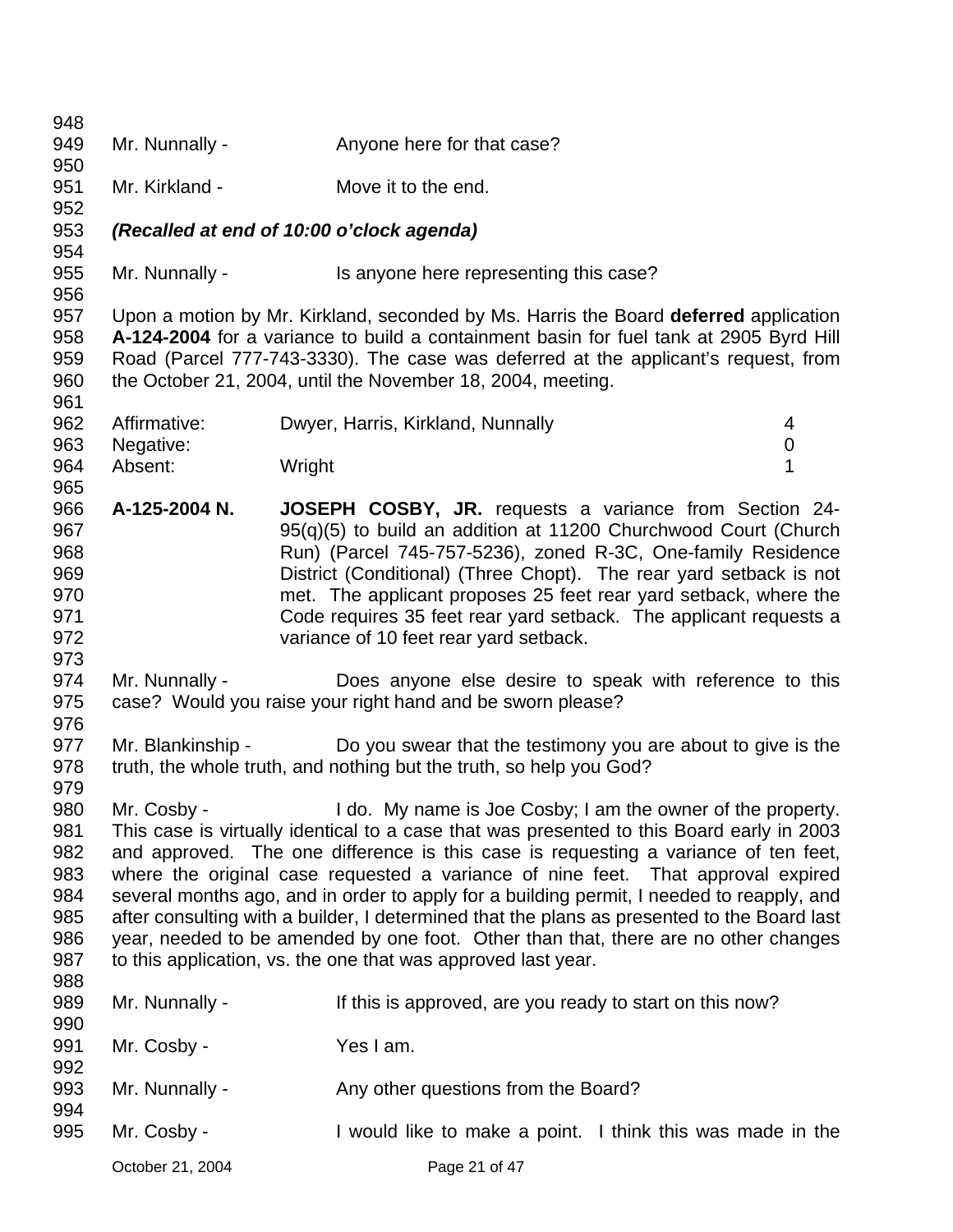996 997 998 999 1000 1001 1002 1003 1004 1005 1006 1007 1008 1009 1010 1011 1012 1013 1014 1015 1016 1017 1018 1019 1020 1021 1022 1023 1024 1025 1026 1027 1028 1029 1030 1031 1032 1033 1034 1035 1036 1037 1038 1039 1040 1041 1042 1043 original case. The variance in this case is really up against the rear of my property, which abuts a conservation area that's probably about 150 feet deep. There is no real variance against any of my neighbors to either side of my house, no issue there. Ms. Dwyer - No detriment. Mr. Cosby - No detriment. And both those neighbors in the previous case had represented letters stating that they had no issues with this case, and that was all discussed last year. Ms. Dwyer - Is that a "C" zoning? Mr. Blankinship - Yes ma'am. Ms. Dwyer - And the shape of your lot is rather unusual; it does limit your options, I notice. It's not rectangular. Mr. Cosby - Well, it's a pie-shaped lot, and because of that, my lot fans out in the rear, and as you go straight back from my house, you really get further away from my next-door neighbors, as opposed to getting closer to them. My neighbors to the rear are on a whole another subdivision on the other side of the conservation area that I would guess is at least 150 feet wide. Ms. Harris - The Mr. Cosby, does it concern you that you are near a flood plain? Mr. Cosby - I'm very aware of the flood plain issues behind my house, particularly this year, but this addition does not come within the flood plain area, which is designated on that drawing right there. Ms. Harris - The Music Harris - The Music Harris - The Music It moves you closer. Mr. Cosby - Yes, and where that addition is, there was an existing deck and porch, and this just extends that out an additional three feet from what was originally on the house, and it also includes an addition that's in the shaded area on the drawing, behind what is the dining room of the house, so the back of the house would just be straight across, but still probably at least fifteen or so feet from any flood plain. Mr. Nunnally - Any other questions? If not, that completes the case. Thank you for coming. After an advertised public hearing and on a motion by Ms. Harris, seconded by Mr. Kirkland, the Board **granted** application **A-125-2004** for a variance to build an addition at 11200 Churchwood Court (Church Run) (Parcel 745-757-5236). The Board granted the variance subject to the following conditions: 1. The new construction shall match the existing dwelling as nearly as practical.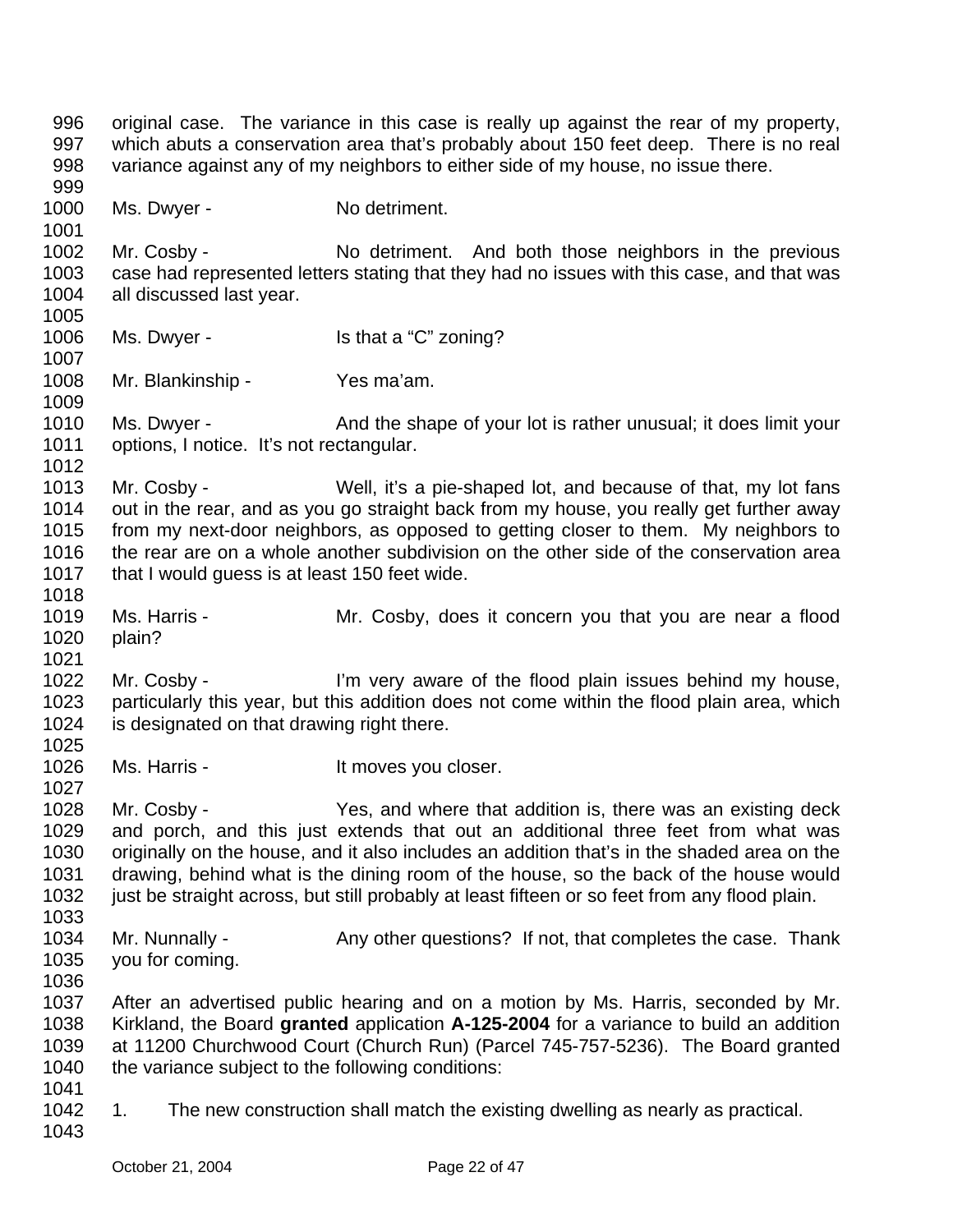1044 1045 1046 1047 2. The property shall be developed in substantial conformance with the plan filed with the application. No substantial changes or additions to the layout may be made without the approval of the Board of Zoning Appeals.

| 1048 | Affirmative: | Dwyer, Harris, Kirkland, Nunnally |  |
|------|--------------|-----------------------------------|--|
| 1049 | Negative:    |                                   |  |
| 1050 | Absent:      | Wright                            |  |

1052 1053 1054 1055 1056 1057 The Board granted this request, as it found from the evidence presented that, due to the unique circumstances of the subject property, strict application of the County Code would produce undue hardship not generally shared by other properties in the area, and authorizing this variance will neither cause a substantial detriment to adjacent property nor materially impair the purpose of the zoning regulations.

- 1058 1059 1060 1061 1062 1063 1064 **A-126-2004 NIKI AND PAUL MAKRIS** request a variance from Section 24-94 to build an addition at 10002 Ravenstone Court (Foxchapel) (Parcel 739-739-7422), zoned R-0, One-family Residence District (Tuckahoe). The rear yard setback and total side yard setback are not met. The applicants have 34 feet rear yard setback where the Code requires 50 feet rear yard setback. The applicants request a variance of 16 feet rear yard setback.
- 1066 1067 1068 Mr. Nunnally - Does anyone else desire to speak on this case? Would you raise your right hand and be sworn please?
- 1069 1070 1071 Mr. Blankinship - Do you swear that the testimony you are about to give is the truth, the whole truth, and nothing but the truth, so help you God?
- 1072 1073 1074 1075 Mr. Makris - The Music Co. I'm Paul Makris, and we request a variance for an addition, which was approved about five years ago, but we delayed because we thought the money was going to be too much. We are applying for that today. I didn't have any problem five years ago, and it was approved then.
- 1077 1078 1079 Ms. Dwyer - Mr. Makris, if you could look at the drawing that's shown on the screen now, and when I looked in our package, I was a little bit confused about exactly what was being added and what wasn't. Could you explain.
- 1081 1082 1083 Mr. Makris - Exactly. There is an existing porch, which is fifteen by fifteen, and then we'll extend that 28 feet to the edge of the house, long-ways.
- 1084 1085 1086 Ms. Dwyer - Will it be beyond the edge of the house, because something is shown beyond the edge of the house?
- 1087 1088 1089 1090 1091 Mr. Makris - Straight down where the existing porch is, in the rear of the house, and where the crossed out is, we were supposed to have a master bedroom, which we're not going to build. Then next to the existing porch, we're going 28 feet down, we'll have a deck there, 15 by 15. I spoke to Mr. Lehmann a couple of days ago, and I came over to correct that.

1051

1065

1076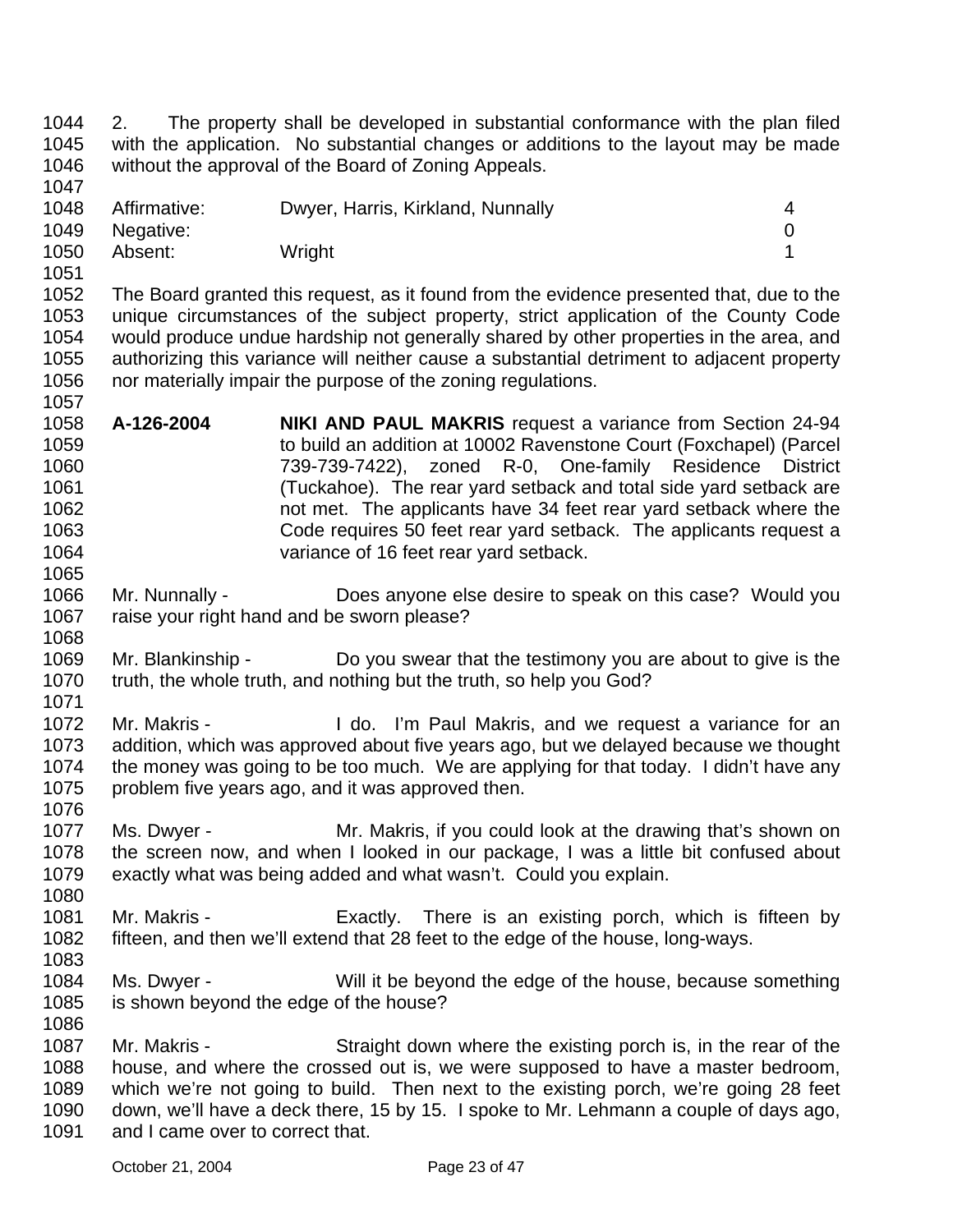| 1092                                 |                                                                |                                                                                                                                                                                                                                                                  |
|--------------------------------------|----------------------------------------------------------------|------------------------------------------------------------------------------------------------------------------------------------------------------------------------------------------------------------------------------------------------------------------|
| 1093                                 | Ms. Dwyer -                                                    | So the deck will extend beyond the edge of the house.                                                                                                                                                                                                            |
| 1094                                 |                                                                |                                                                                                                                                                                                                                                                  |
| 1095<br>1096                         | Mr. Makris -                                                   | Beyond the edge of the addition.                                                                                                                                                                                                                                 |
| 1097<br>1098                         | Ms. Dwyer -                                                    | I'm looking at the edge of the house.                                                                                                                                                                                                                            |
| 1099<br>1100<br>1101                 | Mr. Makris -<br>deck should be.                                | Exactly where your hand is, that's where the addition of the                                                                                                                                                                                                     |
| 1102<br>1103<br>1104<br>1105         | Ms. Dwyer -                                                    | Mr. Lehmann, as you understand it, if you would outline the<br>deck. So it would be a very small deck then. The hash marked area is the addition,<br>which does extend beyond the edge of the existing house, is that correct?                                   |
| 1106<br>1107                         | Mr. Makris -                                                   | Not the house, the existing porch, that's where it will extend.                                                                                                                                                                                                  |
| 1108<br>1109<br>1110                 | Ms. Dwyer -                                                    | Right. I know you're extending from the existing porch, but<br>I'm looking at the side of your house – will it extend beyond that edge?                                                                                                                          |
| 1111<br>1112                         | Mr. Makris -                                                   | Yes, I would say four or five feet probably.                                                                                                                                                                                                                     |
| 1113<br>1114<br>1115<br>1116         | Ms. Dwyer -<br>same.                                           | Okay. That's the way it appeared on the drawing, but there<br>were so many cross-outs, I wasn't sure. You say this was approved in the past, the                                                                                                                 |
| 1117<br>1118                         | Mr. Makris -                                                   | Yes, about five years ago I believe.                                                                                                                                                                                                                             |
| 1119<br>1120<br>1121<br>1122         | Ms. Dwyer -                                                    | I notice the staff report said that the house was pushed back<br>fairly far from the road, and I think part of that was because you have a steep incline in<br>the front of your house, you really had to push the house back on the side.                       |
| 1123<br>1124                         | Mr. Makris -<br>I didn't even have 50 feet on the rear either. | Yes, I bought it about 24 years ago. I didn't even know then,                                                                                                                                                                                                    |
| 1125<br>1126<br>1127                 | Mr. Nunnally -                                                 | Any other questions?                                                                                                                                                                                                                                             |
| 1128<br>1129                         | Ms. Harris -                                                   | Have you had any complaints from your neighbors?                                                                                                                                                                                                                 |
| 1130<br>1131                         | Mr. Makris -                                                   | No ma'am.                                                                                                                                                                                                                                                        |
| 1132<br>1133<br>1134                 | Mr. Nunnally -<br>coming.                                      | Any others? That concludes the case. Thank you for                                                                                                                                                                                                               |
| 1135<br>1136<br>1137<br>1138<br>1139 | variance subject to the following conditions:                  | After an advertised public hearing and on a motion by Ms. Dwyer, seconded by Mr.<br>Kirkland, the Board granted application A-126-2004 for a variance to build an addition<br>at 10002 Ravenstone Court (Foxchapel) (Parcel 739-739-7422). The Board granted the |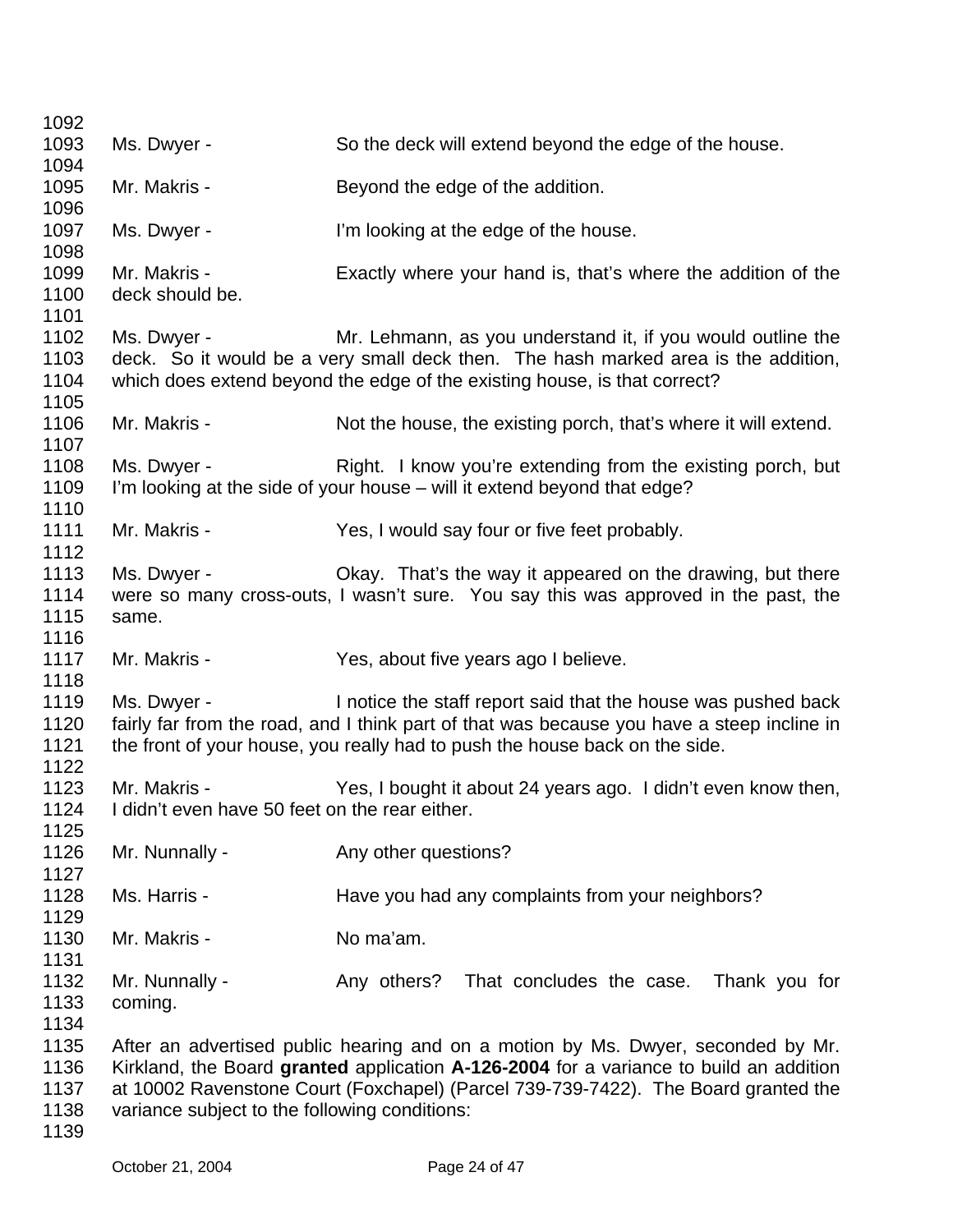1140 1141 1142 1143 1144 1. Only the improvements shown on the plan filed with the application may be constructed pursuant to this approval. No substantial changes or additions to the layout may be made without the approval of the Board of Zoning Appeals. Any additional improvements shall comply with the applicable regulations of the County Code.

1145 1146 2. The new construction shall match the existing dwelling as nearly as practical.

| .    |                |                                   |  |
|------|----------------|-----------------------------------|--|
| 1148 | Affirmative:   | Dwyer, Harris, Kirkland, Nunnally |  |
|      | 1149 Negative: |                                   |  |
| 1150 | Absent:        | Wright                            |  |

1151

1157

1147

1152 1153 1154 1155 1156 The Board granted this request, as it found from the evidence presented that, due to the unique circumstances of the subject property, strict application of the County Code would produce undue hardship not generally shared by other properties in the area, and authorizing this variance will neither cause a substantial detriment to adjacent property nor materially impair the purpose of the zoning regulations.

- 1158 1159 1160 1161 1162 1163 1164 1165 1166 1167 1168 1169 1170 1171 1172 1173 1174 **A-127-2004 JUDY C. CHAVIS** requests a variance from Sections 24-10(b), 24- 95(i)(2), 24-95(i)(2)(a), 24- 9 and 24-94 to build a one-family dwelling at 5810 Bethlehem Road (Parcel 770-745-7506), zoned R-2, One-family Residence District (Brookland). The accessory structure distance requirement, accessory structure location requirement, allowable area of accessory structures, public street frontage requirement, and width at front yard setback are not met. The applicant has 20 feet lot width, 20 feet public street frontage 2,485 square feet of accessory structures, and stable in the front yard 100 feet from a dwelling, where the Code requires 100 feet lot width and 50 feet public street frontage, and allows 1,350 square feet of accessory structures, and stables in the rear yard 400 feet from the nearest dwelling. The applicant requests a variance of 80 feet lot width, 30 feet public street frontage, 1,135 square feet of accessory structures, and 300 feet distance requirement for a stable.
- 1175 1176 1177 Mr. Nunnally - Does anyone else desire to speak on this case? Would you raise your right hand and be sworn please?
- 1178 1179 Mr. Blankinship - Do you swear that the testimony you are about to give is the truth, the whole truth, and nothing but the truth, so help you God?
- 1180

1181 1182 1183 1184 1185 1186 1187 Ms. Chavis - I do. Judy Chavis. I think it might be important to give you just a brief history of how the property got to this size and shape, which is a little out of the ordinary. Many years ago my grandfather owned it, and the County condemned a portion of it that had an old house on it, and they built a school next door, which is Charles M. Johnson. Actually I remember most recently the strip he had to sell for I-64. So I have I-64 on one side and the school on the other, and just a vacant property across the street. My mom let my two children build on the property, which is what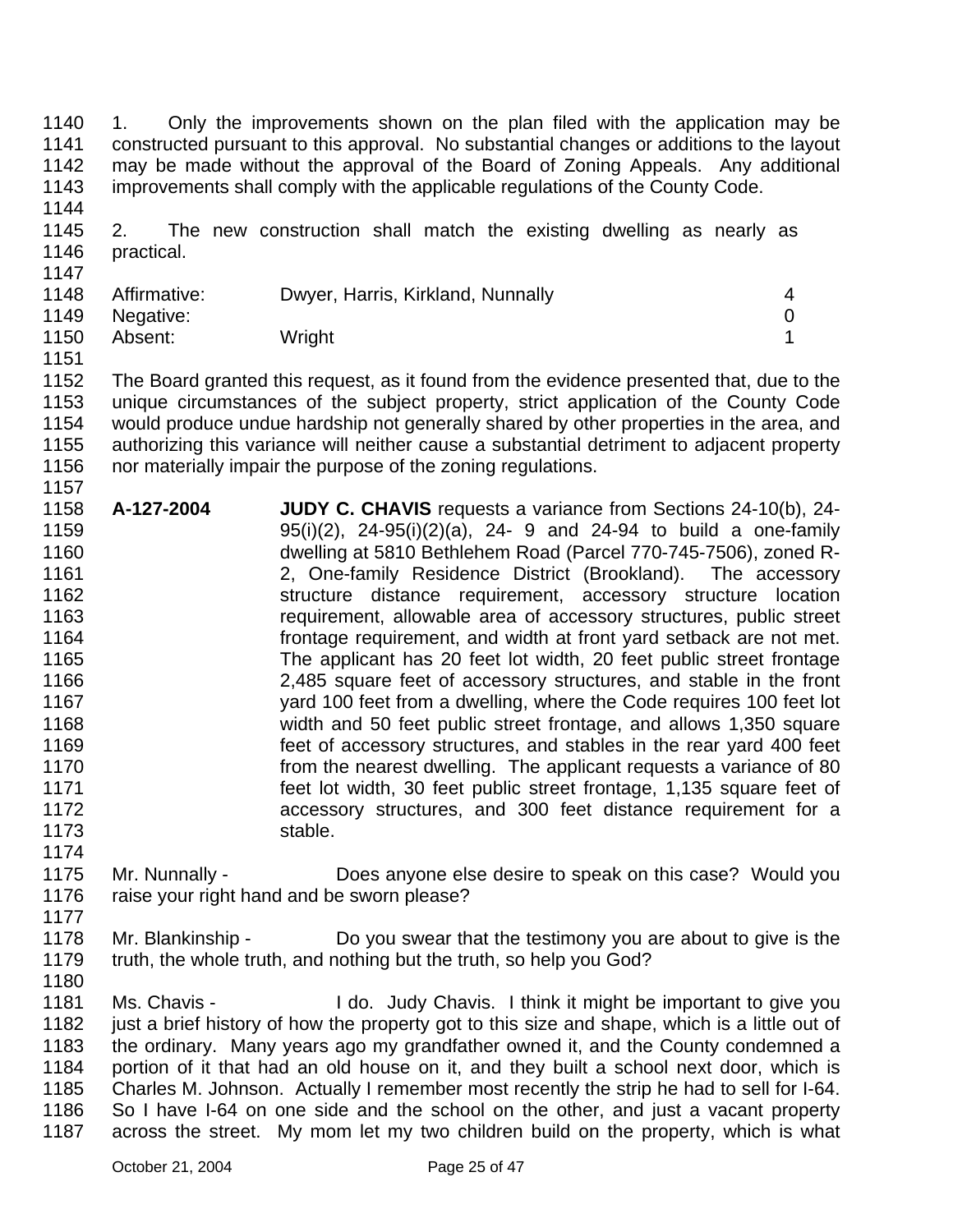1188 1189 1190 1191 1192 1193 1194 1195 1196 1197 1198 1199 1200 1201 1202 1203 1204 1205 1206 1207 1208 1209 1210 1211 1212 1213 1214 1215 1216 1217 1218 1219 1220 1221 1222 1223 1224 1225 1226 1227 1228 1229 1230 1231 1232 1233 1234 1235 granddaddy and all of us wanted, and now I would like to build. I know it's several variances that we need to get your approval for, hopefully. There is a stable there; these things have been there since I was a child. There used to be cows there even. There is a designated access road off Bethlehem, and we've tried to space the houses, so they'd be well away from each other, to give each family enough room. If you have any specific questions, hopefully this gentleman who's willing to build for me could answer them appropriately. Mr. Kirkland - Ms. Chavis, you don't own that brick house that's fronting on Bethlehem, do you? Ms. Chavis - That's my rental house, yes I do. Ms. Harris - The Are horses housed in that stable? Ms. Chavis - Yes ma'am, they always have been. Mr. Foster - George Foster. I'd just like to say one thing; public water is there. I just noticed that on the suggested conditions, it was mentioned the approval for well location, and she will not be putting a well on it, but of course she will put a septic system, it's been approved. Ms. Dwyer - The Are all the homes on this lot served by public sewer and water? Ms. Chavis - They each have a septic tank and a back-up system, and they have public water. Ms. Dwyer - You'll have public water. Mr. Nunnally - Any other questions from the Board? That concludes the case. Thank you for coming. After an advertised public hearing and on a motion by Mr. Kirkland, seconded by Ms. Dwyer, the Board **granted** application **A-127-2004** for a variance to build a one-family dwelling at 5810 Bethlehem Road (Parcel 770-745-7506). The Board granted the variance subject to the following conditions: 1. Only the improvements shown on the plan filed with the application may be constructed pursuant to this approval. No substantial changes or additions to the layout may be made without the approval of the Board of Zoning Appeals. Any additional improvements shall comply with the applicable regulations of the County Code. 2. Approval of this request does not imply that a building permit will be issued. Building permit approval is contingent on Health Department requirements, including, but not limited to, soil evaluation for a septic drainfield and reserve area, and approval of a well location.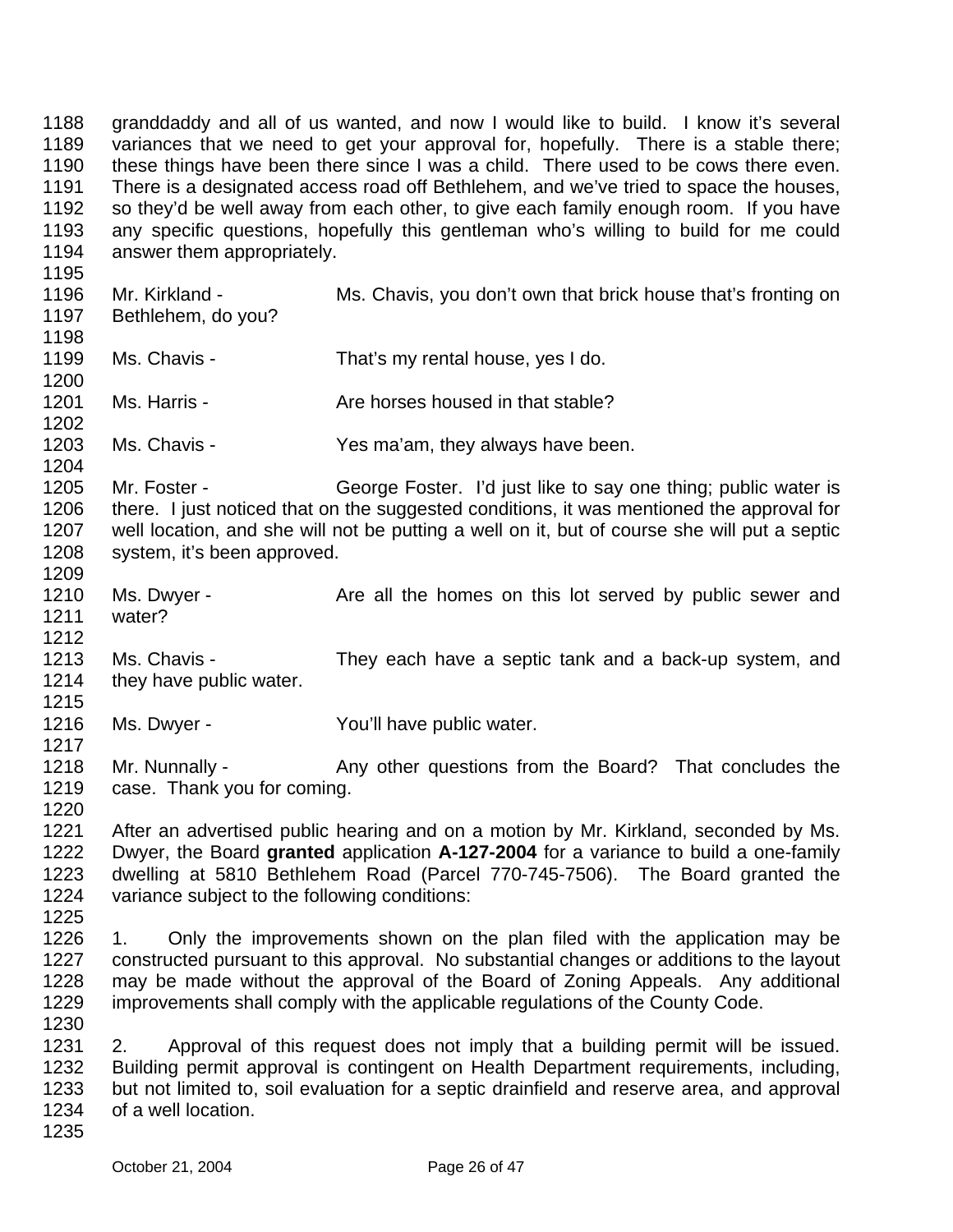1236 1237 1238 1239 1240 3. At the time of building permit application, the applicant shall submit the necessary information to the Department of Public Works to ensure compliance with the requirements of the Chesapeake Bay Preservation Act and the code requirements for water quality standards.

| .    |                |                                   |  |
|------|----------------|-----------------------------------|--|
| 1241 | Affirmative:   | Dwyer, Harris, Kirkland, Nunnally |  |
|      | 1242 Negative: |                                   |  |
| 1243 | Absent:        | Wright                            |  |

1244

1258

1261

1264

1279

1281

1245 1246 1247 1248 1249 1250 The Board granted this request, as it found from the evidence presented that, due to the unique circumstances of the subject property, strict application of the County Code would produce undue hardship not generally shared by other properties in the area, and authorizing this variance will neither cause a substantial detriment to adjacent property nor materially impair the purpose of the zoning regulations.

- 1251 1252 1253 1254 1255 1256 1257 **A-128-2004 IGOR MAKSIAEV** requests a variance from Section 24-95(q)(5) to build a sunroom at 10505 Runnymeade Drive (Magnolia Ridge) (Parcel 781-767-9980), zoned R-3AC, One-family Residence District (Conditional) (Fairfield). The rear yard setback is not met. The applicant proposes 21 feet rear yard setback, where the Code requires 30 feet rear yard setback. The applicant requests a variance of 9 feet rear yard setback.
- 1259 1260 Mr. Nunnally - **Does** anyone else desire to speak with reference to this case? Would you raise your right hand and be sworn please?
- 1262 1263 Mr. Blankinship - Do you swear that the testimony you are about to give is the truth, the whole truth, and nothing but the truth, so help you God?
- 1265 1266 1267 1268 1269 Mr. Thom - The Yes sir. My name is Carlton Thom; I'm representative of Melani Construction, and this project for Mr. Maksiaev. We're requesting to enclose that deck area that's on the back of the house, and that would require, because it is an enclosure, a nine-foot variance off the back.
- 1270 1271 1272 Mr. Kirkland - What type of enclosure are you planning on making, glass, same as the existing building, or for a sunroom? Is it going to be glass windows?
- 1273 1274 1275 1276 1277 Mr. Thom - It's a full sunroom enclosure, meeting the homeowners approval for vinyl siding and shingle roof. The back of that house, is kind of unusual in that there is of course the property lines. There's a 20-foot common area there that's decorated on Virginia Center Commons Parkway.
- 1278 Mr. Nunnally - Is this sunroom going to be the same size as the deck?
- 1280 Mr. Thom - Yes sir.
- 1282 1283 Ms. Harris - Is this fairly common for the area? Are you noticing that other neighbors are doing the same thing or something similar?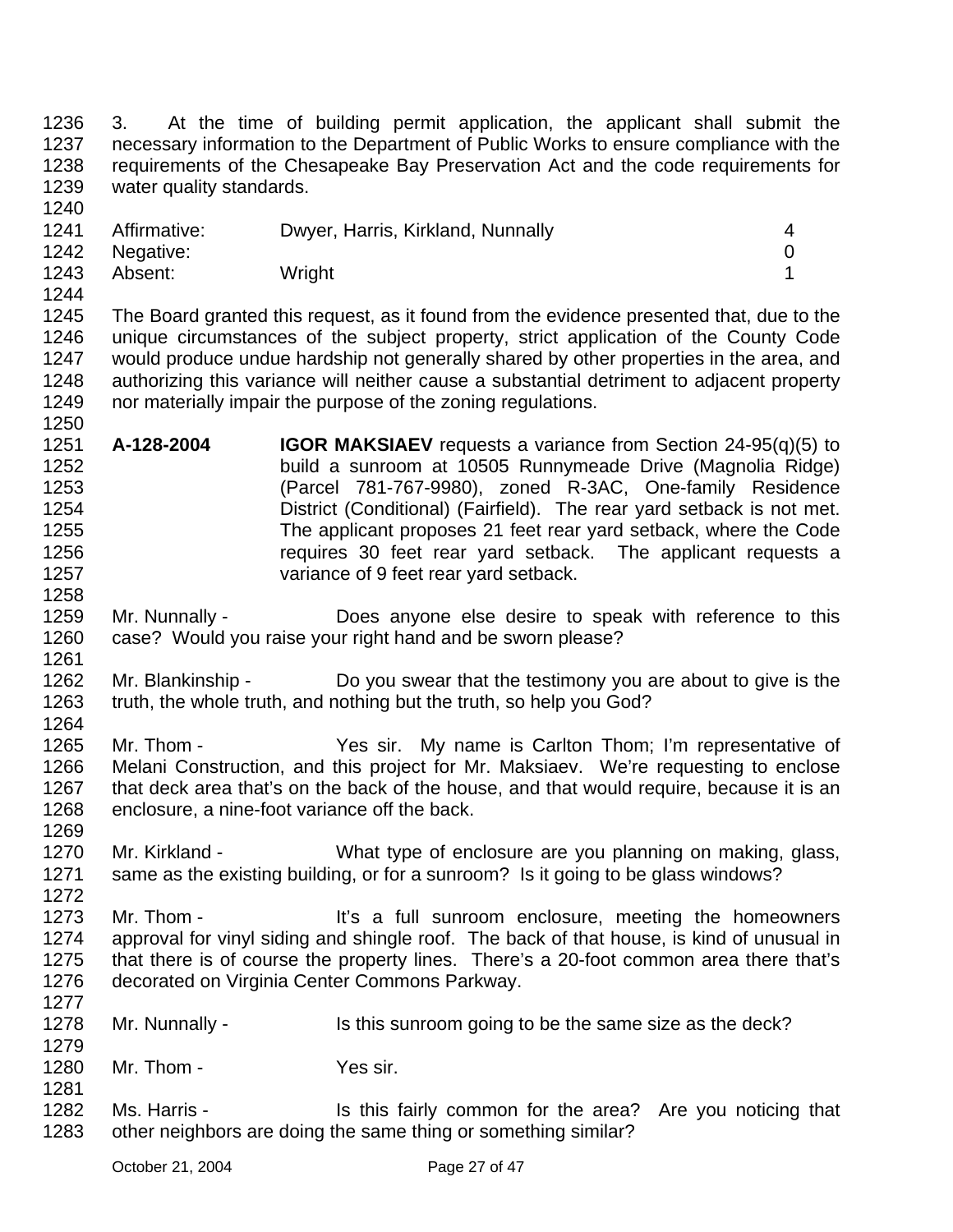1284 1285 1286 1287 1288 1289 1290 1291 1292 1293 1294 1295 1296 1297 1298 1299 1300 1301 1302 1303 1304 1305 1306 1307 1308 1309 1310 1311 1312 1313 1314 1315 1316 1317 1318 1319 1320 1321 1322 1323 1324 1325 1326 1327 1328 1329 1330 1331 Mr. Thom - Thom - Yes ma'am. We meet both the County approval as best we can, and the homeowners association. Ms. Harris - Do you see other neighbors doing the same thing, adding or enclosing? Mr. Thom - Thom - Actually this is the first one, to my knowledge, that is purchased in this new neighborhood, but yes, we certainly hope so. When we look at the plot plans, it will kind of bring you up to date here. When you look at a person's back of the house, it just kind of never occurs to you that that's thirty feet or less, when you see a lot of woods and Virginia Center Commons Parkway is way back. Mr. Nunnally - Any other questions from staff or Board? All right sir, that concludes the case. After an advertised public hearing and on a motion by Ms. Harris, seconded by Ms. Dwyer, the Board **granted** application **A-128-2004** for a variance to build a sunroom at 10505 Runnymeade Drive (Magnolia Ridge) (Parcel 781-767-9980). The Board granted the variance subject to the following conditions: 1. Only the improvements shown on the plan filed with the application may be constructed pursuant to this approval. No substantial changes or additions to the layout may be made without the approval of the Board of Zoning Appeals. Any additional improvements shall comply with the applicable regulations of the County Code. 2. The new construction shall match the existing dwelling as nearly as practical. Affirmative: Dwyer, Harris, Kirkland, Nunnally 4 Negative: 0 Absent: Wright 1 The Board granted this request, as it found from the evidence presented that, due to the unique circumstances of the subject property, strict application of the County Code would produce undue hardship not generally shared by other properties in the area, and authorizing this variance will neither cause a substantial detriment to adjacent property nor materially impair the purpose of the zoning regulations. **A-129-2004 PHILLIP J. REED** requests a variance from Section 24-94 to build an addition at 11095 Quail Whistle Drive (Quail Walk) (Parcel 774- 770-6065), zoned R-2, One-family Residence District (Brookland). The rear yard setback is not met. The applicant proposes 36 feet rear yard setback, where the Code requires 45 feet rear yard setback. The applicant requests a variance of 9 feet rear yard setback. Mr. Nunnally - **Does** anyone else desire to speak with reference to this case? Would you raise your right hand and be sworn please?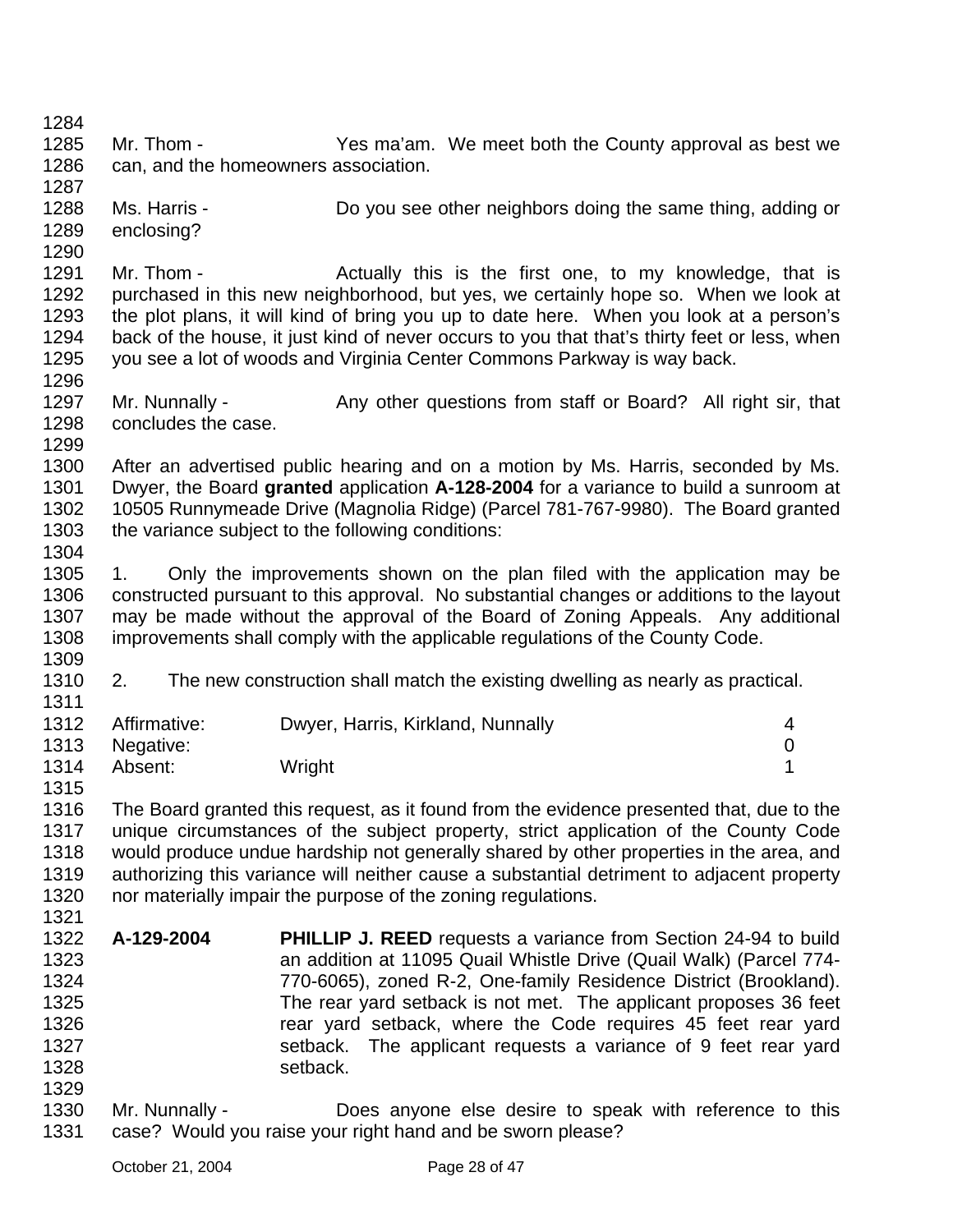1333 1334 Mr. Blankinship - Do you swear that the testimony you are about to give is the truth, the whole truth, and nothing but the truth, so help you God?

1336 1337 1338 1339 1340 1341 1342 1343 1344 1345 1346 1347 1348 1349 1350 Mr. Reed - The Muslim Phillip Reed. We live at 11095 Quail Whistle, and we would like to put an addition on. Just looking over the papers, the hardship is that we have a house of five. I have a daughter who's in a room right now that's basically nine by ten, and we're looking to move her into the upstairs master suite to give her, hopefully, some space. It's pretty clear what we're looking at doing, just we need nine feet more to do it for the rear offset. I talked to the neighbors who are connected to our property; nobody had a problem with it. The one that they pointed out, on lot 5, which is 2917; he is actually in the process of building a garage, which would actually be blocking his view from the addition itself. He's going to be putting it basically, coming back in by the shed at the 11099, if you see it back farther, and to the right of the property of 2917. The garage would be between that pool and the shed, so he's the only one who would have any real glance at the addition. I didn't realize that the lots were smaller. I just moved in myself; we just got married this year, so we're trying to accommodate everybody.

- 1351 1352 1353 Ms. Dwyer - The property behind you that apparently you purchased, called the Willis, what are your plans for that?
- 1354 1355 1356 1357 1358 1359 1360 1361 Mr. Reed - The plans for that, with all the building that's going on, there's basically ten acres. Two elderly couples own the houses that face Greenwood, and they'd put up a sign wanting to sell some of their property, so we and the neighbors, the Harris's, got together and decided to buy  $\frac{3}{4}$  each. This way it will be blocked, and will be left alone. We have no plans as far as doing any construction or anything to it. It is agricultural. We're just using it basically as a buffer because with ten acres of land, who knows what a builder can do.
- 1362 1363 Mr. Blankinship - There's a note on the plat stating that it's combined with the subdivision parcels and not to be used as a separate building lot.
- 1364 1365 1366 1367 Mr. Reed - That was the whole purpose. We just wanted to make sure that when someone did get a hold of that, actually I think it's thirteen acres back there, that we didn't have the houses built right behind us.
- 1369 Ms. Dwyer - So you and your neighbors, 11091, and 11097, bought that.
- 1370 1371 1372 1373 1374 1375 1376 1377 Mr. Reed - We split it  $\frac{3}{4}$  and  $\frac{3}{4}$ , they had three and a half acres themselves, and then the lady right next to them, actually has nine or ten from what he explained to me. The purpose was to do basically a buffer. What you're looking at now, over to the swing set, over to the left is where the other gentleman's house is that can kind of look over towards our yard, and he's the one who's building the garage basically in front of his shed.
- 1378 1379 Mr. Nunnally - Any other questions from the Board? That concludes the case. Thank you for appearing.

1332

1335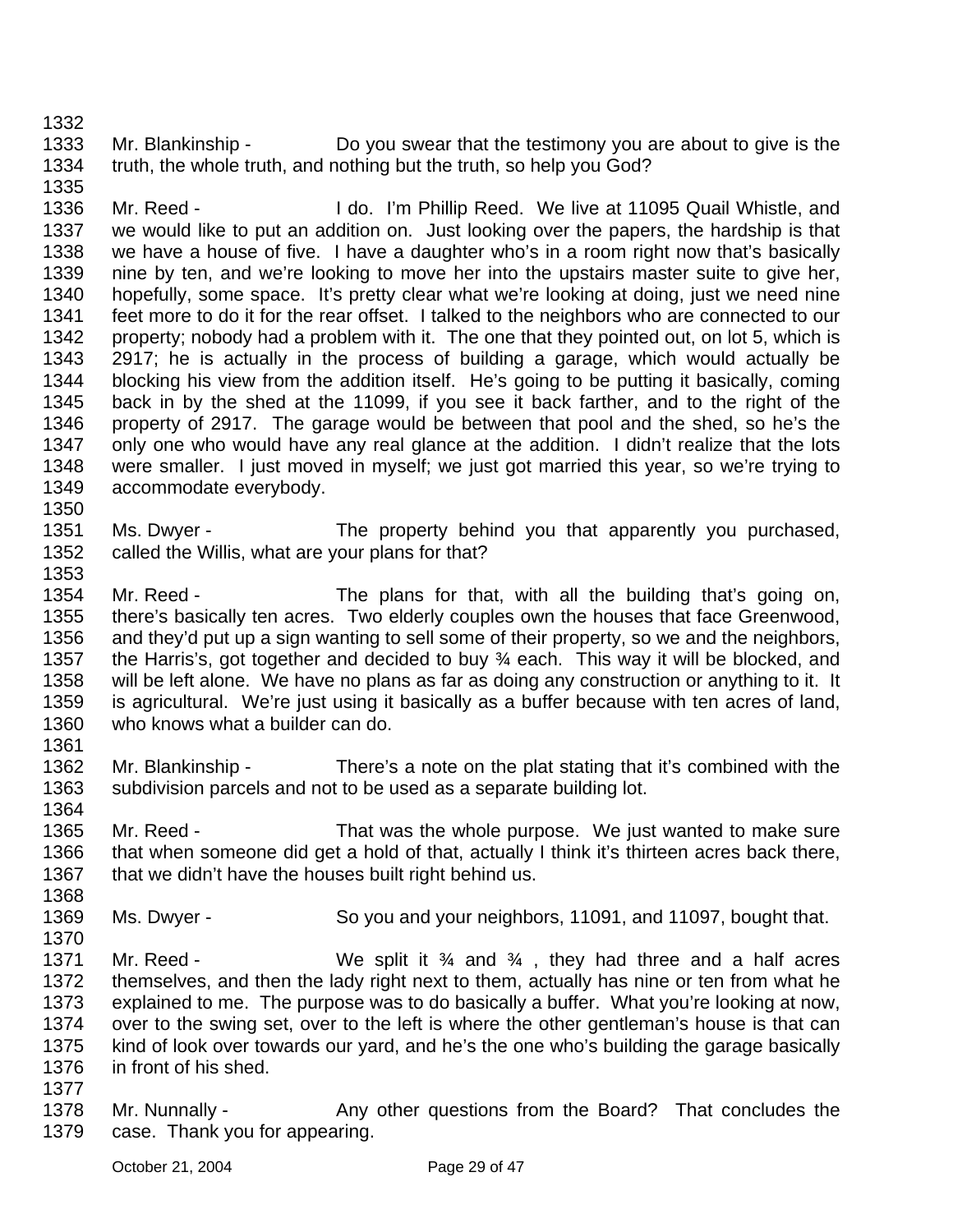1380

1385

1392

1396

1402

1410

1381 1382 1383 1384 After an advertised public hearing and on a motion by Mr. Kirkland, seconded by Ms. Harris, the Board **granted** application **A-129-2004** for a variance to build an addition at 11095 Quail Whistle Drive (Quail Walk) (Parcel 774-770-6065). The Board granted the variance subject to the following conditions:

1386 1387 1388 1389 1390 1. Only the improvements shown on the plan filed with the application may be constructed pursuant to this approval. No substantial changes or additions to the layout may be made without the approval of the Board of Zoning Appeals. Any additional improvements shall comply with the applicable regulations of the County Code.

1391 2. The new construction shall match the existing dwelling as nearly as practical.

| 1393 | Affirmative:   | Dwyer, Harris, Kirkland, Nunnally |  |
|------|----------------|-----------------------------------|--|
|      | 1394 Negative: |                                   |  |
| 1395 | Absent:        | Wright                            |  |

1397 1398 1399 1400 1401 The Board granted this request, as it found from the evidence presented that, due to the unique circumstances of the subject property, strict application of the County Code would produce undue hardship not generally shared by other properties in the area, and authorizing this variance will neither cause a substantial detriment to adjacent property nor materially impair the purpose of the zoning regulations.

- 1403 1404 1405 1406 1407 1408 1409 **A-130-2004 DONALD N. BLAKE** requests a variance from Section 24-9 to build a one-family dwelling at 11750 Old Washington Highway (Lakeview) (Parcel 772-777-4185), zoned A-1, Agricultural District (Brookland). The public street frontage requirement is not met. The applicant has 0 feet public street frontage, where the Code requires 50 feet public street frontage. The applicant requests a variance of 50 feet public street frontage.
- 1411 1412 1413 1414 1415 1416 1417 1418 **A-131-2004 DONALD N. BLAKE** requests a variance from Section 24-9 to build a one-family dwelling at 11740 Old Washington Highway (Lakeview) (Parcel 772-777-4063), zoned A-1, Agricultural District (Brookland). The public street frontage requirement is not met. The applicant has 0 feet public road frontage, where the Code requires 50 feet public road frontage. The applicant requests a variance of 50 feet public road frontage.
- 1419 1420 1421 Mr. Nunnally - **Does anyone else desire to speak with reference to this** case? Would you raise your right hand and be sworn please?
- 1422 1423 1424 Mr. Blankinship - Do you swear that the testimony you are about to give is the truth, the whole truth, and nothing but the truth, so help you God?
- 1425 1426 1427 Mr. Blake - I do. Good morning. I'm Donald Blake. I've owned these properties several years now, thinking that we would have Thomas Mill Subdivision developed by now, and have public access almost to the home site, and then public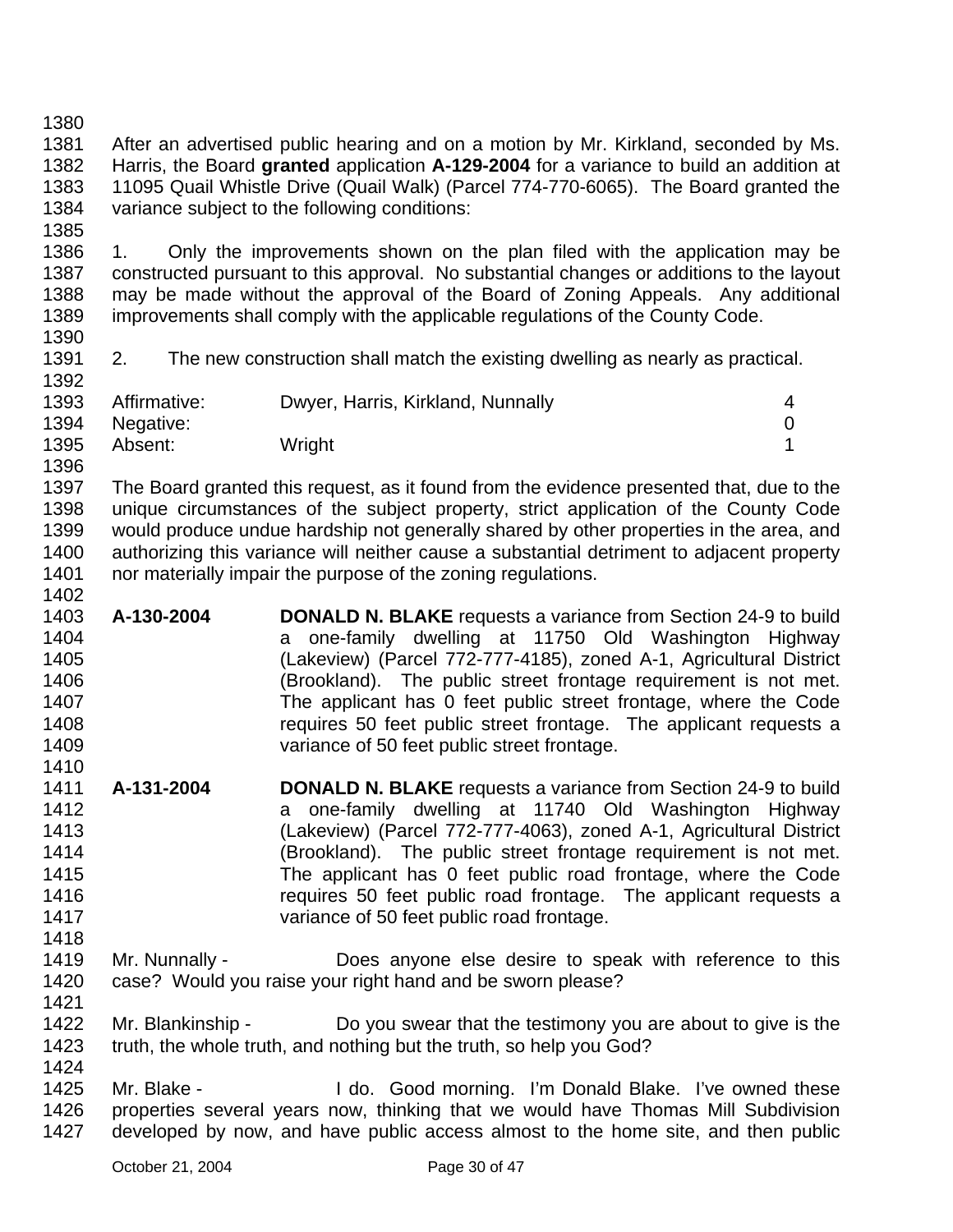1428 1429 1430 1431 1432 1433 1434 1435 1436 1437 1438 1439 water would be out there. It's just taken a little longer to do that development next door to me than people thought. I have started construction on my own property, where I plan to build my dwelling. The cleared property is above the yellow parcel, the two-acre parcel. My daughter's in the process of getting a construction permit, etc., to build on the two-acre parcel, and I'm in the process of selling the three-acre parcel south of that, the companion case, for another home. These homes will all be big homes that go there, 4,000, 5,000, 6,000 square feet. The private road has been there for a number of years, and I had variances, I think three years ago, on all of these, thinking that timing was good, but timing wasn't, and now timing is, and variances have run out. The Thomas Mill Subdivision, I'm hoping, will come in next spring, and will eliminate the need for most of the private road. Staff makes a comment on that.

1440 1441 1442 1443 1444 1445 1446 1447 1448 1449 If anybody has any questions, I do have two comments of my own about suggested conditions. Those would be on item # 6, vacating the private road. It is the intention to have road maintenance agreement for all three lots and to vacate the private road south toward Old Washington Highway. However, the condition bothers me because I have a separate agreement with the other property owner for an easement just in case Thomas Mill wasn't developed, so I'd have to come in off of Old Washington Highway, around the store, drive through the store parking lot. I'd be concerned if I agreed to item  $# 6$ , and I may not get my refund back on my other easement that I purchased, because it may be construed legally that I vacated my easement, so I don't have any reason to have this easement. I would have to vacate an easement with a frontage loss.

1451 1452 Ms. Dwyer - I need to know what you're talking about in reference to the map.

1453

1461

1464

1450

1454 1455 1456 1457 1458 1459 1460 Mr. Blake - The red dotted line comes all the way down to Old Washington Highway. There it's a store, the Hunton store is right where the easement that runs with the property. When I bought the property, I didn't want to have to drive through, in case Thomas Mill wasn't developed, through the grocery store parking lot, to get to three homes. So I acquired an easement to the right of the red line through an adjacent property owner's property, so that I would have another right-of-way to get into there.

1462 1463 Ms. Dwyer - That would give you access to Old Washington Highway? Could you tell us where that access …………….

1465 1466 1467 Mr. Blake - Just beside the store, there's a structure to the right of the dotted line, a little square structure ……………

1468 1469 1470 1471 1472 1473 1474 1475 Mr. Kirkland - Where you knocked down the old cinder block store, correct? Mr. Blake - It's about where the blue line is; I have an easement there that I did pay for. Ms. Dwyer - So you have two easements that are parallel?

October 21, 2004 Page 31 of 47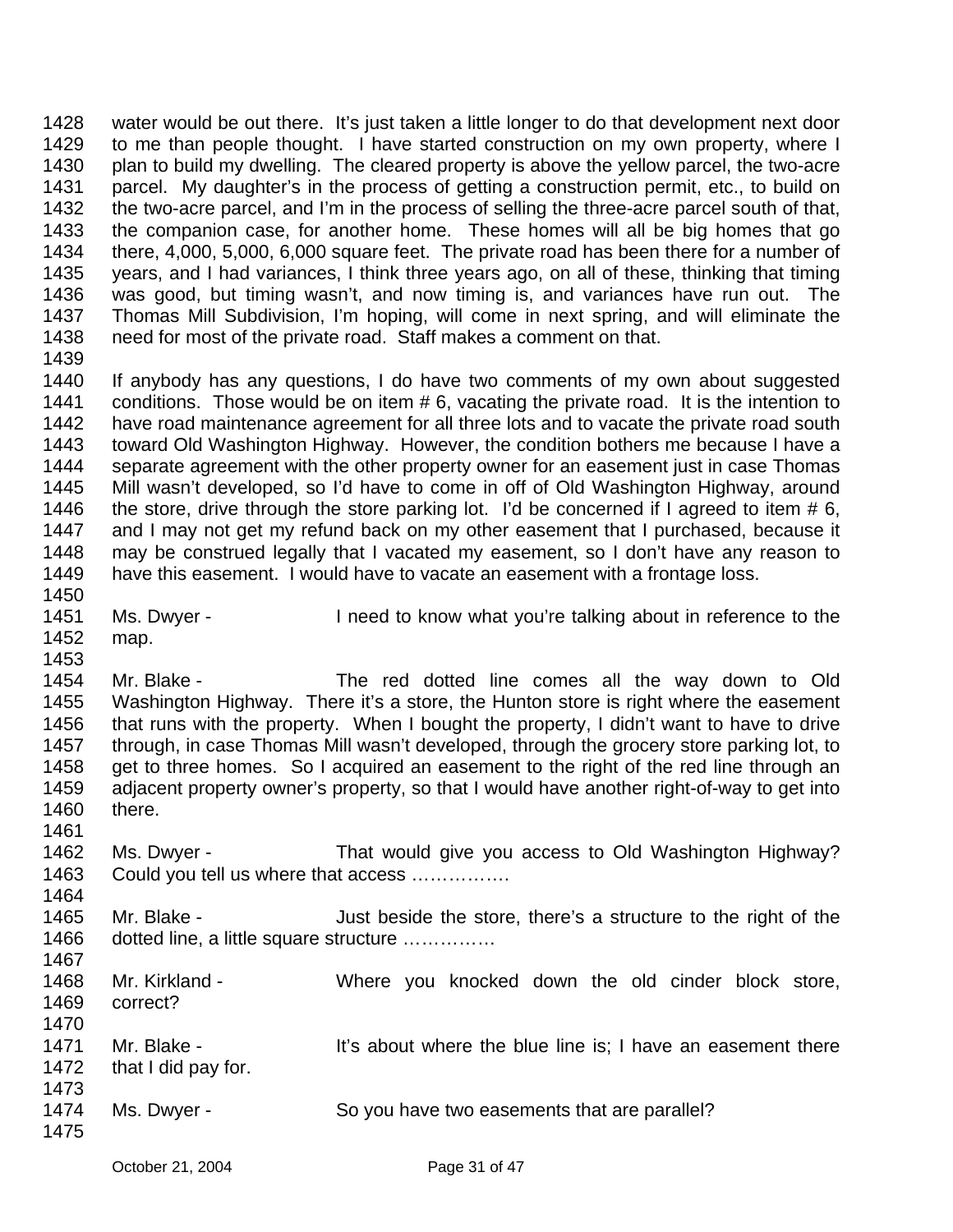1476 1477 1478 1479 1480 1481 1482 1483 1484 1485 1486 1487 1488 1489 Mr. Blake - The Salmost parallel. The original red line goes through the parking lot of the store, and you wouldn't want to drive a car down through a parking lot or have your guests come through there. So I purchased a right-of-way about where the blue line is. My concern is that if I'm forced to vacate the easement all the way down the red line, then the person who actually owns the property where the blue line is might say he wasn't going to give me my money back, because the County made you give up the easement anyway. I do have an understanding with the development Thomas Mill that we will vacate all the right-of-way down there, and obviously we don't want to have people coming down that road. I would like to have the opportunity to get a refund back on my easement that I'm not going to be using; however, that easement runs through a person's land, and the owner could say the County made me give this up, so you're right-of-way, this easement, is now gone, so you've lost your interest in this piece of land.

1490 1491 1492 1493 Ms. Dwyer - So you want item # 6 to be limited to the easement that actually came with the land and not with the easement that you have subsequently acquired.

1494 Mr. Blake - That would be a help, yes.

1496 1497 Ms. Dwyer - That makes sense. I don't think it was intended to do that.

1498 1499 Mr. Blake - The County didn't know that I had this easement.

1500 Ms. Dwyer - What are you suggesting in #6, now that I understand?

1502 1503 1504 1505 Mr. Blake - You could probably maybe add a clause, "but not subject to any other easement they may already have across any other adjacent property." I would trust Ben to word that out okay.

1506 Mr. Kirkland - Is that all right with you, Mr. Blankinship?

1508 Mr. Blankinship - Yes, I think we can work that out.

1509 1510 1511 Ms. Dwyer - **Or we can just say that you vacate the easement that's on** the map that's identified with this case.

1513 1514 1515 1516 1517 1518 1519 1520 Mr. Blake - Item  $# 7$ , I don't have any problem with, except that I don't have any assurance that County water's going to be there. We'll have a house there by June that my daughter will be living in, and if the water's not there, I need to have a well. Neither Thomas Mill, nor the County, nor Virgil have said there's going to be water out there to serve these, and I've already done a water drawing to show water going down the private road to serve all three houses, including two fire hydrants. In the event that water isn't there, I'll have two big houses there, I need to have wells to serve those until water does come.

1522 1523 Mr. Kirkland - Put something there, Mr. Blankinship, in reference to when Thomas Mill is developed or something?

1495

1501

1507

1512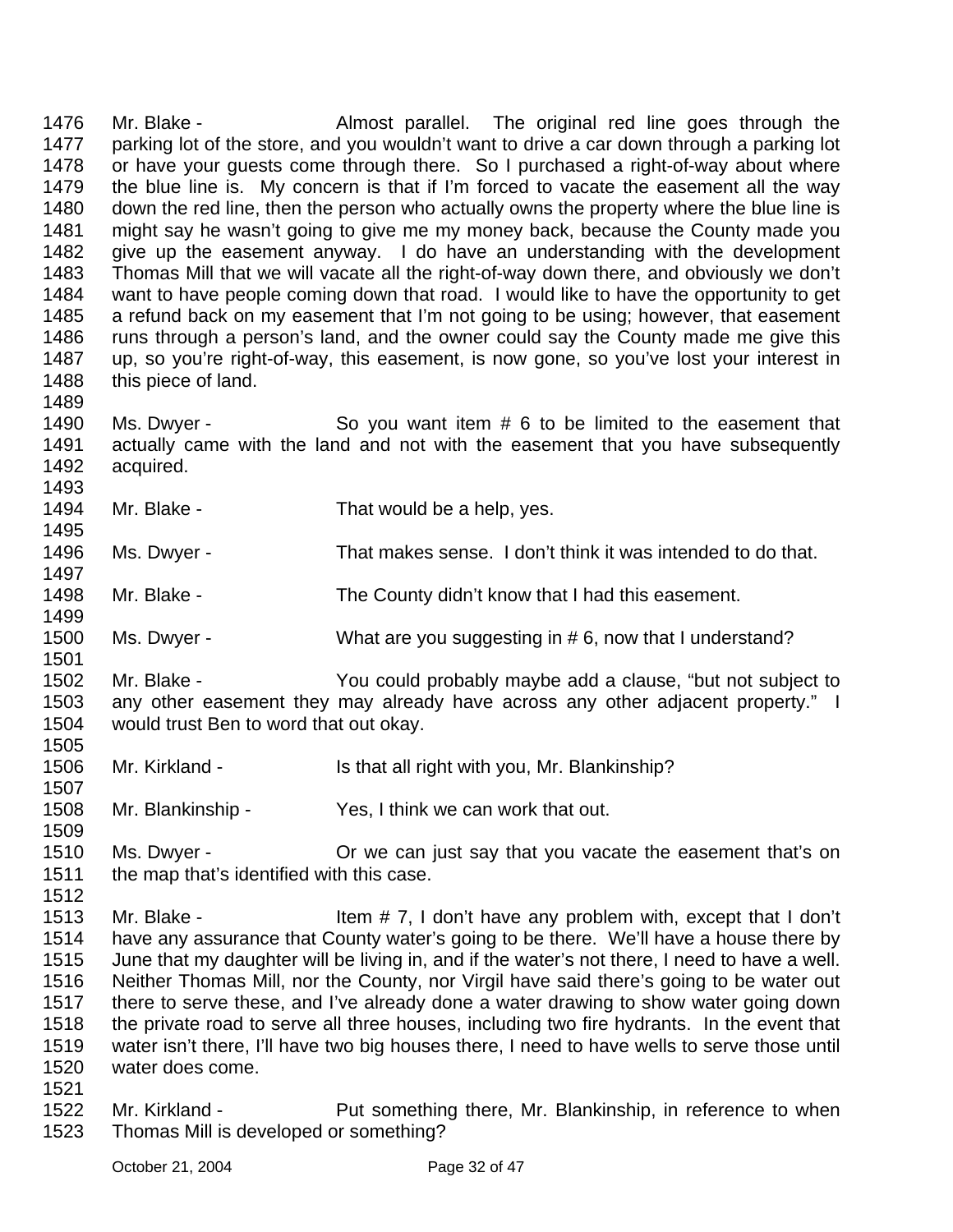1524 1525 1526 1527 1528 1529 1530 1531 1532 1533 1534 1535 1536 1537 1538 1539 1540 1541 1542 1543 1544 1545 1546 1547 1548 1549 1550 1551 1552 1553 1554 1555 1556 1557 1558 1559 1560 1561 1562 1563 1564 1565 1566 1567 1568 1569 1570 1571 Mr. Blankinship - As soon as it becomes available? Mr. Blake - That'd be fine. I'd just planned to put water in so I'd have two fire hydrants. Mr. O'Kelly - Mr. Blake, back on condition # 6, the second sentence in that condition, would you have any objection to that? We need to get the driveway to those two lots that are proposed off the end of the cul-de-sac in Thomas Mill. Mr. Blake - Thave no problem with that at all because we're going to use the cul-de-sac from my driveway to go up to serve the other three lots. I'm working with Atack Properties to something we can all agree to on vacating that. Ms. Dwyer - The Unit of that was my next question, that this is a cul-de-sac, you would have access to your easement from this cul-de-sac that's shown? That might interfere with perhaps some building plans that the builder might have for that subdivision. Is that already etched in stone, that there will be access allowed? Mr. O'Kelly - The Planning Commission looked at that very closely with the subdivision review. It was an issue, and there are a number of other property owners there that we were trying to get access to with the subdivision. Sometimes these private easements on somebody else's lot creates a lot of problems, and we're trying to avoid that here. We can't extend the public road across his private easement, so we have to end it at the easement itself, and then the two lots that are proposed at the end of the cul-de-sac will need to get access across his easement to the public road. Ms. Dwyer - **Has that been worked out?** Mr. O'Kelly - **Hopefully Mr. Blake is ………………** Mr. Blake - The State of Tim in agreement with Atack Properties, because I won't need that road once I have a County road there in the cul-de-sac, I just have a short distance to go up to run a water line to serve these lots and private road there. Mr. Kirkland - So you'll punch your driveway right into the end of the culde-sac? Ms. Dwyer - And in turn, you're allowing access across your easement. Mr. Blake - The I'll just vacate that easement. Mr. Kirkland - The And give it to Atack Properties. Ms. Dwyer - The Is that easement on your property, or is that someone else's property?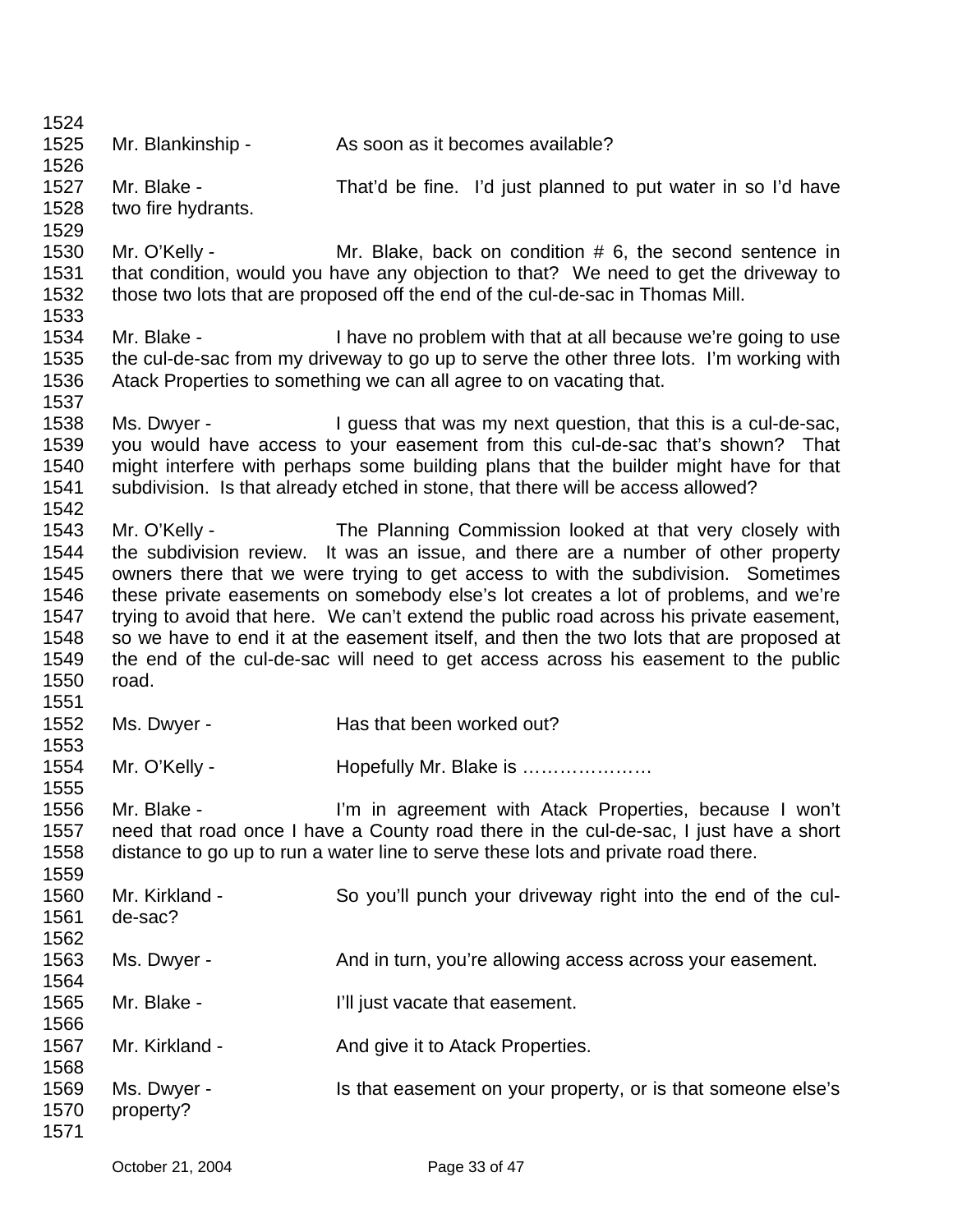1572 1573 1574 1575 1576 1577 1578 1579 1580 1581 Mr. Blake - Someone else's property. Actually, it's sort of like a no man's land; it was in court, who knows who it belongs to, but it's all those, there are three private lots, and there are more lots on down, but Atack has acquired those properties, so all those people and all those properties need to go join together to vacate that joint easement, all the way down to Old Washington Highway, because they wouldn't have any need for it. Obviously any homeowner wouldn't want some other homeowner coming in later on and saying they were driving across their easement and have access to it. That's what I suspected before all these houses were built, we'd have paperwork done and recorded that will take care of it.

1582 Mr. Blankinship - It's a relic of a subdivision from 1921.

1584 1585 1586 Mr. Blake - It's all going to be a nice addition to the County, Thomas Mill is going to be a great place to be out there, and I'm going to have nice home site with the grandkids next door, and it's going to be a neat place to live.

- 1588 Mr. Nunnally - Any other questions from the Board?
- 1590 1591 Ms. Harris - What is this parcel of land behind the two parcels that we are discussing, this rectangular shape?
- 1593 Mr. Blankinship - When you say behind, which direction are you ……….
- 1595 Ms. Harris - It's not on the CSX Railroad side; it's on the other side.

1597 1598 1599 Mr. Blankinship - That's another dwelling, and you see the private road coming into it from the east there. That's going to be realigned slightly, but will continue to go through and join another street in Thomas Mill.

- 1601 1602 1603 Mr. Nunnally - Any other questions? Hearing none, that concludes the case. Thank you.
- 1604 1605 1606 1607 After an advertised public hearing and on a motion by Ms. Harris, seconded by Mr. Kirkland, the Board **granted** application **A-130-2004** for a variance to build a one-family dwelling at 11750 Old Washington Highway (Lakeview) (Parcel 772-777-4185). The Board granted the variance subject to the following conditions:
- 1609 1610 1. This variance applies only to the public street frontage requirement. All other applicable regulations of the County Code shall remain in force.
- 1611

1608

1583

1587

1589

1592

1594

1596

1600

1612 1613 1614 1615 2. Approval of this request does not imply that a building permit will be issued. Building permit approval is contingent on Health Department requirements, including, but not limited to, soil evaluation for a septic drainfield and reserve area, and approval of a well location.

1616

1617 1618 3. At the time of building permit application, the applicant shall submit the necessary information to the Department of Public Works to ensure compliance with the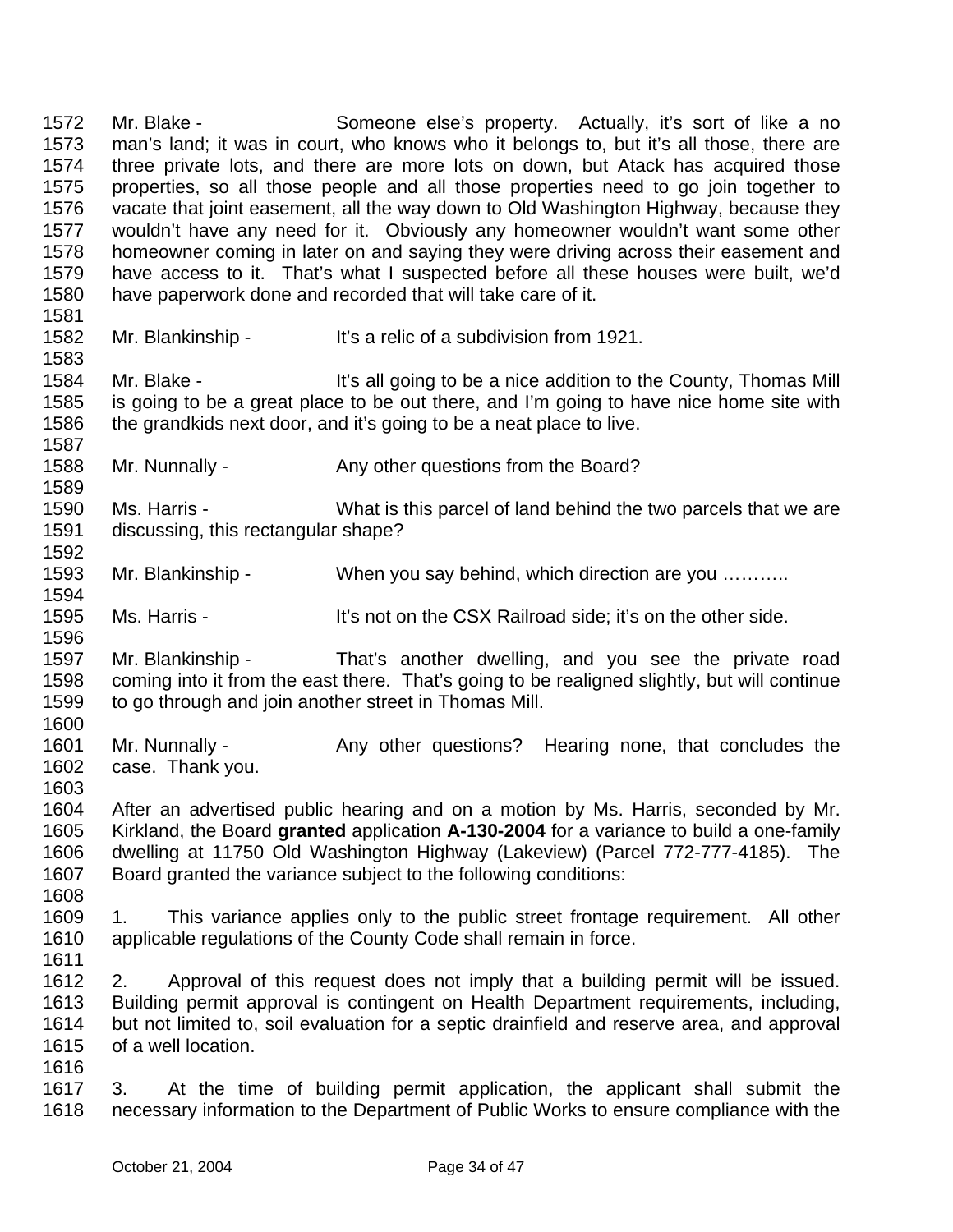1619 1620 requirements of the Chesapeake Bay Preservation Act and the code requirements for water quality standards.

1621

1622 1623 1624 4. The applicant shall present proof with the building permit application that a legal access to the property has been obtained.

1625 1626 1627 1628 5. The owners of the property, and their heirs or assigns, shall accept responsibility for maintaining access to the property until such a time as the access is improved to County standards and accepted into the County road system for maintenance.

1629 1630 1631 1632 1633 1634 6. [Amended] When the streets in Thomas Mill Subdivision are completed, the owner shall vacate his interest in the private access road created by the 1921 subdivision plat of "Lakeview", except for the portion necessary to serve the property from the new public street. Until the private road is vacated, the owner shall allow access across it as necessary for Thomas Mill Subdivision. This condition shall not apply to any other easement acquired by the owner.

1635

1638

1636 1637 7. [Amended] The property shall be connected to public water as soon as it becomes available.

| 1639 | Affirmative: | Dwyer, Harris, Kirkland, Nunnally | 4 |
|------|--------------|-----------------------------------|---|
| 1640 | Negative:    |                                   |   |
| 1641 | Absent:      | Wright                            |   |
| 1642 |              |                                   |   |

1643 1644 1645 1646 1647 The Board granted this request, as it found from the evidence presented that, due to the unique circumstances of the subject property, strict application of the County Code would produce undue hardship not generally shared by other properties in the area, and authorizing this variance will neither cause a substantial detriment to adjacent property nor materially impair the purpose of the zoning regulations.

1648

1661

1649 1650 1651 1652 1653 After an advertised public hearing and on a motion by Ms. Harris, seconded by Mr. Kirkland, the Board **granted** application **A-131-2004** for a variance to build a one-family dwelling at 11740 Old Washington Highway (Lakeview) (Parcel 772-777-4063). The Board granted the variance subject to the following conditions:

1654 1655 1656 1. This variance applies only to the public street frontage requirement. All other applicable regulations of the County Code shall remain in force.

1657 1658 1659 1660 2. Approval of this request does not imply that a building permit will be issued. Building permit approval is contingent on Health Department requirements, including, but not limited to, soil evaluation for a septic drainfield and reserve area, and approval of a well location.

1662 1663 1664 1665 1666 3. At the time of building permit application, the applicant shall submit the necessary information to the Department of Public Works to ensure compliance with the requirements of the Chesapeake Bay Preservation Act and the code requirements for water quality standards.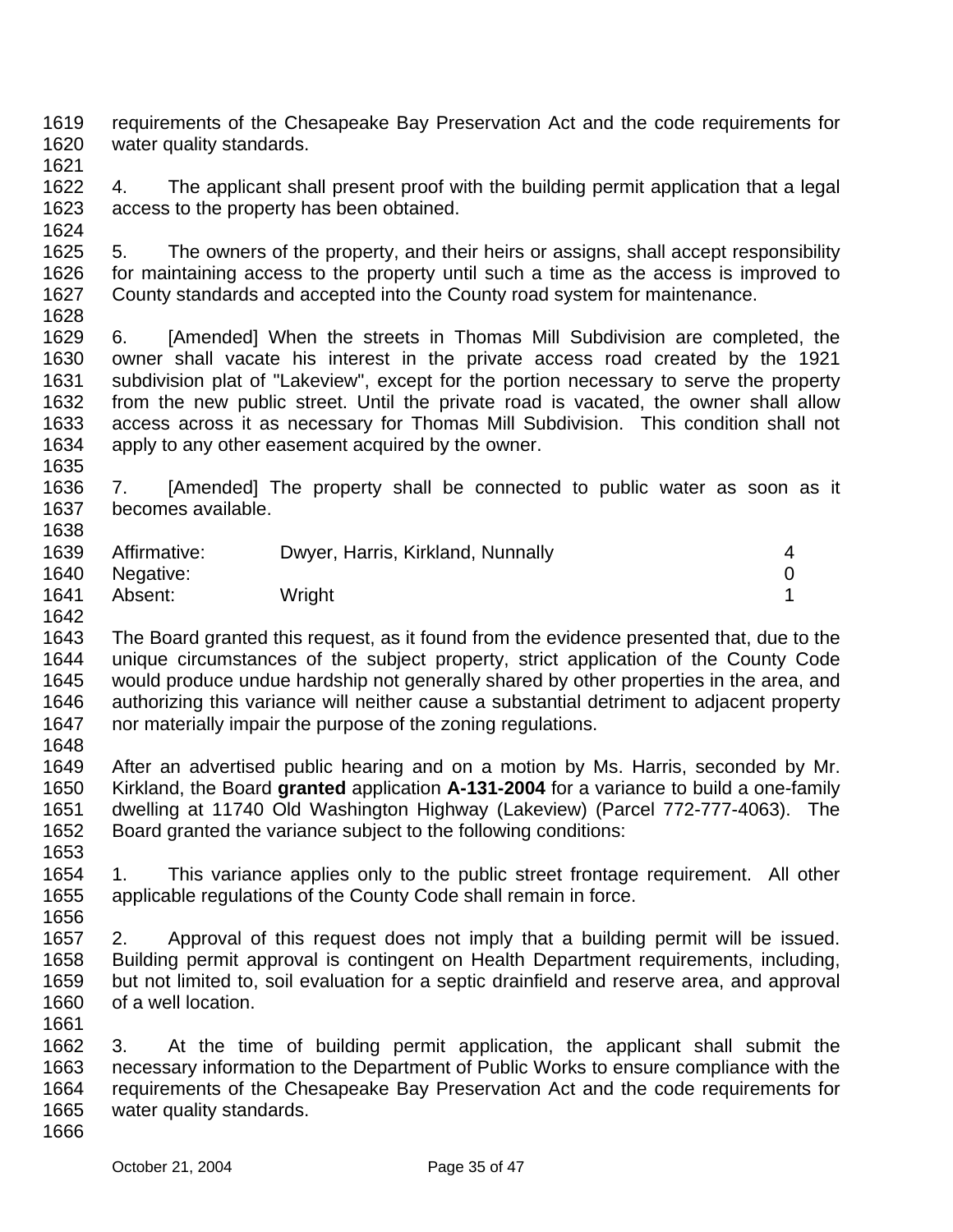1667 1668 4. The applicant shall present proof with the building permit application that a legal access to the property has been obtained.

1669

1670 1671 1672 1673 5. The owners of the property, and their heirs or assigns, shall accept responsibility for maintaining access to the property until such a time as the access is improved to County standards and accepted into the County road system for maintenance.

1674 1675 1676 1677 1678 1679 1680 6. [Amended] When the streets in Thomas Mill Subdivision are completed, the owner shall vacate his interest in the private access road created by the 1921 subdivision plat of "Lakeview", except for the portion necessary to serve the property from the new public street. Until the private road is vacated, the owner shall allow access across it as necessary for Thomas Mill Subdivision. This condition shall not apply to any other easement acquired by the owner.

1681 1682 1683 7. [Amended] The property shall be connected to public water as soon as it becomes available.

| 1684 | Affirmative: | Balfour, Kirkland, McKinney, Nunnally | 4 |
|------|--------------|---------------------------------------|---|
| 1685 | Negative:    |                                       |   |
| 1686 | Absent:      | Wright                                |   |
| 1687 |              |                                       |   |

1688 1689 1690 1691 1692 1693 The Board granted these requests, as it found from the evidence presented that, due to the unique circumstances of the subject property, strict application of the County Code would produce undue hardship not generally shared by other properties in the area, and authorizing this variance will neither cause a substantial detriment to adjacent property nor materially impair the purpose of the zoning regulations.

## 1694 **Beginning at 10:00**

1695 1696

1697

Mr. Nunnally - Could we hear the rules for the 10:00 o'clock agenda.

1698 1699 1700 1701 1702 1703 1704 1705 1706 1707 1708 1709 1710 1711 1712 1713 1714 Mr. Blankinship - The rules for this meeting are as follows. As Secretary, I will call each case. Then at that time the applicant should come to the podium. I will ask everyone who intends to speak on that case, in favor or in opposition, to stand and be sworn in. The applicants will then present their testimony. After the applicant has spoken, the Board will ask them questions, and then anyone else who wishes to speak will be given the opportunity. After everyone has spoken, the applicant, and only the applicant, will be given the opportunity for rebuttal. After hearing the case, and asking questions, the Board will take the matter under advisement. They will render all of their decisions at the end of the meeting. If you wish to know their decision on a specific case, you can either stay until the end of the meeting, or you can call the Planning Office later this afternoon, or you can check the website. The vote on each case will be posted to our website within an hour of the end of the meeting. This meeting is being tape recorded, so we will ask everyone who speaks, to speak directly into the microphone on the podium, to state your name, and to spell your last name please. And finally, out in the foyer, there are two binders, containing the staff report for each case, including the conditions that have been suggested by the staff. We have a deferral.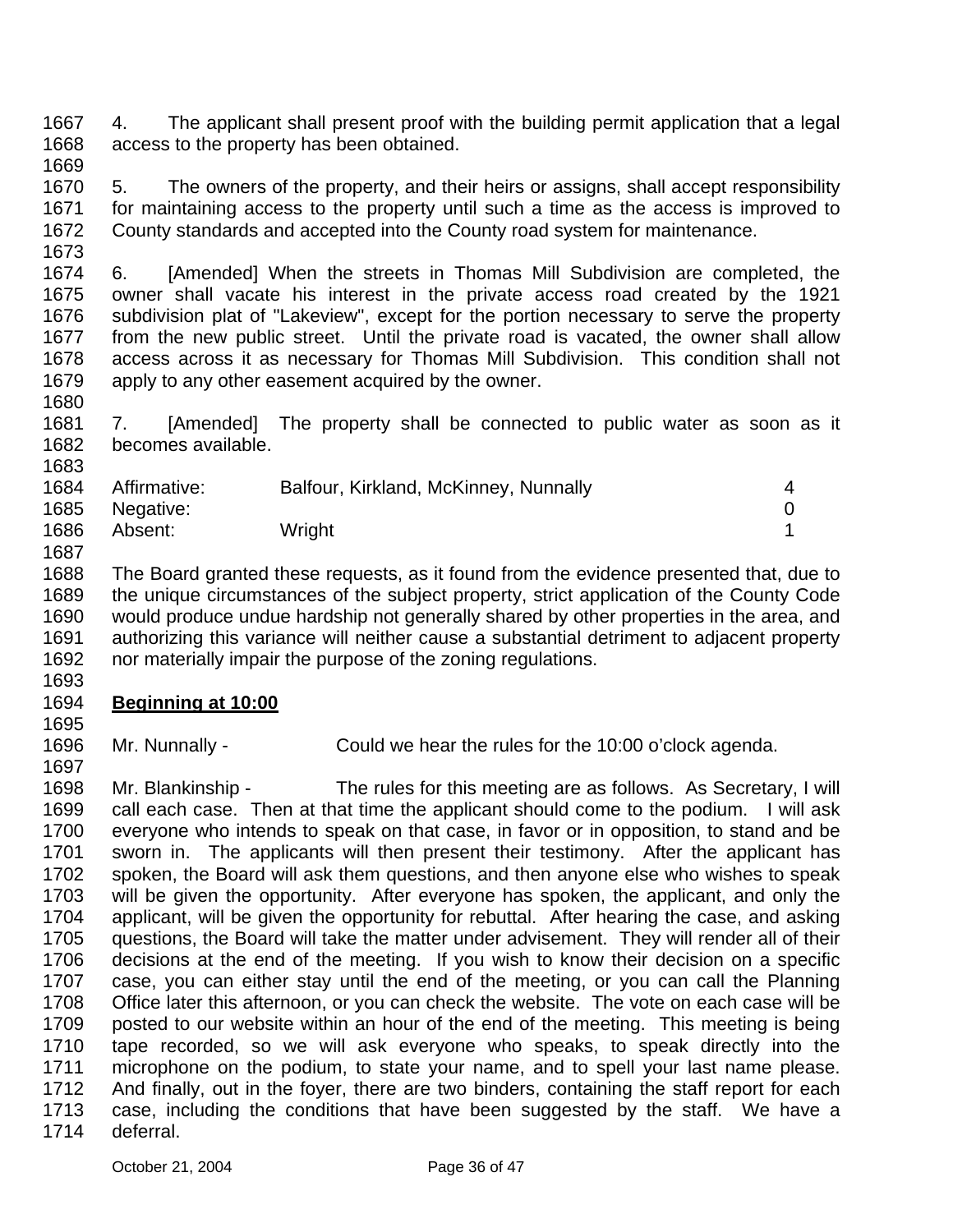1716 1717 1718 1719 1720 1721 1722 1723 1724 1725 1726 1727 1728 1729 1730 1731 1732 1733 1734 1735 1736 1737 1738 1739 1740 1741 1742 1743 1744 1745 1746 1747 1748 1749 1750 1751 1752 1753 1754 1755 1756 1757 1758 1759 1760 1761 1762 **A-134-2004 WILLIAM E. MARANO** requests a variance from Sections 24- 95(c)(1) and 24-9 to build a one-family dwelling at 2801 Irisdale Avenue (Hermitage Park) (Parcel 777-746-9404), zoned R-4, Onefamily Residence District (Brookland). The minimum side yard setback and public street frontage requirement are not met. The applicant has 46 feet public street frontage and a minimum side yard setback of 6 feet, where the Code requires 50 feet public street frontage and a minimum side yard setback of 7 feet. The applicant requests a variance of 4 feet public street frontage and 1 foot side yard setback. Mr. Marano - The My name is William Marano, and we have requested a variance to build a house on the lot at 2801 Irisdale Avenue. Ms. Dwyer - Did you want to defer that case and hear it another day, or did you want to hear it today? Mr. Marano - I'd like to hear it today. Mr. Nunnally - We had information that you were deferring it. Mr. Marano - No. I was called before, and they told me that there were going to be two cases before they said the one that the house was on, which is 2803, and the one we are talking about today, the variance is for, is 2801, the corner lot. When I talked to the man at the Administrative Building, he said that he thought there were going to be two cases, so one was going to be taken today, the one on the house, and then this one would be next month. I said when we talked to them over there, they said the lot on the house at 2803 was grandfathered in, because that's the way it had been all along, and they were going to take under consideration for just this lot on the corner here today. Mr. Blankinship - My understanding was that in addition to the request that was advertised, you found out later that you also needed a variance from the side yard setback. So in order to add that in, we were going to defer it to next month and pick up the whole issue at once, rather than take half of it this month and half of it next month. Mr. Kirkland – Because we would have to re-advertise it. Mr. Marano - Thes. That was really what it was about, was the three feet on the side of Woodrow Terrace that my father-in-law had donated to the County, I forgot what year it was, years ago. We thought that the three feet that he donated, if we were allowed to have that for the variance, then it would amount almost to the 50 feet. Mr. Blankinship - But you hadn't proposed that when you applied; that just came up a week or two ago. Mr. Marano - No, when we first applied for the variance, we brought that to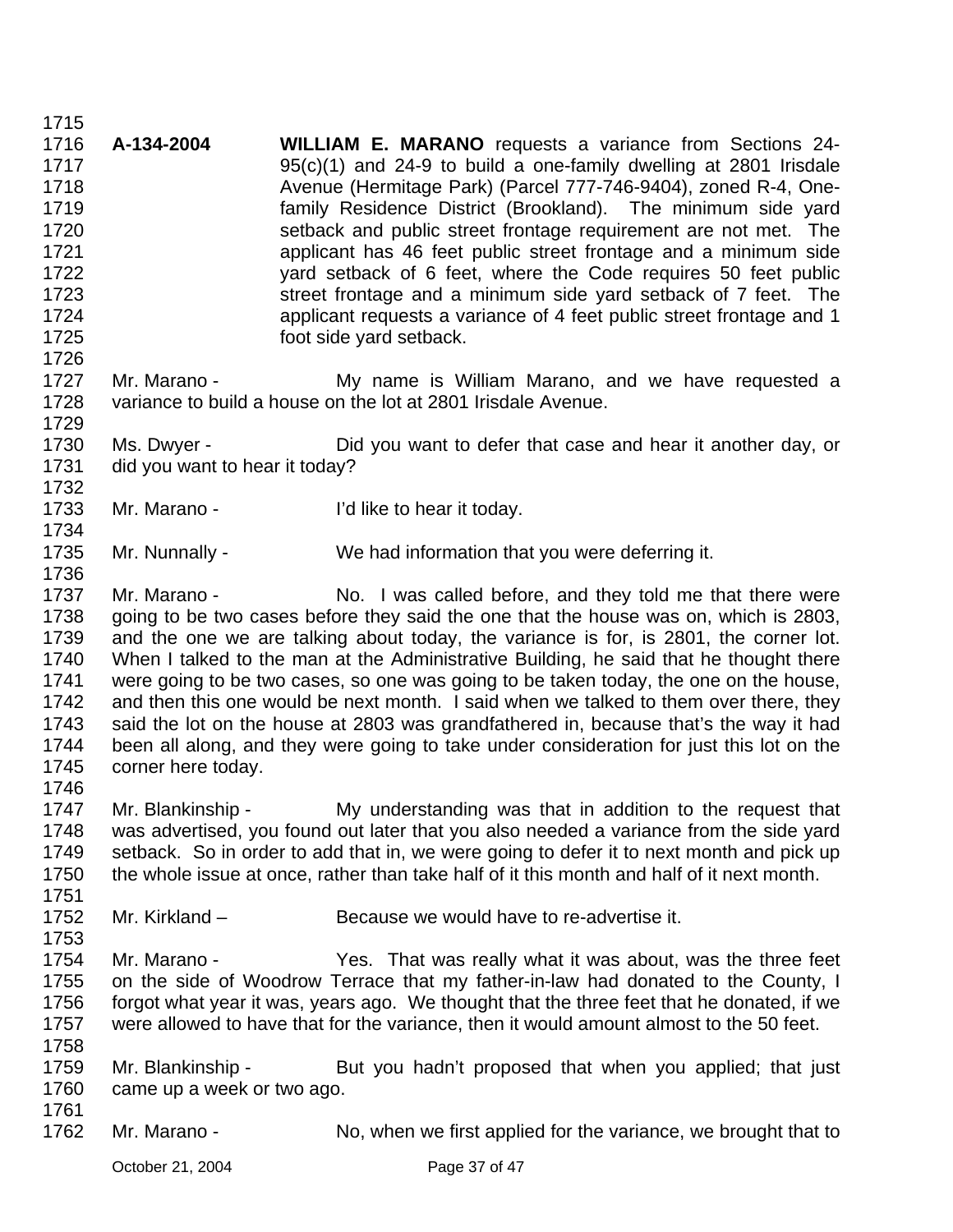1763 their attention at that time.

1764

1768

1785

1787

1789

1791

1793

1798

1805

1765 1766 1767 Mr. Blankinship - So in order to add that now, the case would have to be deferred to next month, because the side yard setback was not advertised, just the public street frontage.

1769 1770 1771 Mr. Nunnally - We have to re-advertise that. Ms. Dwyer - This says side yard setback in our case report, one-foot side

1772 1773 yard setback.

1774 1775 Mr. Blankinship - I think that was added after the ad was published though.

1776 1777 1778 1779 Ms. Dwyer - We're just trying to decide whether we need to re-advertise the case and defer it to next month because all the information has to be advertised in order for us to hear the case.

1780 1781 1782 1783 1784 Mr. Marano - I thought it was before it was advertised. The contractor was to take the dimensions of the house, that he was going to put on the lot, and he said if he brought it over there the next morning, and I don't remember the days, because I don't have the date in my mind, but they told him if he got there the next morning with it, then it could probably be heard today.

- 1786 Ms. Dwyer - We're going to check on that.
- 1788 Mr. Blankinship - Yes, it needs to be re-advertised for next month.
- 1790 Mr. Marano - Is that all?
- 1792 Mr. Nunnally - Do you request that it be deferred to next month?

1794 1795 1796 1797 Upon a motion by Mr. Kirkland, seconded by Ms. Dwyer, the Board **deferred** application **A-134-2004** for a variance to build a one-family dwelling at 2801 Irisdale Avenue. The case was deferred at the request of the applicant, from the October 21, 2004, until the November 18, 2004, meeting.

| 1799 | Affirmative: | Dwyer, Harris, Kirkland, Nunnally | 4 |
|------|--------------|-----------------------------------|---|
| 1800 | Negative:    |                                   |   |
| 1801 | Absent:      | Wright                            |   |
| 1802 |              |                                   |   |

1803 1804 The Board deferred the request because new information was submitted after the case was advertised.

1806 1807 1808 1809 1810 **A-132-2004 STEVEN C. SINNENBERG** requests a variance from Section 24-94 to build a one-family dwelling at 2000 Pemberton Road (Parcel 749-751-7350), zoned A-1, Agricultural District (Tuckahoe). The lot width requirement is not met. The applicant has 98 feet lot width, where the Code requires 150 feet lot width. The applicant requests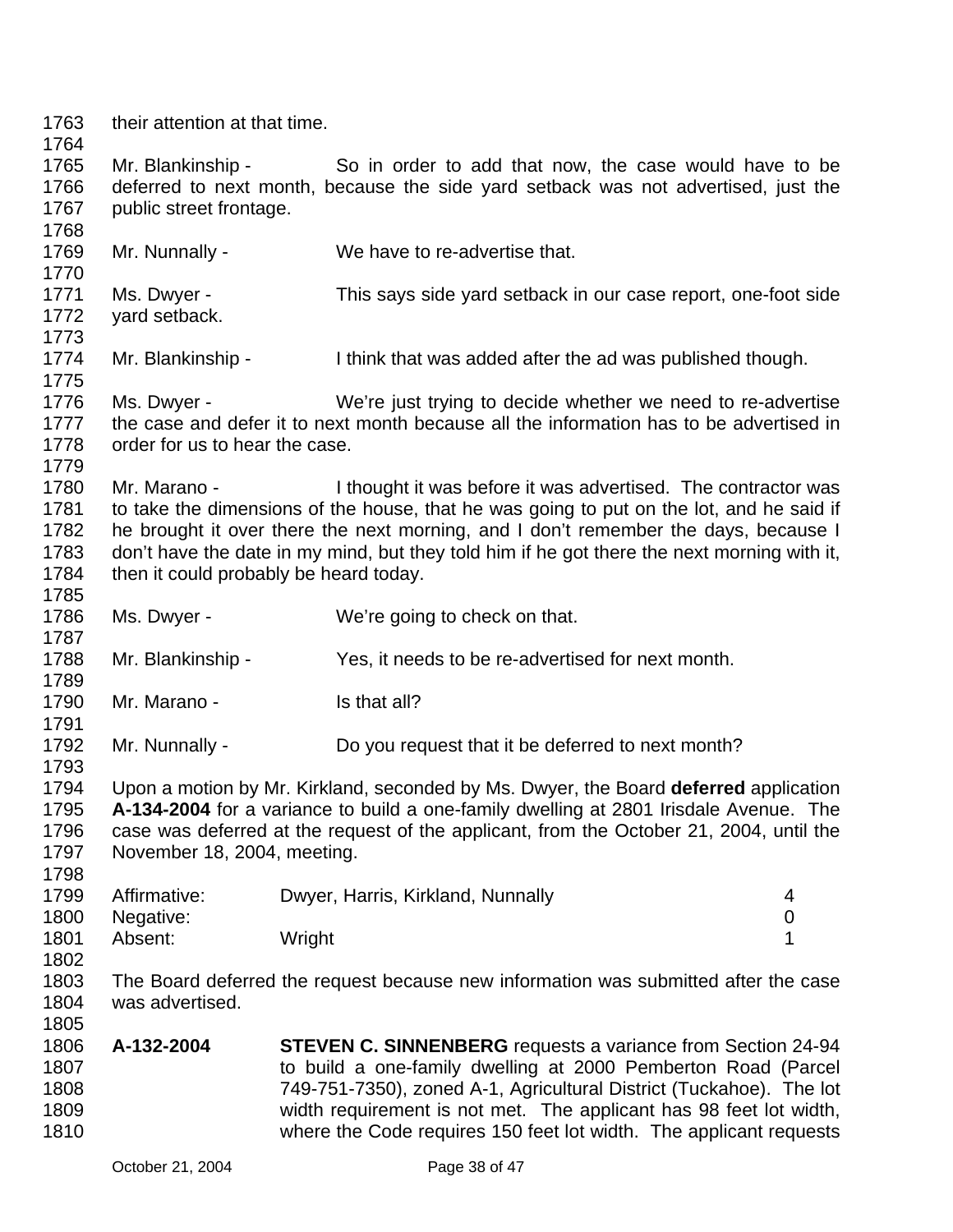1812 1813 1814 1815 1816 1817 1818 1819 1820 1821 1822 1823 1824 1825 1826 1827 1828 1829 1830 1831 1832 1833 1834 1835 1836 1837 1838 1839 1840 1841 1842 1843 1844 1845 1846 1847 1848 1849 1850 1851 1852 1853 1854 1855 1856 1857 Mr. Nunnally - Does anyone else desire to speak with reference to this case? Would you raise your right hand and be sworn please? Mr. Blankinship - Do you swear that the testimony you are about to give is the truth, the whole truth, and nothing but the truth, so help you God? Mr. Sinnenberg - I do. My name's Steve Sinnenberg. What I'm requesting is, there's an existing house on this property that's a fairly old house, built about 1950, and what I really would like to do is build a house behind it and going back towards the back of the property, and I think it's situated on the map fairly well, and then tear down the house in front, so I can move off of Pemberton Road a little bit, and build a little bit more modern structure in there on the same property. Ms. Dwyer - What are your plans for the rear of the property? It's kind of flag-shaped, and you have a fair amount of property in the back. You don't have plans to subdivide that? Mr. Sinnenberg - No. Ms. Dwyer - I guess one of the things that I noticed on the site was that if you have your house too far back, then you're out of alignment with the existing houses along the roadway, so that causes me a little concern. How far back would you want to go on the lot? Mr. Sinnenberg - I'd like to start it about where that lot #50 is, where the front of the house would be at lot # 50, so it actually lines up with the house across the back. I know there are two more that will be up close to the road, but it's only about 54 feet back from the road or so. Ms. Dwyer - So the new house would be about 50 feet back, you say? Mr. Sinnenberg - No, it would start about where that peg closest to Pemberton Road is on lot 50, where it is on the drawing. Ms. Dwyer - What style house would it be? Mr. Sinnenberg - One-story ranch. Ms. Harris - **Do you have the plans for that proposed house?** Mr. Sinnenberg - Not yet, no. Ms. Harris - **On the picture that shows the private driveway**, can you explain, if we can get that picture that shows the older house that you're going to tear down. This is the house that you're going to tear down, right, this frame house? The

a variance of 52 feet lot width.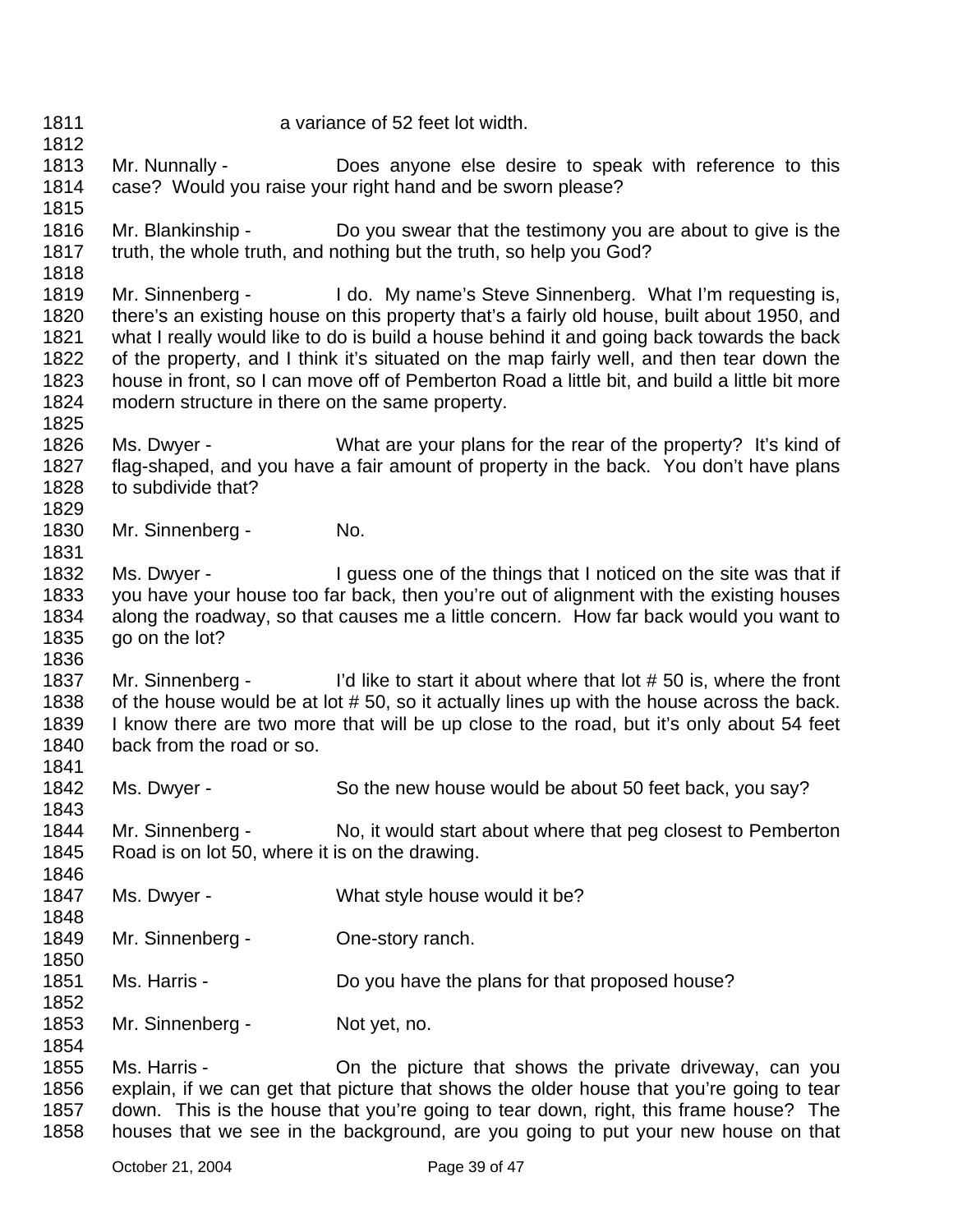| 1859         | level, or is that across the street? |                                                                                                |  |  |
|--------------|--------------------------------------|------------------------------------------------------------------------------------------------|--|--|
| 1860         |                                      |                                                                                                |  |  |
| 1861<br>1862 | Mr. Sinnenberg -                     | That's across Pemberton Road.                                                                  |  |  |
| 1863         | Ms. Harris -                         | So it's going in the other direction.                                                          |  |  |
| 1864         |                                      |                                                                                                |  |  |
| 1865         | Mr. Sinnenberg -                     | That's from the back of the house towards Pemberton.                                           |  |  |
| 1866         |                                      |                                                                                                |  |  |
| 1867         | Ms. Dwyer -                          | Are you familiar with the conditions that staff has                                            |  |  |
| 1868         | recommended for the case?            |                                                                                                |  |  |
| 1869         |                                      |                                                                                                |  |  |
| 1870         | Mr. Sinnenberg -                     | Yes, the three conditions, yes.                                                                |  |  |
| 1871         |                                      |                                                                                                |  |  |
| 1872         | Ms. Dwyer -                          | There's a requirement that you apply for a demolition permit                                   |  |  |
| 1873         |                                      | at the time you apply for a building permit, and that before you can occupy.                   |  |  |
| 1874         |                                      |                                                                                                |  |  |
| 1875         |                                      | Mr. Sinnenberg - I don't have a problem with that. The only question I would                   |  |  |
| 1876         |                                      | have is on #2. It calls for a well location, and it's public water now. I would keep public    |  |  |
| 1877         | water.                               |                                                                                                |  |  |
| 1878         |                                      |                                                                                                |  |  |
| 1879         | Ms. Dwyer -                          | So that's not applicable.                                                                      |  |  |
| 1880         |                                      |                                                                                                |  |  |
| 1881         | Mr. Nunnally -                       | It's going to be a brick rancher or what?                                                      |  |  |
| 1882         |                                      |                                                                                                |  |  |
| 1883         | Mr. Sinnenberg -                     | Right now I would think it's a frame rancher; I really haven't                                 |  |  |
| 1884         | checked the dollars on that yet.     |                                                                                                |  |  |
| 1885         |                                      |                                                                                                |  |  |
| 1886         | Ms. Dwyer -                          | Mr. Blankinship, can you tell me how far this is from                                          |  |  |
| 1887         | Pemberton?                           |                                                                                                |  |  |
| 1888         |                                      |                                                                                                |  |  |
| 1889         | Mr. Blankinship -                    | I eyeball it a little less than 200 feet, 180 feet.                                            |  |  |
| 1890         |                                      |                                                                                                |  |  |
| 1891         | Mr. Kirkland -                       | Mr. Sinnenberg, what are you going to do with the property if                                  |  |  |
| 1892         |                                      | you knock the house down? Are you just going to plant grass?                                   |  |  |
| 1893         |                                      |                                                                                                |  |  |
| 1894         | Mr. Sinnenberg -                     | Right, it will be lawn in front.                                                               |  |  |
| 1895         |                                      |                                                                                                |  |  |
| 1896         | Ms. Dwyer -                          | Would you consider having it not quite as far from                                             |  |  |
| 1897         |                                      | Pemberton, so it's not so far out of alignment with the neighboring houses?                    |  |  |
| 1898         |                                      |                                                                                                |  |  |
| 1899         | Mr. Sinnenberg -                     | I could do that; it's really more of a function of can I get the                               |  |  |
| 1900         |                                      | house built without tearing the other one down first.                                          |  |  |
| 1901         |                                      |                                                                                                |  |  |
| 1902         | Ms. Dwyer -                          | Right. It's a practical matter.                                                                |  |  |
| 1903         |                                      |                                                                                                |  |  |
| 1904         | Mr. Sinnenberg -                     | As close up as we can come to the back of that house is                                        |  |  |
| 1905         |                                      | fine. I understand there's a septic field; I haven't really found it yet, but there's a septic |  |  |
| 1906         |                                      | field to the back of the house, as you're facing the front house, off to the left. So to       |  |  |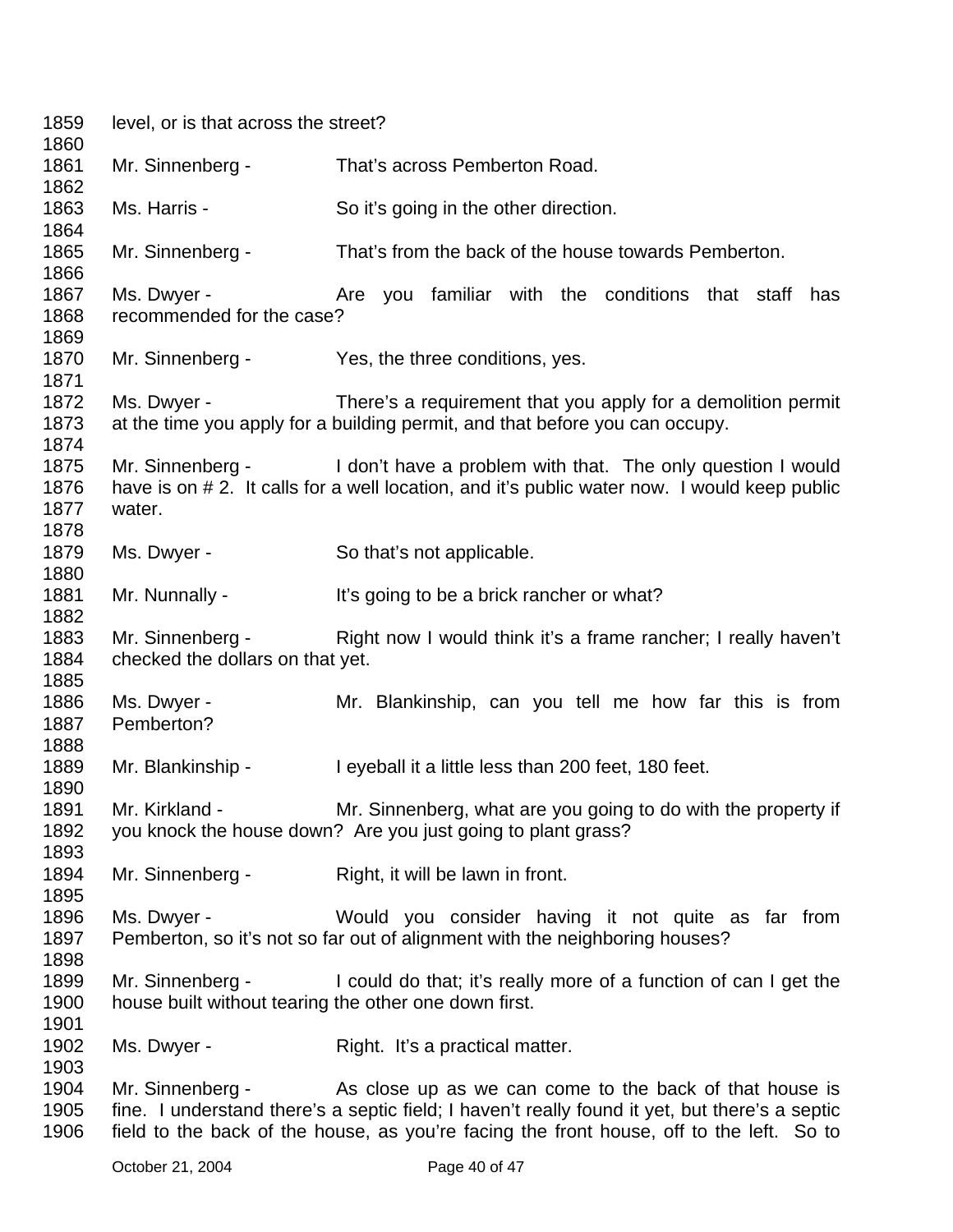October 21, 2004 **Page 41 of 47** 1907 1908 1909 1910 1911 1912 1913 1914 1915 1916 1917 1918 1919 1920 1921 1922 1923 1924 1925 1926 1927 1928 1929 1930 1931 1932 1933 1934 1935 1936 1937 1938 1939 1940 1941 1942 1943 1944 1945 1946 1947 1948 1949 1950 1951 1952 1953 1954 make sure we don't run into that either. Ms. Dwyer - The And if you did, then you would really need to fix that problem. For that reason, I think I would hesitate to put a requirement or a condition that you build the house within a specified distance, because you don't know where the drain field is, an it might interfere with that. Mr. Sinnenberg - It may. Mr. Blankinship - Do you intend to put in a new drain field, or are you going to connect to public sewer? Mr. Sinnenberg - There's access to public sewer off of the back of the property. That's about an 800-foot run or so. I don't know about the economics of that. The very back, where you're talking about that wooded area in the back. That's very low and wet, and that's really not conducive to a drain field or anything, so I think it would have to be up towards the front of the house. I don't know if we can take out the old one and send it in the other direction or what. That's one of the nuts and bolts that hasn't been worked out yet. There is a drain field there now, so I feel fairly certain there's no problem with it, so I feel fairly certain we can get one in. I think I have to go through about 100 feet of one of my neighbor's yards for the easement, and I'd like to avoid that. Ms. Dwyer - What if we had a condition that said that the house will be no farther off the road than 200 feet? Mr. Sinnenberg - Including the back of it, or are you talking about the front? Ms. Dwyer - The front edge of the house. Mr. Sinnenberg - I don't think that's a problem. I think even 150 feet would be okay. Mr. Kirkland - Since you don't know where the existing drain field is, how far the runners are out on it, at this point, you'd better stay with the 200 feet, because if you come in any closer ……………. Mr. Sinnenberg - The back of the house is at 80 feet, and the drain field is fairly close to that, but …………. Mr. Kirkland - You don't know which way it's running – lateral, from the left, right, up, down – it was put in a long time ago I assume. Mr. Sinnenberg - I'm sure it was. Mr. Nunnally - So we'll say 200 feet? Ms. Dwyer - Yes, but if possible, I think it would be aesthetically more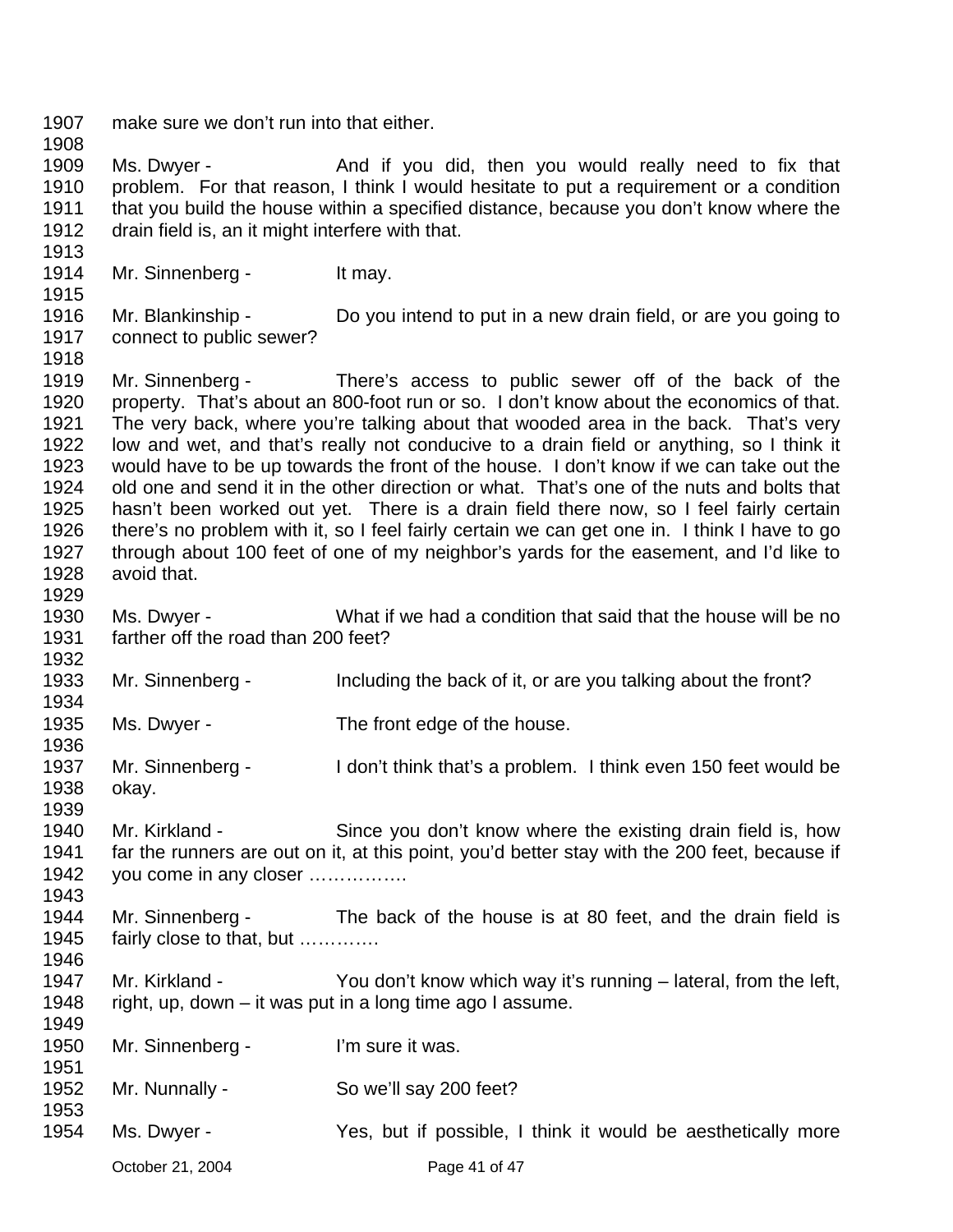1955 1956 1957 1958 1959 1960 1961 1962 1963 1964 1965 1966 1967 1968 1969 1970 1971 1972 1973 1974 1975 1976 1977 1978 1979 1980 1981 1982 1983 1984 1985 1986 1987 1988 1989 1990 1991 1992 1993 1994 1995 1996 1997 1998 1999 2000 2001 2002 pleasing to have the house as close as you can get it, but I'm not going to obligate you at this point, because it's a fine aesthetic issue, and not as much a zoning question. Mr. Nunnally - Any other questions for Board? Staff? Anyone else want to speak for this case? Ms. Boyle - My name is Jane Boyle; I live at 2005 Rockstone Place, and I've just been in very casual discussion with my neighbors, and our only concern was what he plans to do with the back part of that property, because all of our properties back onto it. As you mentioned, you don't have any plans, so I just wanted to be sure that because it's zoned agricultural, that there aren't going to be any stables built or horses back there, or anything like that. That was my only concern, which you have answered. Mr. Nunnally - Thank you ma'am. You can rebut now. Mr. Sinnenberg - It's not really a rebuttal, as much as  $-$  the land in there is very low, and there's a lot of old pines down, and it's really a problem, you walk back in there and fill those. You walk through there, and you're knee deep in a pine hole, so there's not going to be any livestock or anything going through there. My dogs will run through there. Ms. Dwyer - As far as horses are concerned, there are limits to that, even in an agricultural district. Mr. Blankinship - Yes, there'd be distance requirements that couldn't possibly be complied with here. Mr. Nunnally - Is anyone else interested in this case? That concludes the case. Thank you for coming. After an advertised public hearing and on a motion by Ms. Dwyer, seconded by Mr. Kirkland, the Board **granted** application **A-132-2004** for a variance to build a one-family dwelling at 2000 Pemberton Road (Parcel 749-751-7350). The Board granted the variance subject to the following conditions: 1. This variance applies only to the lot width requirement. All other applicable regulations of the County Code shall remain in force. 2. Approval of this request does not imply that a building permit will be issued. Building permit approval is contingent on Health Department requirements, including, but not limited to, soil evaluation for a septic drainfield and reserve area, and approval of a well location. 3. At the time of building permit application for the proposed dwelling, the owner shall also apply for a demolition permit to remove the existing dwelling. Before a certificate of occupancy may be issued for the proposed one-family dwelling, the existing one-family dwelling shall be demolished.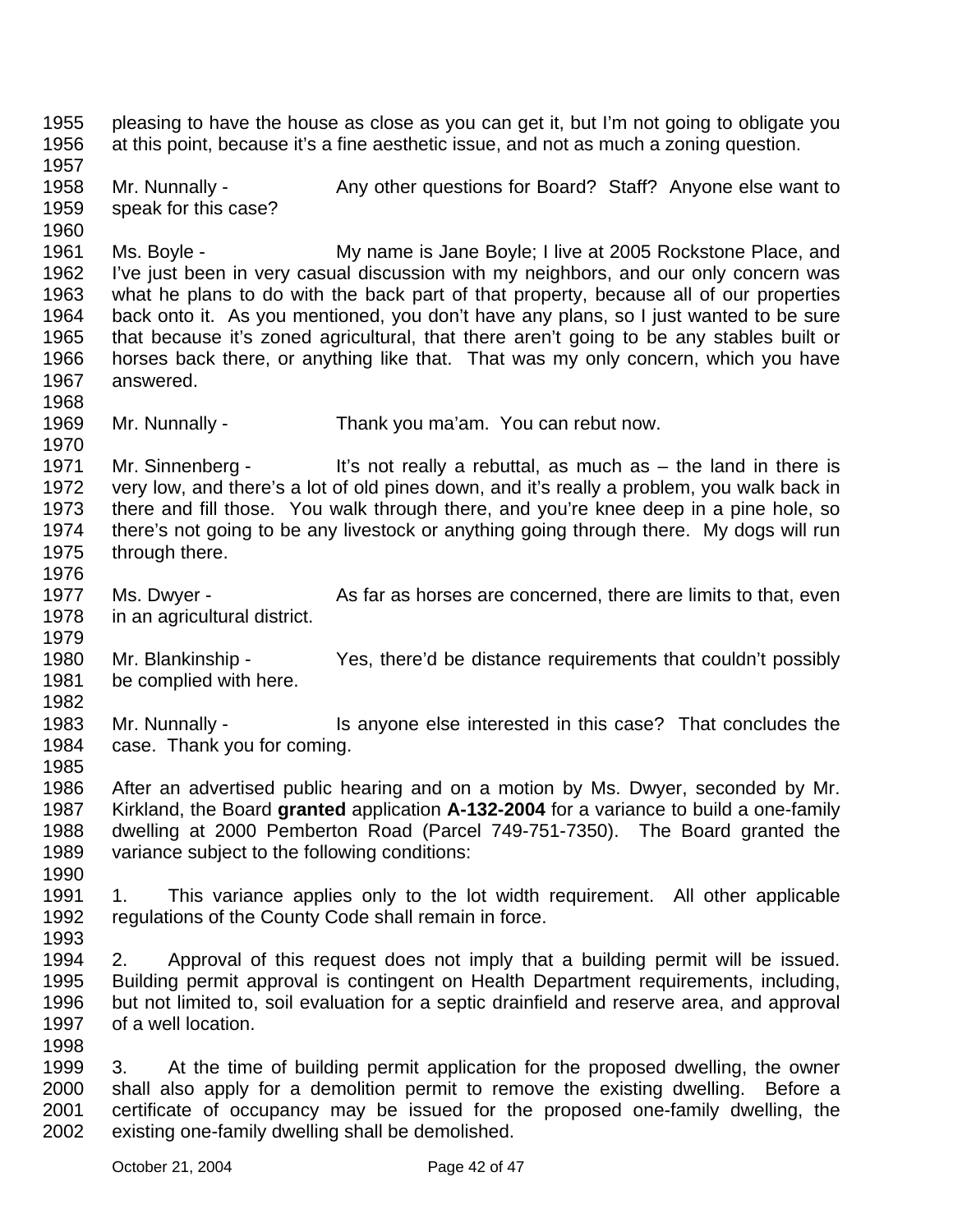| 2003 |                                                                                                                                                                                     |                                                                                          |             |  |  |
|------|-------------------------------------------------------------------------------------------------------------------------------------------------------------------------------------|------------------------------------------------------------------------------------------|-------------|--|--|
| 2004 | 4.                                                                                                                                                                                  | [Added] The front of the house shall be set back no more than 200 feet from the          |             |  |  |
| 2005 | right-of-way of Pemberton Road.                                                                                                                                                     |                                                                                          |             |  |  |
| 2006 |                                                                                                                                                                                     |                                                                                          |             |  |  |
| 2007 | Affirmative:                                                                                                                                                                        | Dwyer, Harris, Kirkland, Nunnally                                                        | 4           |  |  |
| 2008 | Negative:                                                                                                                                                                           |                                                                                          | $\mathbf 0$ |  |  |
| 2009 | Absent:                                                                                                                                                                             | Wright                                                                                   | 1           |  |  |
| 2010 |                                                                                                                                                                                     |                                                                                          |             |  |  |
| 2011 |                                                                                                                                                                                     | The Board granted this request, as it found from the evidence presented that, due to the |             |  |  |
| 2012 |                                                                                                                                                                                     | unique circumstances of the subject property, strict application of the County Code      |             |  |  |
| 2013 |                                                                                                                                                                                     |                                                                                          |             |  |  |
| 2014 | would produce undue hardship not generally shared by other properties in the area, and<br>authorizing this variance will neither cause a substantial detriment to adjacent property |                                                                                          |             |  |  |
|      |                                                                                                                                                                                     |                                                                                          |             |  |  |
| 2015 |                                                                                                                                                                                     | nor materially impair the purpose of the zoning regulations.                             |             |  |  |
| 2016 |                                                                                                                                                                                     |                                                                                          |             |  |  |
| 2017 | A-133-2004                                                                                                                                                                          | <b>PIZZERIA UNO</b> requests a variance from Section 24-96(b)(11) to                     |             |  |  |
| 2018 |                                                                                                                                                                                     | build a restaurant at 5996 Audubon Drive (Parcel 823-716-1295),                          |             |  |  |
| 2019 |                                                                                                                                                                                     | zoned B-3, Business District (Varina). The parking lot location                          |             |  |  |
| 2020 |                                                                                                                                                                                     | requirement is not met. The applicant has 197 parking spaces,                            |             |  |  |
| 2021 |                                                                                                                                                                                     | where the Code requires 213 parking spaces. The applicant                                |             |  |  |
| 2022 |                                                                                                                                                                                     | requests a variance of 16 parking spaces.                                                |             |  |  |
| 2023 |                                                                                                                                                                                     |                                                                                          |             |  |  |
| 2024 | Mr. Blankinship -                                                                                                                                                                   | I'm sorry; that's a typographic error. It should say "the                                |             |  |  |
| 2025 | number of parking spaces is not met."                                                                                                                                               |                                                                                          |             |  |  |
| 2026 |                                                                                                                                                                                     |                                                                                          |             |  |  |
| 2027 | Mr. Nunnally -                                                                                                                                                                      | Does anyone else desire to speak with reference to this                                  |             |  |  |
| 2028 |                                                                                                                                                                                     | case? Would you raise your right hand and be sworn please?                               |             |  |  |
| 2029 |                                                                                                                                                                                     |                                                                                          |             |  |  |
| 2030 | Mr. Blankinship -                                                                                                                                                                   | Do you swear that the testimony you are about to give is the                             |             |  |  |
| 2031 |                                                                                                                                                                                     | truth, the whole truth, and nothing but the truth, so help you God?                      |             |  |  |
| 2032 |                                                                                                                                                                                     |                                                                                          |             |  |  |
| 2033 | Mr. Andreano -                                                                                                                                                                      | I do. It's Chris Andreano, applicant. We are requesting a                                |             |  |  |
| 2034 |                                                                                                                                                                                     | variance because we are a couple of spaces short, according to the County Code, to fit   |             |  |  |
| 2035 |                                                                                                                                                                                     | the size restaurant that we want to do, in the area indicated. We feel that because we   |             |  |  |
| 2036 |                                                                                                                                                                                     | are going onto a property with a hotel, and we've done some studies that indicate a      |             |  |  |
| 2037 | number of the guests arrive by other means, and actually many of them ride several per                                                                                              |                                                                                          |             |  |  |
| 2038 | vehicle, and that a number of our guests will be guests from the hotel, not requiring                                                                                               |                                                                                          |             |  |  |
| 2039 | additional spaces, we feel like in this case, we probably don't need as many spaces as                                                                                              |                                                                                          |             |  |  |
| 2040 | normally required.                                                                                                                                                                  |                                                                                          |             |  |  |
| 2041 |                                                                                                                                                                                     |                                                                                          |             |  |  |
| 2042 | Mr. Nunnally -                                                                                                                                                                      | You say a couple of parking spaces. You're talking about                                 |             |  |  |
| 2043 | sixteen parking spaces.                                                                                                                                                             |                                                                                          |             |  |  |
| 2044 |                                                                                                                                                                                     |                                                                                          |             |  |  |
| 2045 | Mr. Andreano -                                                                                                                                                                      | Sixteen, yes sir.                                                                        |             |  |  |
| 2046 |                                                                                                                                                                                     |                                                                                          |             |  |  |
| 2047 |                                                                                                                                                                                     |                                                                                          |             |  |  |
| 2048 | Mr. Nunnally -<br>hotel do this?                                                                                                                                                    | Did you require this survey that we have here, or did the                                |             |  |  |
| 2049 |                                                                                                                                                                                     |                                                                                          |             |  |  |
|      |                                                                                                                                                                                     |                                                                                          |             |  |  |
| 2050 | Mr. Andreano -                                                                                                                                                                      | The Planning Department recommended that we do that                                      |             |  |  |
|      | October 21, 2004                                                                                                                                                                    | Page 43 of 47                                                                            |             |  |  |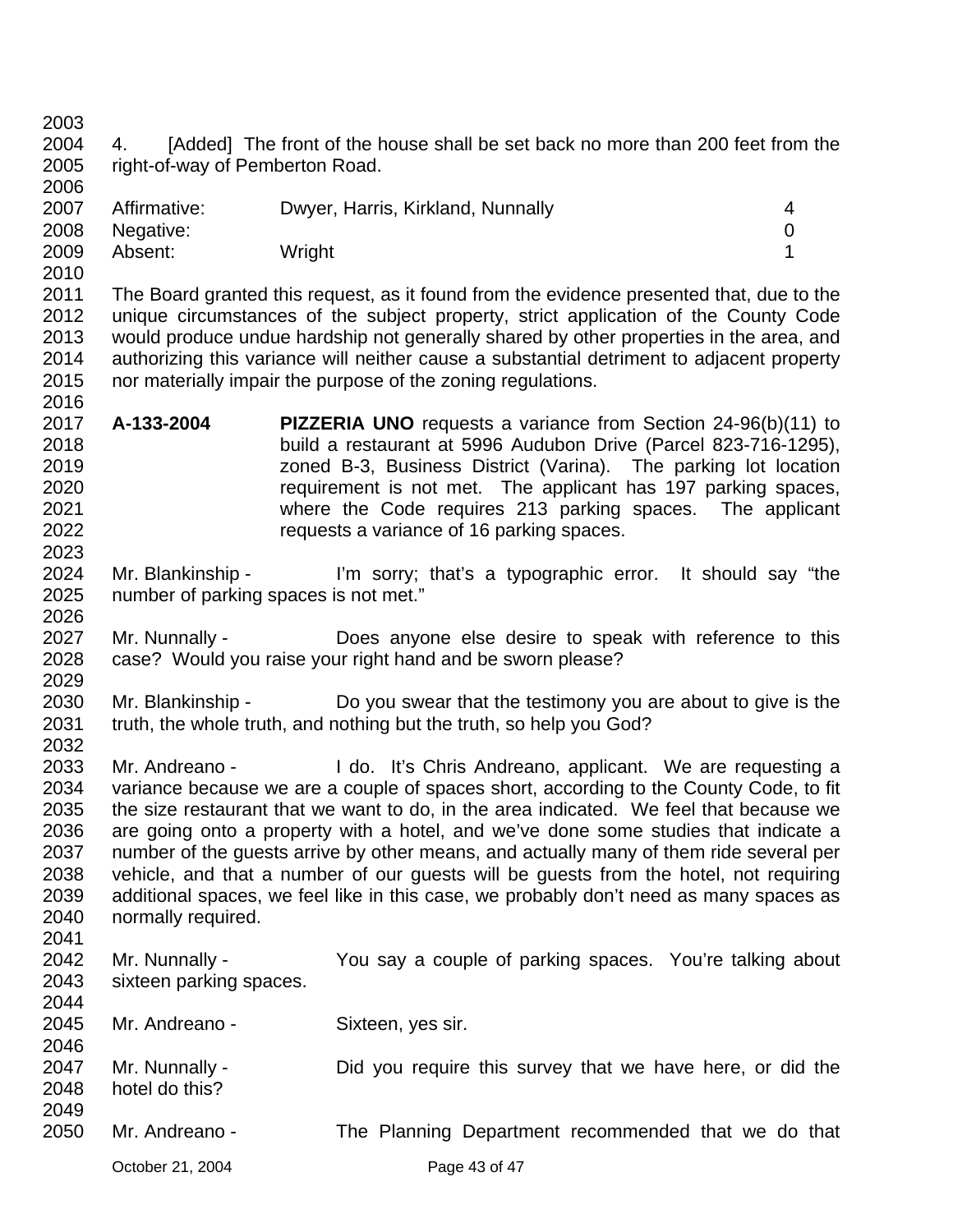2051 study, and the hotel itself actually did the study.

2052 2053 2054 2055 2056 2057 2058 2059 2060 2061 2062 2063 2064 2065 2066 2067 2068 2069 2070 2071 2072 2073 2074 2075 2076 2077 2078 2079 2080 2081 2082 2083 2084 2085 2086 2087 2088 2089 2090 2091 2092 2093 2094 2095 2096 2097 2098 Ms. Harris - So this survey was actually based on reality, actual numbers? Mr. Andreano - **Actual numbers, correct.** Mr. Nunnally - You're with the restaurant; you're not with the hotel? Mr. Andreano - Correct, I'm the restaurant owner, and I can assure everybody that I would not spend \$2,000,000 on a restaurant if I thought there was a parking problem. And the hotel as well. I don't think it would be in their interests either, to put us in there if they thought their guests would be squeezed out. We've had a number of discussions together, and we both feel like it won't be a problem. We also anticipate there's another hotel just to the back of it, a micro-hotel, that we anticipate a large number of our guests would come from that hotel as well, without a vehicle. They could walk right from over there. Mr. Nunnally - I've driven by there several times this week, at different times of the day, and I don't think you'd have any problem with that parking. Mr. Andreano - That's our feeling, yes sir. Mr. Kirkland - What's your hours of operation? Mr. Andreano - We open lunch at 11:00 o'clock, and typically serve until midnight, seven days a week. Ms. Harris - Will you have a connecting driveways or walkways, or have you thought that far? Mr. Andreano - The building would fit right on that space, and really won't change much of the existing format right there. We're going to use most of the existing sidewalks. Most of the infrastructure is in place, and it's really just a matter of dropping the building right on the pads, so we don't anticipate, we're going to have to make a little bit of an adjustment to fit the building. There's a trash dumpster there right now that we'll have to take out, but not many changes to it. Mr. Blankinship - Is this the first Pizzeria Uno in the Richmond area? Mr. Andreano - There's actually – I have two down in Chesterfield County, and this would be the first in Henrico. Mr. Nunnally - Any other questions from the Board? Staff? That concludes the case. Thank you for coming. Mr. Andreano - May I just mention, I think there are three suggested conditions, and we're fine with those. Thank you very much.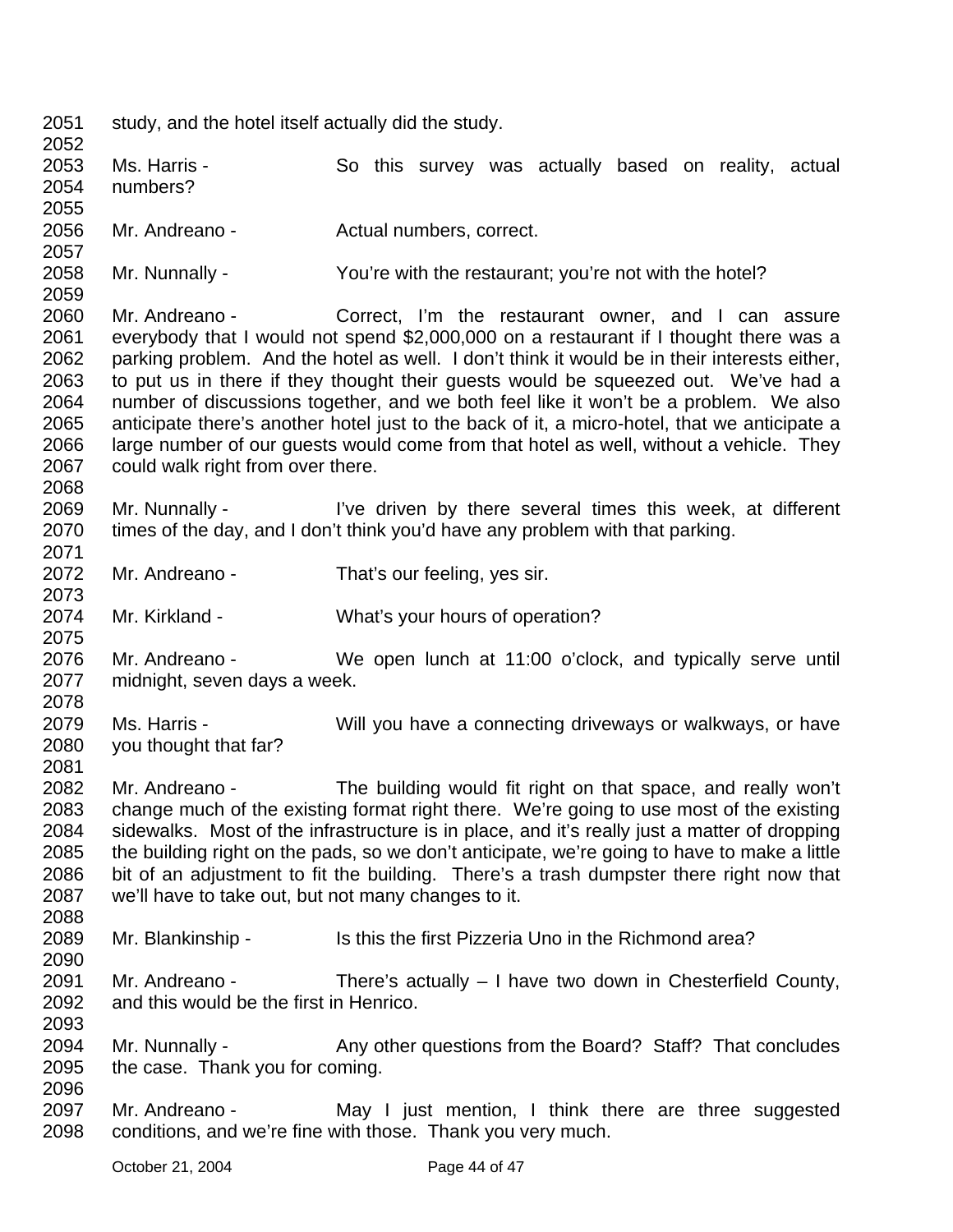2099

2104

2109

2100 2101 2102 2103 After an advertised public hearing and on a motion by Mr. Kirkland, seconded by Ms. Dwyer, the Board **granted** application **A-133-2004** for a variance to build a restaurant at 5996 Audubon Drive (Parcel 823-716-1295). The Board granted the variance subject to the following conditions:

2105 2106 2107 1. This variance applies only to the parking requirement. All other applicable regulations of the County Code shall remain in force.

2108 2. All conditions on plan of development POD 94-98 shall remain in force.

2110 2111 2112 2113 3. If experience shows that the parking is not sufficient, the owner of the property will be required to rectify the situation by acquiring additional parking, adjusting the operation of the property, or other means that alleviate the parking shortage.

2114 2115 2116 2117 Affirmative: Dwyer, Harris, Kirkland, Nunnally 4 Negative: 0 Absent: Wright 1

2118 2119 2120 2121 2122 2123 The Board granted this request, as it found from the evidence presented that, due to the unique circumstances of the subject property, strict application of the County Code would produce undue hardship not generally shared by other properties in the area, and authorizing this variance will neither cause a substantial detriment to adjacent property nor materially impair the purpose of the zoning regulations.

- 2124 2125 2126 2127 2128 2129 2130 **A-135-2004 MINNIELAND CHILD CARE** requests a variance from Section 24- 94 to allow the existing building to remain at 9307 Quioccasin Road (Sunset Park) (Parcel 749-745-5274), zoned O-2, Office District (Tuckahoe). The front yard setback is not met. The applicant has 30 feet front yard setback, where the Code requires 40 feet front yard setback. The applicant requests a variance of 10 feet front yard setback.
- 2132 2133 Mr. Nunnally - **Does** anyone else desire to speak with reference to this case? Would you raise your right hand and be sworn please?
- 2135 2136 Mr. Blankinship - Do you swear that the testimony you are about to give is the truth, the whole truth, and nothing but the truth, so help you God?
- 2137

2131

2134

2138 2139 2140 2141 2142 2143 2144 2145 2146 Mr. Schuster - The Yes I do. My name is Christopher Schuster. I'm General Counsel with Minnieland Private Day School, Inc. and I represent the corporation and the owners, Charles and Jacqueline Leopold. Today we are requesting a variance of ten feet on the front yard setback, to allow the school that's already in existence, to remain on that location. I'll just give you a little background. The center initially had a frontage road of Quioccasin Road, because the lot was one whole lot. Subsequently, the lot was subdivided, and it shifted the frontage road from Quioccasin Road to Shane Road, and thus we run into our problem with our front yard setback. As we understand it, the subdivision of the lot was made prior to the purchase by the current owners, and I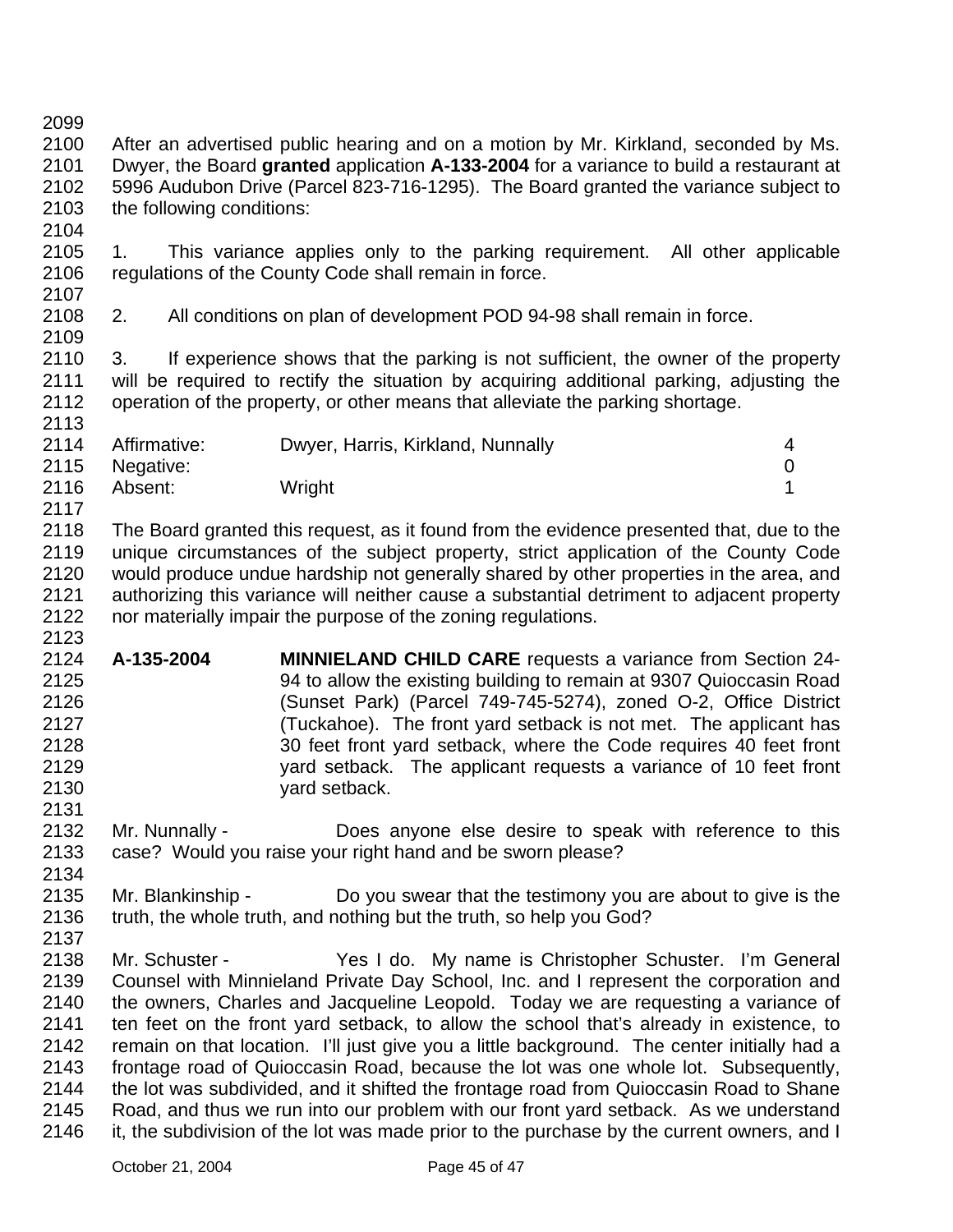2147 2148 2149 2150 also understand that there's a current office building that will be going in on that lot that's above the lot with the child care center, I think a dental office, I'm not completely sure.

2151 2152 2153 Ms. Dwyer - So basically when this lot was subdivided, you didn't get frontage on Quioccasin, even though the building had already been constructed as if it had frontage on Quioccasin.

- 2155 2156 2157 2158 Mr. Schuster - The It faces Quioccasin, yes. Even with the construction of the office building, there will still be an entrance, as I understand it, from Quioccasin, that will go into the shared parking lot, for the childcare center and the office building.
- 2159 Mr. Kirkland - So you'll have two entrances.
- 2161 2162 2163 2164 Mr. Schuster - Yes, there's an entrance off of Shane Road, and there will be an entrance off Quioccasin Road. There will be a joint maintenance agreement for the parking lot, because the parking lot will be basically shared.
- 2165 2166 Mr. Kirkland - Did your client own the whole parcel and then subdivide it, or was this something that happened?
- 2168 2169 2170 Mr. Schuster - As I understand it, I believe that it was subdivided for Minnieland, and the Leopolds purchased it, but I'm not completely aware of what happened. This was, I believe, somewhere around five years ago.
- 2172 2173 2174 Ms. Dwyer - The staff report says in 1982 it was developed under a POD that showed it divided, but I'm thinking maybe what's implicit in this statement is that at the time of the POD, no one really thought about the road frontage issue.
- 2176 2177 2178 Mr. O'Kelly - I don't recall it being divided with the POD. I think it happened later on after construction.
- 2179 2180 Ms. Dwyer - The report says the POD showed two buildings.
- 2181 2182 2183 2184 Mr. O'Kelly - The State of the did, an office building and the child care center, and the office building, of course, wasn't constructed. But recently there's been a new POD for a new office building that has been approved.
- 2185 2186 Ms. Dwyer - With the original POD, it showed two building, but it was still one parcel. It was the subdivision that really caused the problem after the fact.
- 2188 2189 2190 2191 2192 Mr. Schuster - It was divided in this manner, as I understand it, so that they were roughly equal size lots. That's why it's kind of a strange division. They had to divide it this way too, because of the playground for the childcare center being on the side and rear portion of the lot.
- 2193 Ms. Dwyer - This says the POD showed a new property line.

2187

2154

2160

2167

2171